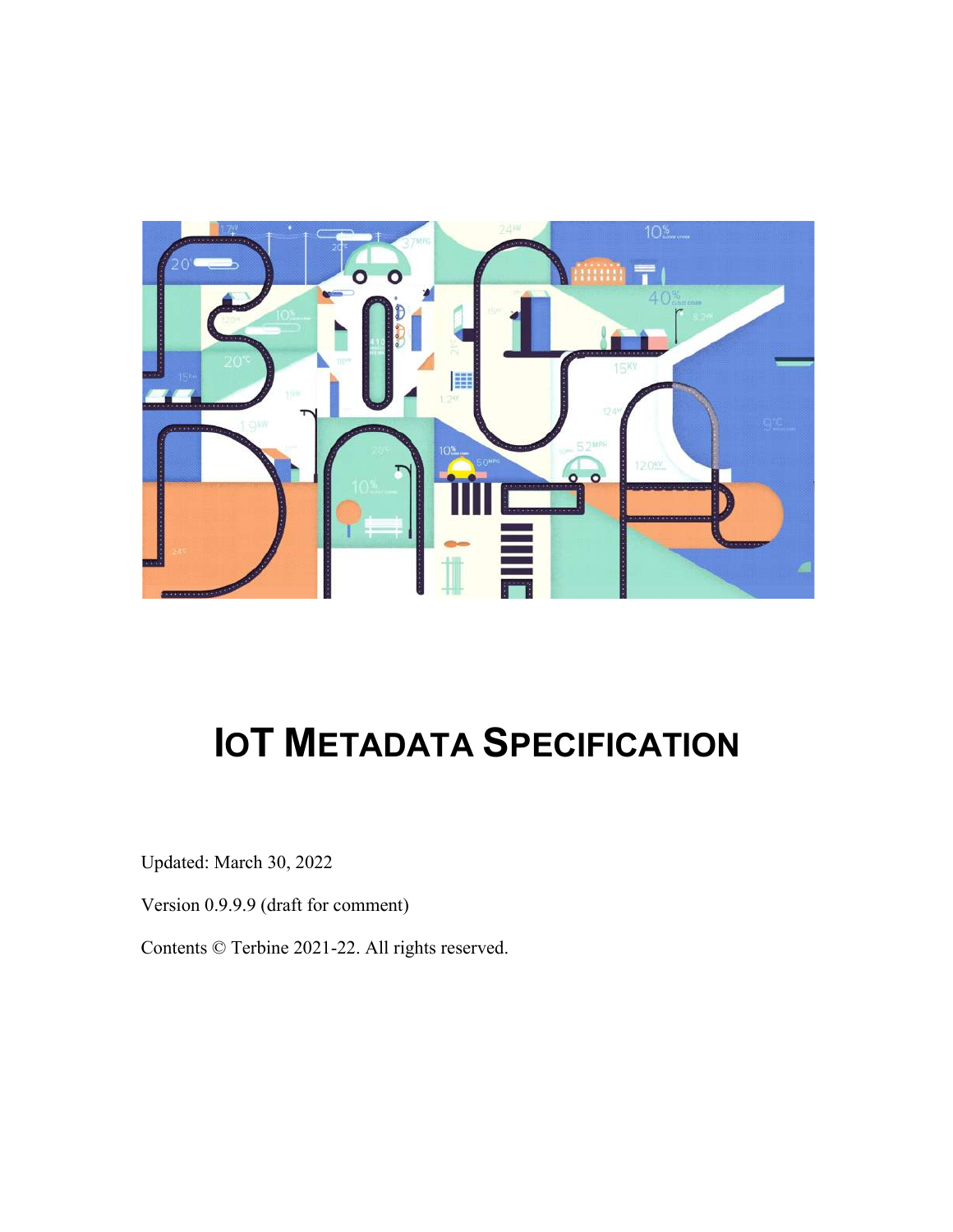# **CONTENTS**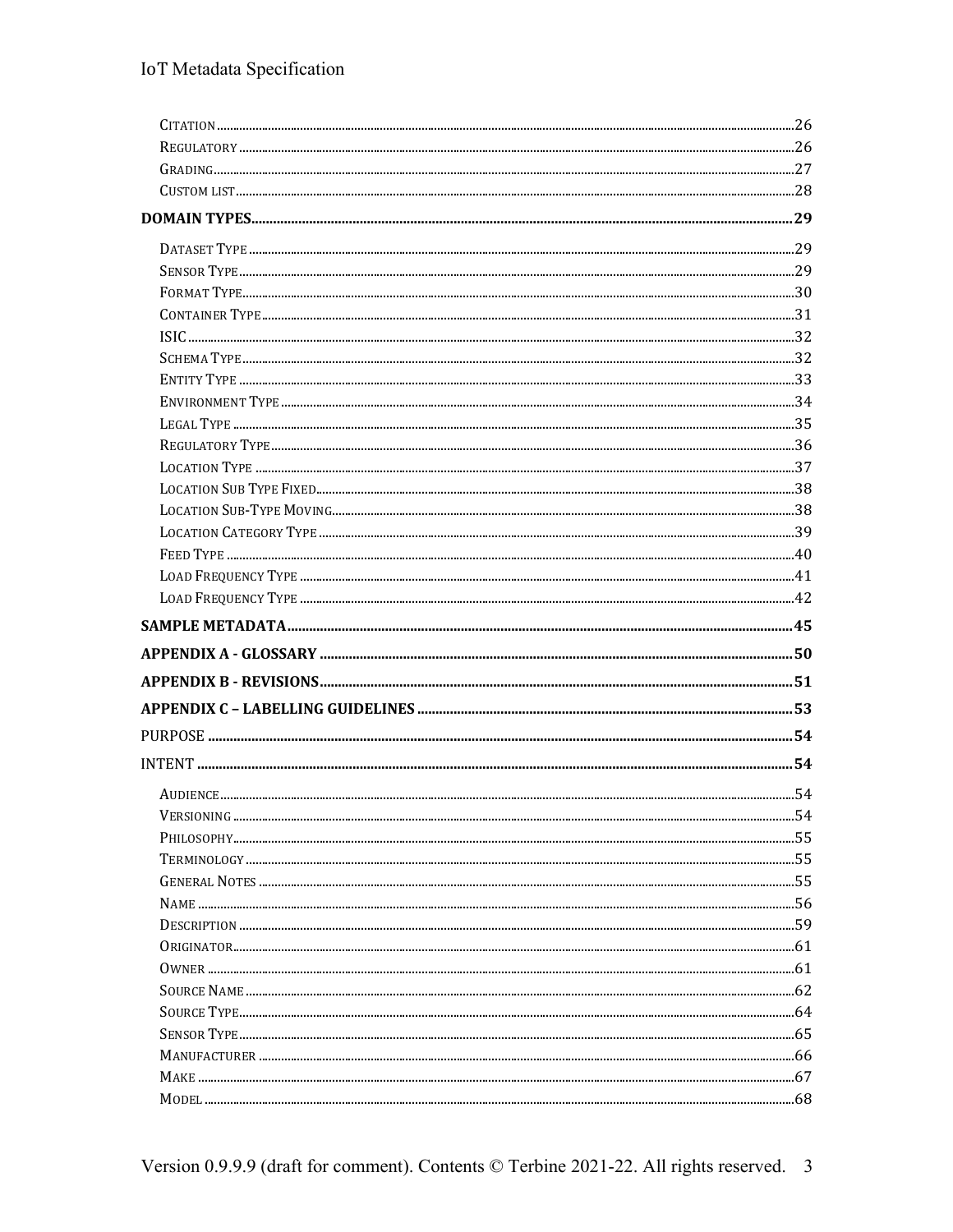| $\frac{1}{1} \text{NTERACTOR} \text{} \text{} \text{} \text{} \text{} \text{} \text{} \text{} \text{} \text{} \text{} \text{} \text{} \text{} \text{} \text{} \text{} \text{} \text{} \text{} \text{} \text{} \text{} \text{} \text{} \text{} \text{} \text{} \text{} \text{} \text{} \text{} \text{} \text$ |     |
|--------------------------------------------------------------------------------------------------------------------------------------------------------------------------------------------------------------------------------------------------------------------------------------------------------------|-----|
|                                                                                                                                                                                                                                                                                                              | 76  |
|                                                                                                                                                                                                                                                                                                              | -78 |
|                                                                                                                                                                                                                                                                                                              |     |
|                                                                                                                                                                                                                                                                                                              |     |
|                                                                                                                                                                                                                                                                                                              |     |
|                                                                                                                                                                                                                                                                                                              |     |
|                                                                                                                                                                                                                                                                                                              |     |
|                                                                                                                                                                                                                                                                                                              | -82 |
|                                                                                                                                                                                                                                                                                                              |     |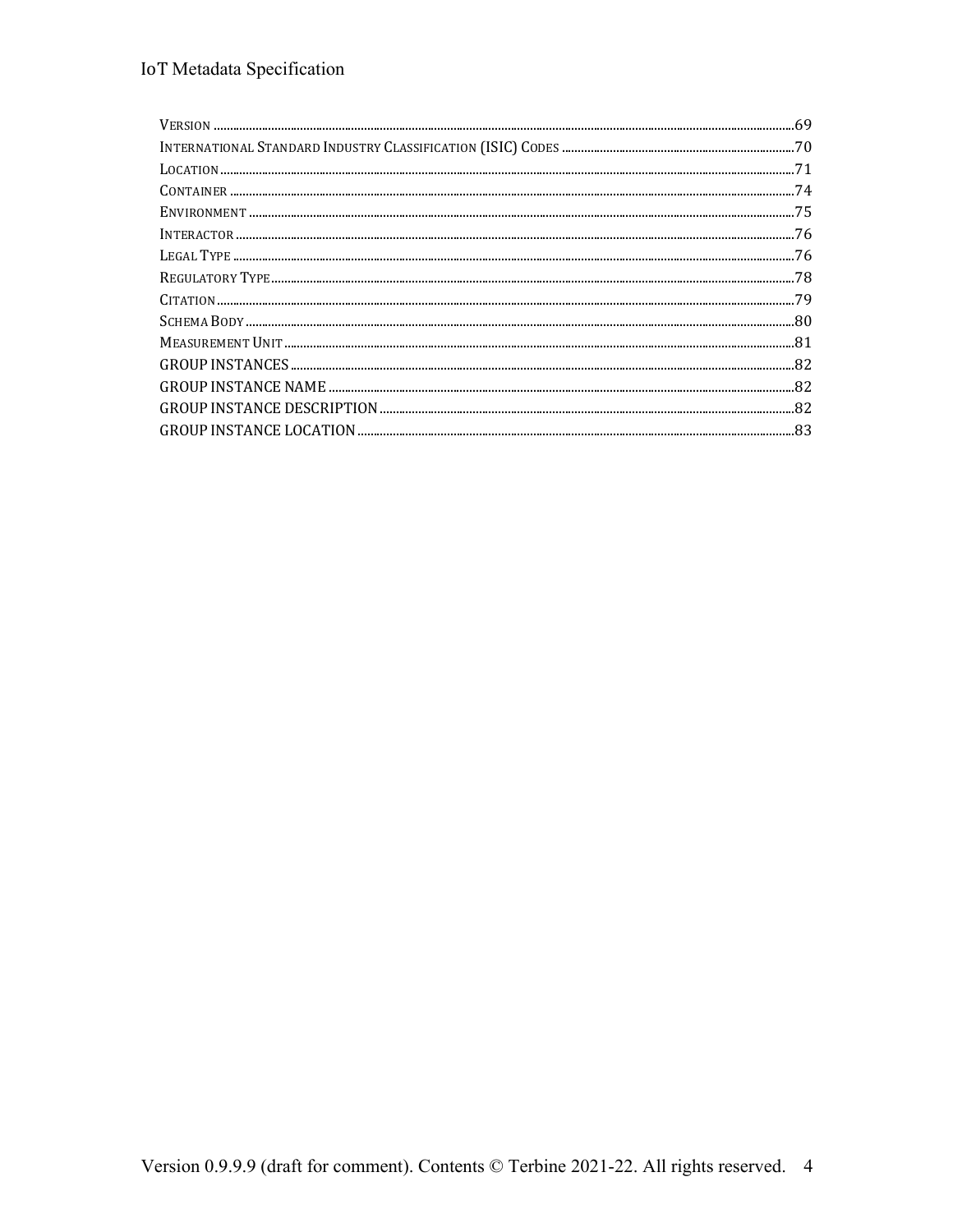# **FORWARD**

This forward is not part of the IoT Metadata Specification; it is included for information only.

# ABOUT THIS SPECIFICATION

This specification is the "*private draft*" version of the IoT Metadata Specification v.0.9.9.9 for review and discussion.

This is a working document and subject to change. At a future point Terbine will declare this as a public version and changes will be versioned and either backward compatible or a detailed migration path will be outlined.

# **AUDIENCE**

This document is intended for anyone who will interact with the Terbine system, whether a data buyer or seller. This will allow an overview of what metadata is collected and the structure used for discovery and indexing of content within the Terbine platform.

#### HOW THIS DOCUMENT IS ORGANIZED

This document is organized within these main sections.

- Metadata Definition specific of the individual entities and their elements.
- Domain Types standard reference types
- Metadata Elements organization of the entities, their cardinality within the larger metadata structure.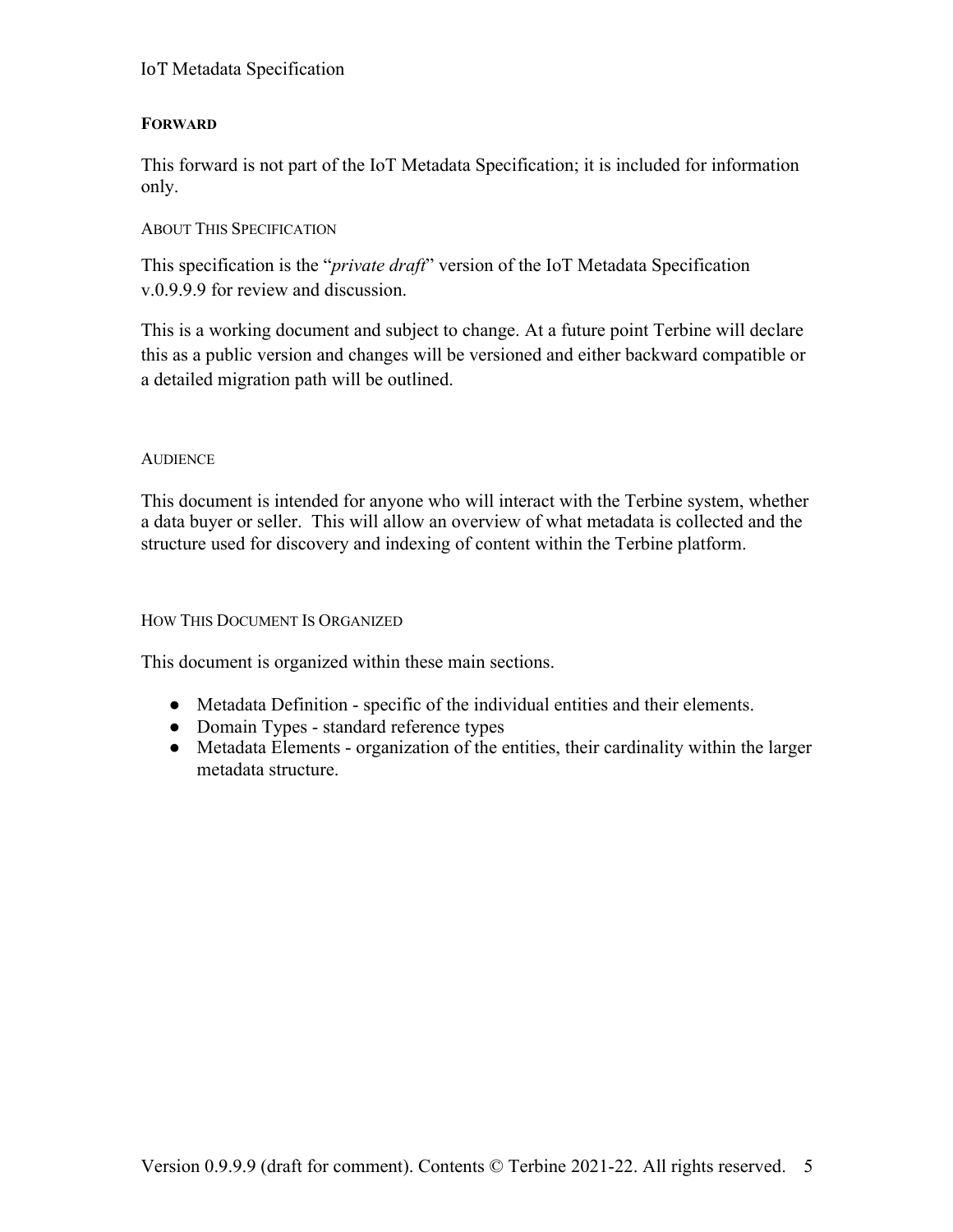# CONVENTIONS USED IN THIS DOCUMENT

Entities will have a label, name, comment and list of elements (fields). Label is descriptive title for human consumption, name is a title for machine processing and a comment provides a long text explanation of the element.

# **TYPES**

Types will be either concrete or referenced.

If a concrete type it will be one of the following.

- UUID
- TEXT
- CHAR
- NUMERIC
- DECIMAL
- CURRENCY
- $\bullet$  ID id to a domain type in numeric format such as 1 or 2.
- DATE
- DATETIME
- TIME
- FLAG 1 is true and 0 as false
- $\bullet$  BOOLEAN true or false
- $\bullet$  YESNO yes or no

If referenced, they will be of two variations

- **type** this means the entire type as defined is included in the current definition. Example is **type:createupdate** where all fields defined as belonging to createUpdate type are included in this definition.
- **ref** this means a reference to the unique identifier for that type is included in the current definition. Example is **ref:createupdate** where only the identifier that references an instance of an createUpdate information is included in this definition.
- **domain** this refers to a domain type, these are listed under the section Domain Types. Example is **domain:sensorType** where one of the ID values defined for that type will be included here.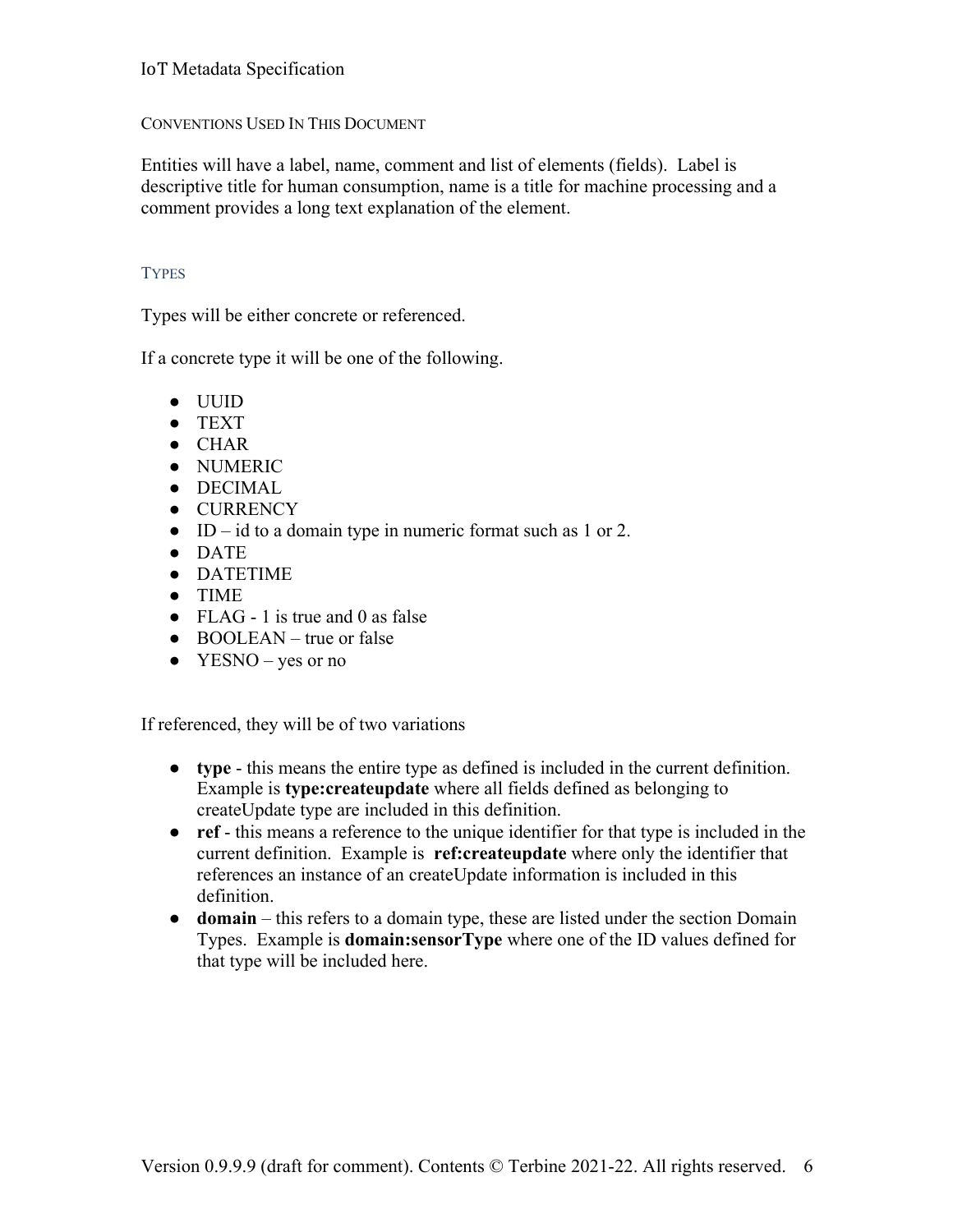## MANDATORY OR OPTIONAL

Elements can be defined as mandatory or optional. Mandatory fields are required to have a valid value as defined by the element type. Default is mandatory if not specified. See Cardinality for further information.

#### **CARDINALITY**

Elements can have a defined cardinality which is the number of elements. This also can be used to show a mandatory vs. optional relationship.

- Fixed fixed occurrence. Default is 1 if not specified.
- 0 .. 1 Item is optional, can have zero or 1 elements.
- 1 Item has 1 element and is mandatory
- 0 .. N an element can have 0 to N number of elements. Denotes optional elements.
- 1 .. N an element can have 1 to N number of elements. Denotes mandatory attribute.

#### WHAT THIS DOCUMENT DOES NOT COVER

This document does not cover certain aspects of metadata in relation to the contributors organization.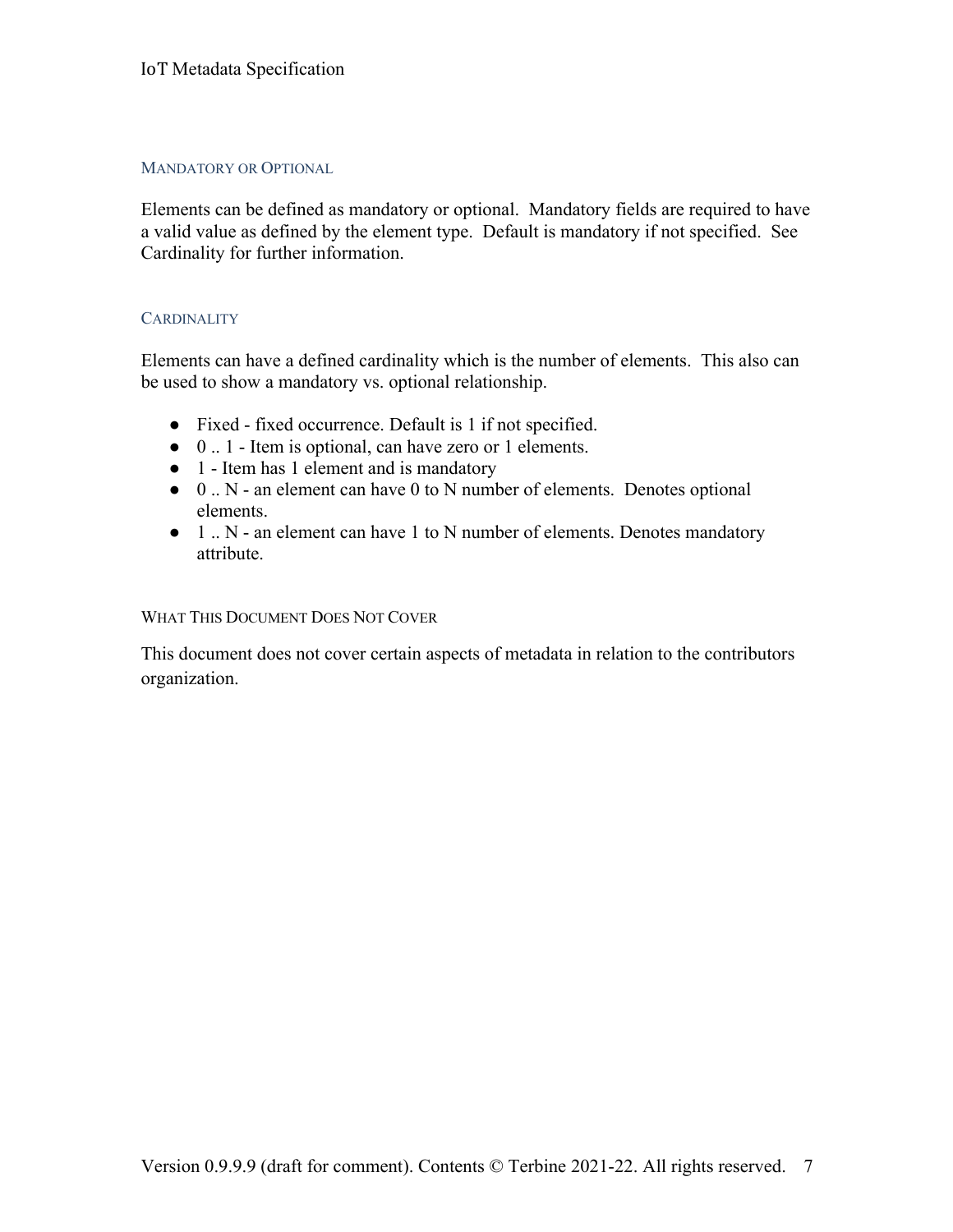# **OVERVIEW**

This document is the official specification for the IoT Metadata Definition v 0.9.9.9s.

# **RELATED DOCUMENTS**

- Terbine IoT Data Exchange V1 Requirements
- Terbine API Overview

# **USES OF METADATA**

Metadata is collected, tracked and analyzed within Terbine for a variety of reasons. These include the following:

- Provide unique identity.
- Provide originator/owner/source name information.
- Track data lifecycle information.
- Track transferring of ownership.
- Tracking of source type and source specific information (sensor).
- Allow identifying group and organizational information.
- Provide contextual information, including geospatial identification.
- Track grading (quality) information.
- Store schema and type information.
- Allow identifying data with predefined and user supplied categories and tags.

For a sensor data exchange to be usable by a range of entities (e.g., human via the Web interface, an IoT Data Platform or an AI acting on behalf of a Member organization) the following key elements need to be provided for within the following elements of the total offering:

- A Metadata Specification
- **•** Indices built upon the store of metadata
- Web-based tools for authoring and discovering metadata instances
- **APIs pertaining to Search, Creation and related**

This document outlines the first of these, the specification of how metadata will be structured to allow the elements to be possible.

The world of IoT or sensor-born data introduces many unique challenges within the realm of metadata. These include that the Machine to Machine (M2M) communication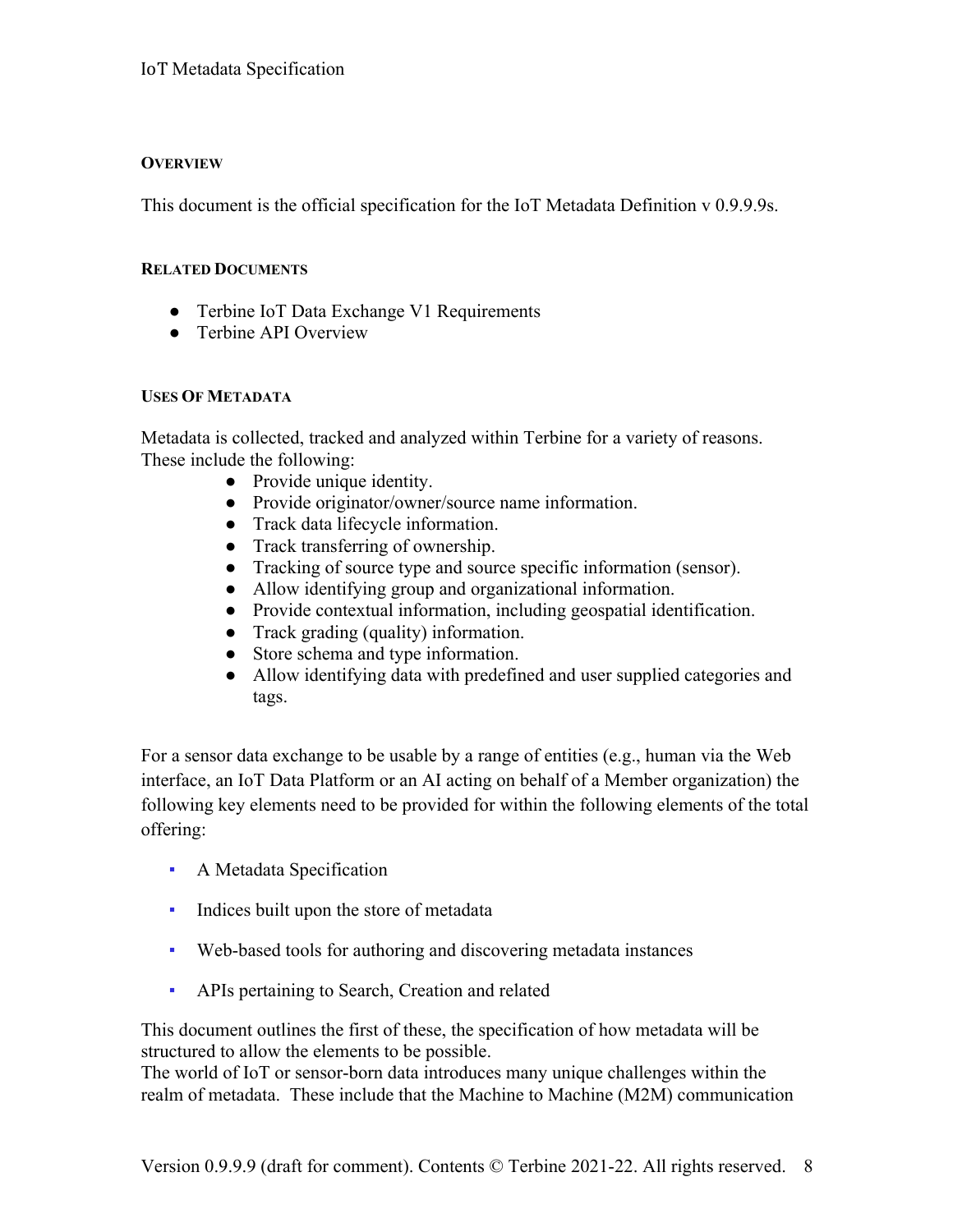will rely on automatic update and discovery of metadata elements. Also, within IoT it is important to track these types of relationships within the data.

- **Container**: Another aspect of IoT is that often data is delivered within a larger ecosystem of related sensors used to track an entire environment. The value of the information often lies in the ability to identify and record this relationship. Metadata within Terbine allow storing and updating this relationship. Example of this are a group of sensors measuring various readings within a large HVAC system. Note the HVAC system could also be part of a larger monitoring system for an entire building.
- **Similarity**: Also, relationships that track similar data sources from disparate providers is required to allow cross referencing and identification of these links. Example of this is temperature sensors of a specific type across all same HVAC systems in all buildings.
- **Inheritance**: Data can be aggregated, combined, reduced, mapped etc. to derive new datasets that are useful for a specific use case. Therefore the data that was used to create other datasets should be tracked.

# **TYPES OF METADATA**

Metadata is generally divided into two overarching types.

- **Structural**  defining the organization of container for the data.
- **Descriptive**  defining the content or context of the data

Terbine metadata specification is designed to cover both of these types and allows a complete description of the form, structure, content and context of the data.

# **TYPES OF ATTRIBUTES**

Within the specification there are three types of attributes.

- **Delivered** it is part of the metadata information directly linked to the described content format and classification. This is items that are known before any content is delivered.
- **Derived** it is part of the metadata information derived based on content once delivered, such as quality.
- **Custom** this is specific to a supplier/industry and enhances the metadata information with further descriptions. This is indexed and discoverable like other types.

#### **SOURCE OF METADATA**

Metadata is created from one of these sources.

- **User supplied** metadata is entered through the Terbine API before or is created after ingestion of the associated data stream.
- **Data generated** under certain conditions metadata may be machine generated from ingested or sample data.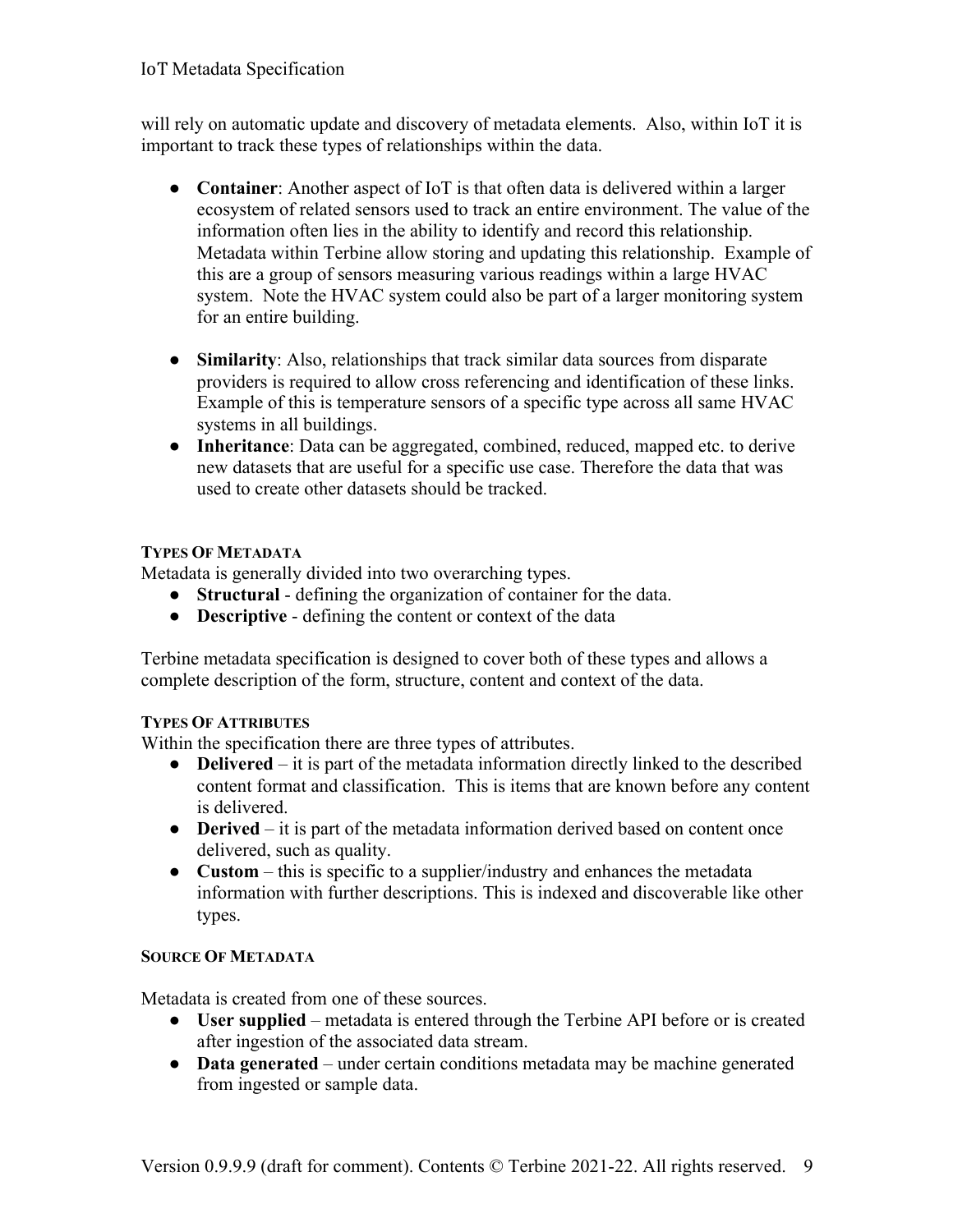● **Migrated** – metadata migrated from other source systems containing their own metadata. In this manner the attributes of the data can be transferred over and reflected within Terbine.

# **CONTENT VS. METADATA**

There can be gray areas where the same information could be treated as content or metadata, depending on the workflow. In general, metadata should have value on its own without regard for the content. For example, if there is following record delivered to Terbine, this would be content.

2017-08-14T01:01:01,23.1,TEMPERATURE

The value "TEMPERATURE" which describes a sensor reading value is considered content.

If within the description of the data a user would enter the following tags to describe that record.

SENSOR; DAILY; TEMPERATURE

The tag "TEMPERATURE" would be considered metadata.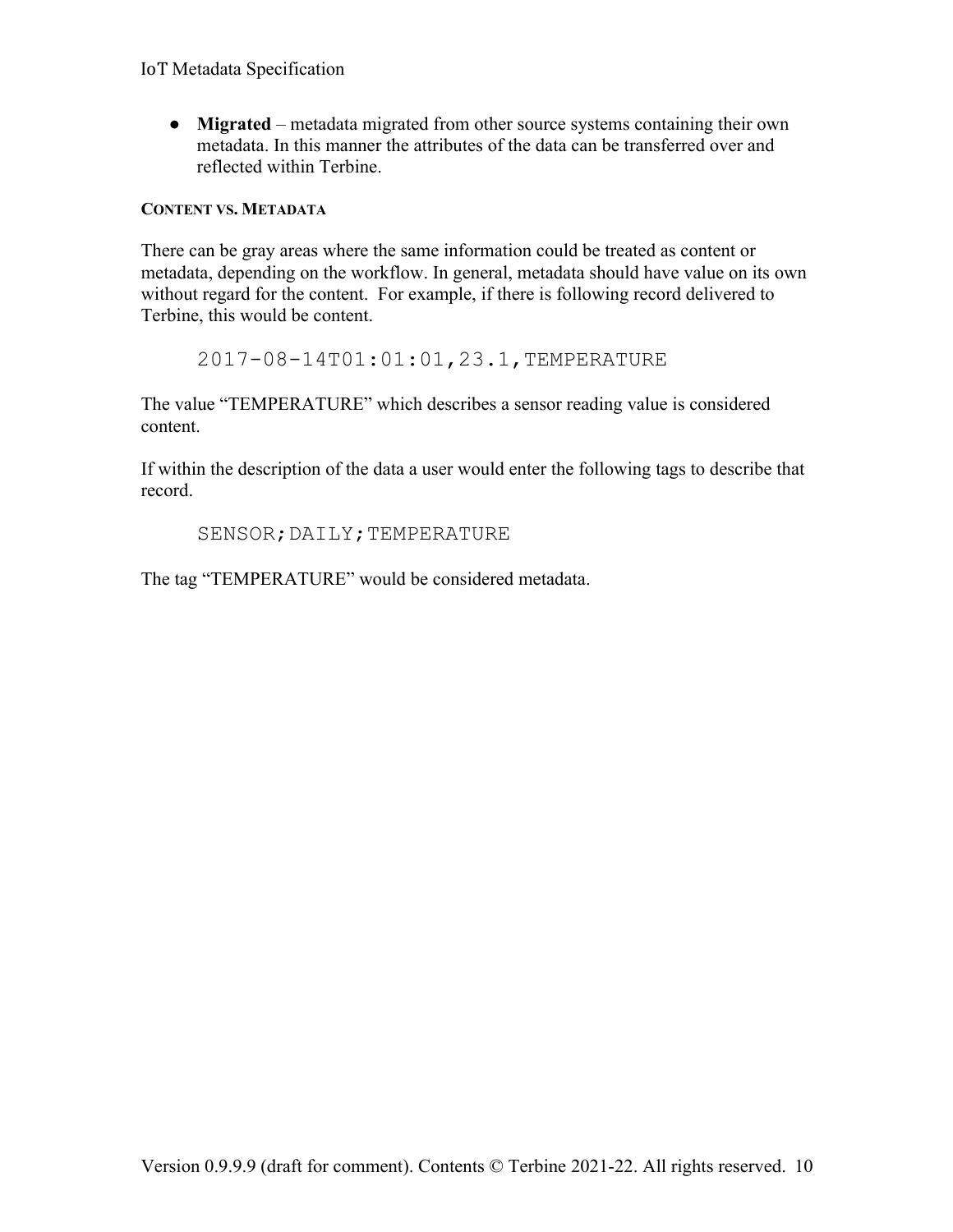Note also metadata can be delivered embedded in or part of the delivery and will be treated as such. This can be used to create a new metadata record or update an existing one. An example of this is as follows.

| 1: DATE, READING, TYPE                  |
|-----------------------------------------|
| 2: 2017-08-14T01:01:01,23.1,TEMPERATURE |
| 3: 2017-08-14T01:03:11,17.1,TEMPERATURE |

Here the first line is considered metadata which is used to describe the data and all lines following (in this example lines 2 and 3) are actual content.

# **IDENTIFICATION**

Critical to any metadata system is to be able to uniquely identify and allow human and machine to machine (M2M) identification and querying. The Specification allows this using their ID registry.

The IDs allocated by this service will be assigned to each metadata configuration as well as for content and organization/users. This is an immutable identifier. It has a length of 36 and is a combination of numeric and alphanumeric characters.

Also part of the function of this service is to store other unique identifiers and types and associate with the main identifier. These various ids can be queried to find the main ID as well as add or update these within an organization's domain.

FORMAT OF AN IDENTIFIER WITHIN THE ID SERVICE

| <b>Name</b> | Length | <b>Type</b> | <b>Comment</b>                                                                         |
|-------------|--------|-------------|----------------------------------------------------------------------------------------|
| Schema      | 1      | Numeric     | For now always 1, reserved for future use in<br>case of introduction of other schemas. |
| Type        | 2      | Numeric     | Type of identifier (see table below for<br>possible values).                           |
| Registrar   | 10     | Numeric     | Unique identifier for the owning or<br>registering party.                              |
| Item        | 10     | Numeric     | Unique identifier for the item being<br>identified.                                    |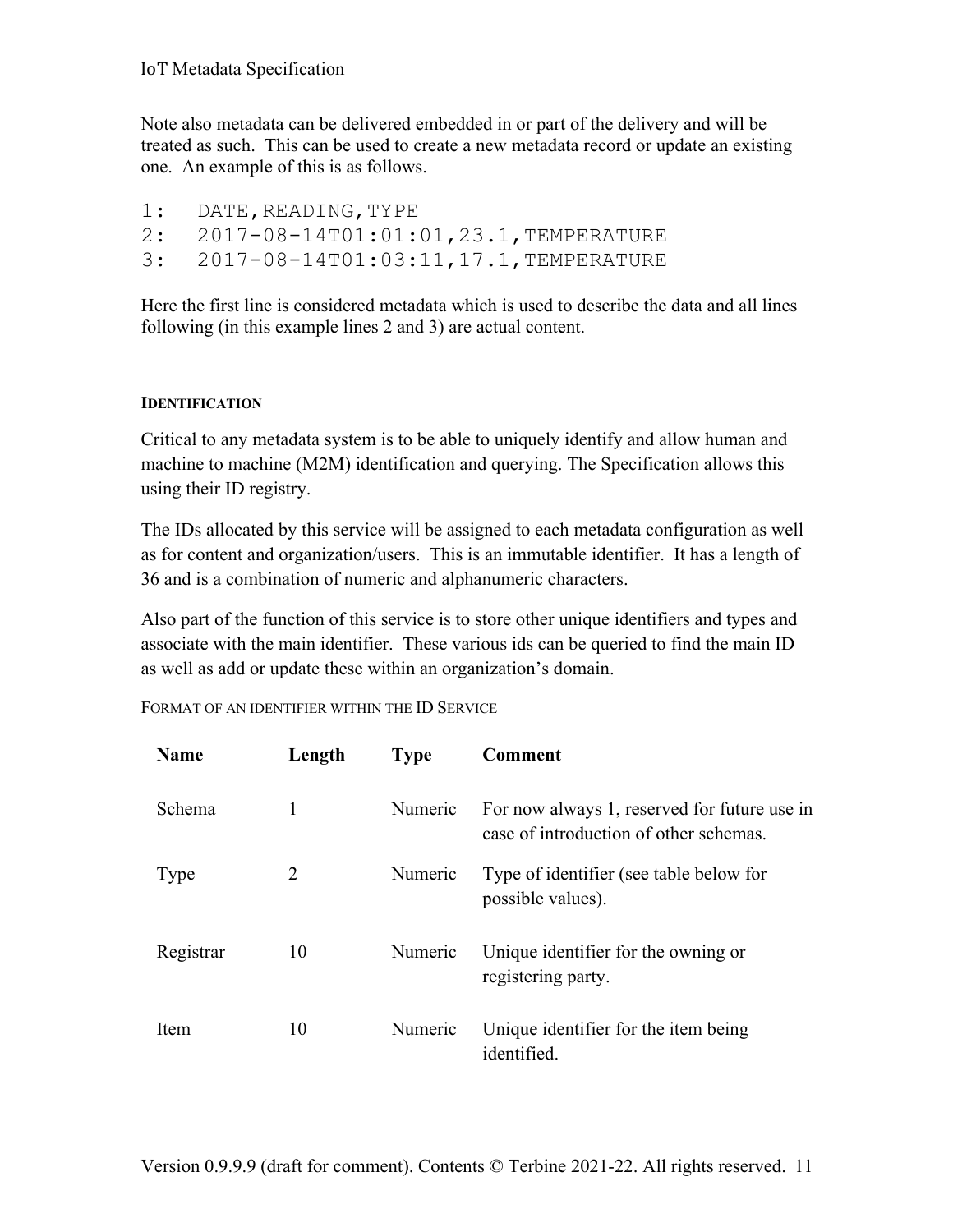| Custom         | 13          | Alpha | Client specific identifier they can use for<br>their purpose. If not entered by client, it<br>will auto-allocate this field. |
|----------------|-------------|-------|------------------------------------------------------------------------------------------------------------------------------|
| <b>TYPES</b>   |             |       |                                                                                                                              |
| Id             | <b>Name</b> |       |                                                                                                                              |
| $\mathbf{1}$   | account     |       |                                                                                                                              |
| $\overline{2}$ | user        |       |                                                                                                                              |
| 3              | metadata    |       |                                                                                                                              |
| $\overline{4}$ | dataset     |       |                                                                                                                              |
| 5              | content     |       |                                                                                                                              |
| 6              | transaction |       |                                                                                                                              |

# **CUSTOM LISTS**

This metadata specification is intended for tracking information about delivered data formats and structures that are cross-industry. These can be thought of as a flexible extension mechanism to the fixed portions of the specification.

To allow maintaining a catalogue of designators that is flexible, but still allows nonhuman guided M2M communication, is a significant challenge. To implement this, the concept of custom lists has been introduced and integrated into the metadata specification.

An organization can then maintain these named lists by assigning a variable number of entries with an id value, name and optional description and then assign these to a metadata configuration. The values will be indexed and searchable along with all fixed portions of the specification.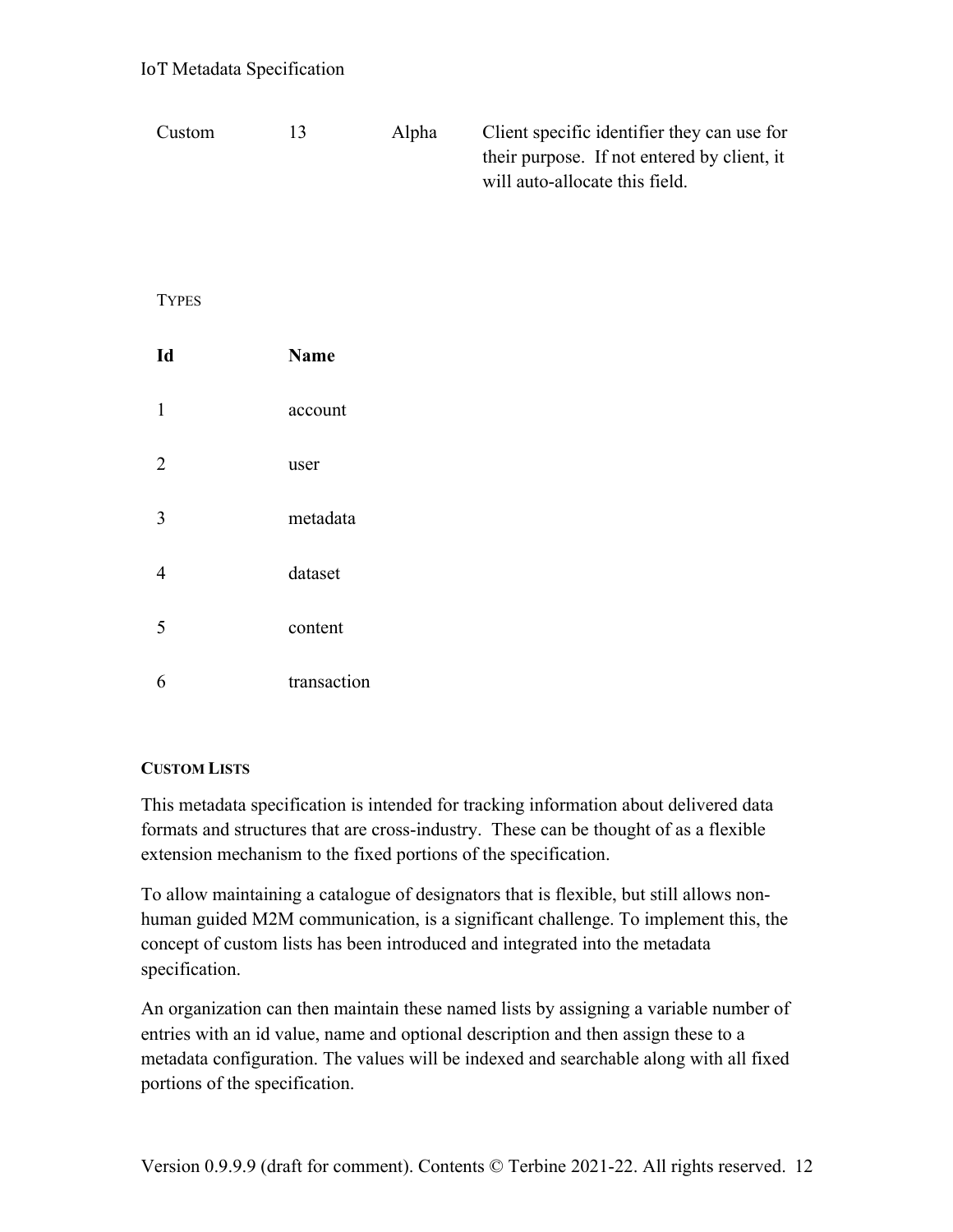Custom lists have two elements. The list definition and the entries for that list:

## **List Definition**

| organization | UUID | Mandatory | The owning organization, not<br>provided if a global list. |
|--------------|------|-----------|------------------------------------------------------------|
| name         | TEXT | Mandatory | Name of this list                                          |
| description  | TEXT | Optional  | Description of this list                                   |

# **List Entries**

| id          | <b>ALPHA</b> | Mandatory | A unique identifier within this list<br>for this list entry |
|-------------|--------------|-----------|-------------------------------------------------------------|
| name        | <b>ALPHA</b> | Mandatory | Name of this list entry                                     |
| description | <b>ALPHA</b> | Optional  | Description for this list entry                             |

# **Example**

List Definition is:

32ee4079-e562-45c8-8a63-ab11c56af3b9 ODB-II Codes

List Entries are: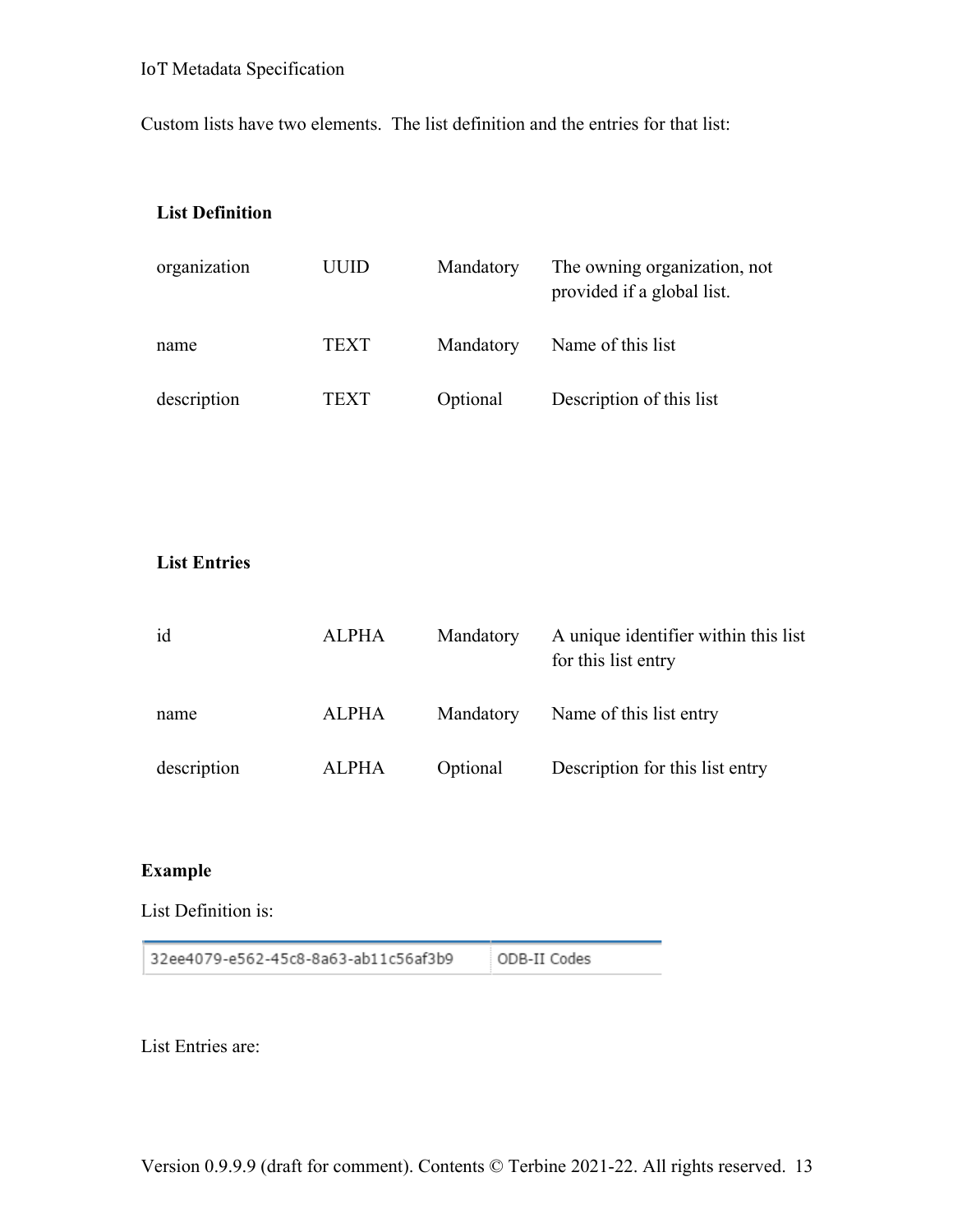| P0600 | Serial Communication Link Malfunction                                                             |
|-------|---------------------------------------------------------------------------------------------------|
| P0601 | Internal Control Module Memory Check Sum Error                                                    |
| P0602 | Control Module Programming Error                                                                  |
| P0603 | Internal Control Module Keep Alive Memory (KAM) Error                                             |
| P0604 | Internal Control Module Random Access Memory (RAM) Error                                          |
| P0605 | Internal Control Module Read Only Memory (ROM) Error (Module Identification Defined by SAE J1979) |
| P0606 | ECM/PCM Processor Fault                                                                           |
| P0607 | Control Module Performance                                                                        |
| P0608 | Control Module VSS Output A Malfunction                                                           |
| P0609 | Control Module VSS Output B Malfunction                                                           |
| P0610 | Control Module VSS Output C Malfunction                                                           |
| P0611 | Fuel Injector Control Module Performance                                                          |
| P0612 | Fuel Injector Control Module Relay Control Circuit                                                |

The person defining the metadata configuration then designates that a custom list will be used with the specification and can assign any number of the entries under that list as being relevant to that metadata configuration.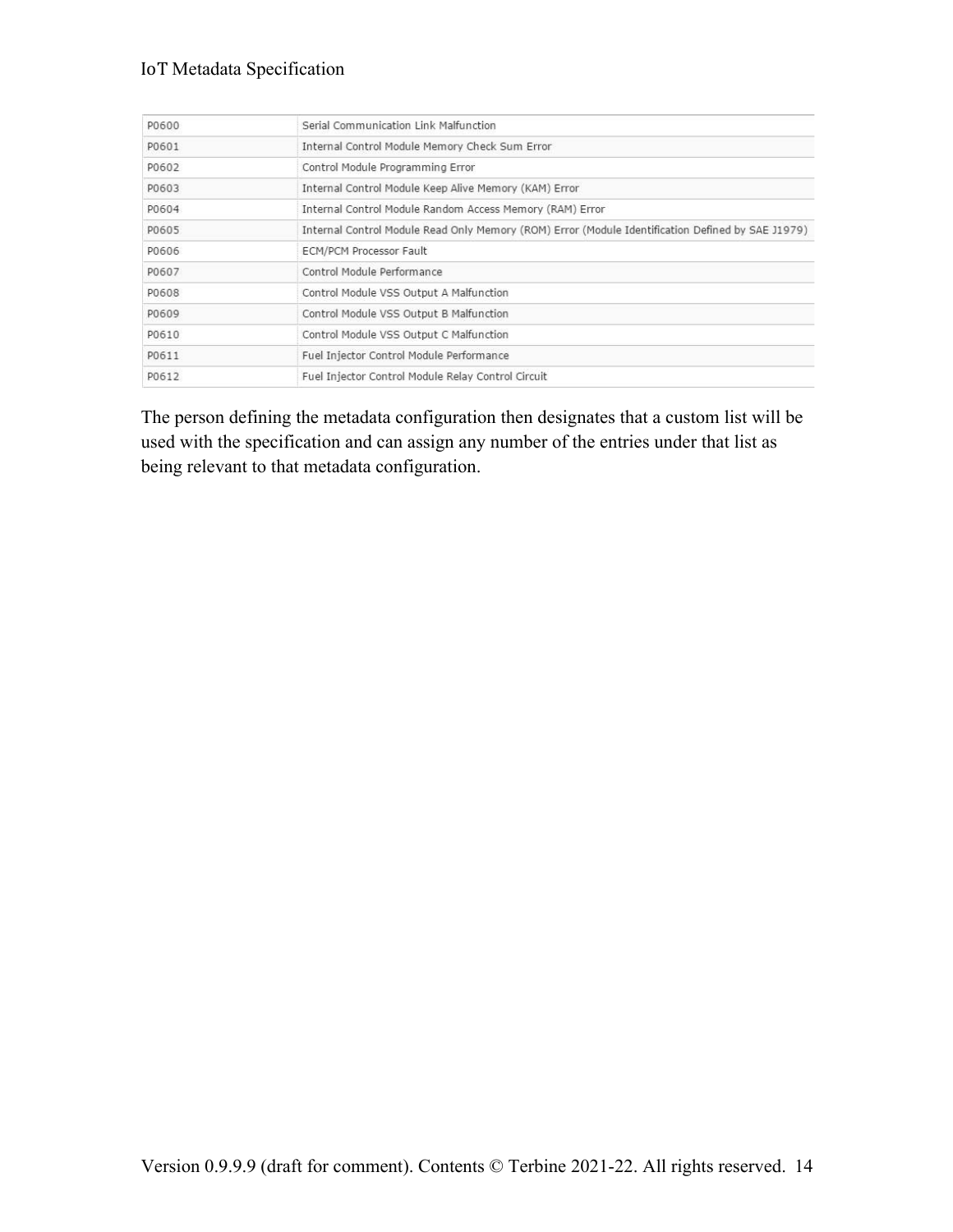# **METADATA DEFINITION**

The following top-level sections can be found in the Terbine Metadata Specification definition section.

- Internal Types these are definitions for types that are used within definition of entities. Generally, these have a child relationship to an owning entity (example address).
- $\bullet$  Meta this is information about the metadata record such as name, description and create data information.
- Originator / Owner Specific names of entities *generating* and *owning* the datasets to which a given metadata instance points
- Identifier unique identifying information
- Sensor Type and Name
- Environment System or subsystem within which physical sensors are situated. Also "interactors" that can impact or influence sensor outputs including a given group of sensors' data grade.
- Container System or subsystem within which physical sensors are situated. In this case the word "container" is to be considered as literal.
- Industry Classification ISIC
- Legal this is legal type, regulatory and any required citation
- Schema information pertaining to the schema and datasets format
- Grading internal quality indicator
- Custom Lists defined lists that allow expansion of the specification with corporate or industry specific lists
- Domain Types these are definition of standard domain or reference data. These are predefined types that have an id, code and associated description.

Fields within top level definition include

● requireLegalReview - flag if entire metadata configuration requires legal review when created.

#### INTERNAL TYPES

These are defined types that only have an instance with another identifiable piece of content. These types have no identifier.

#### CREATE INFO

Label: **CreateUpdate**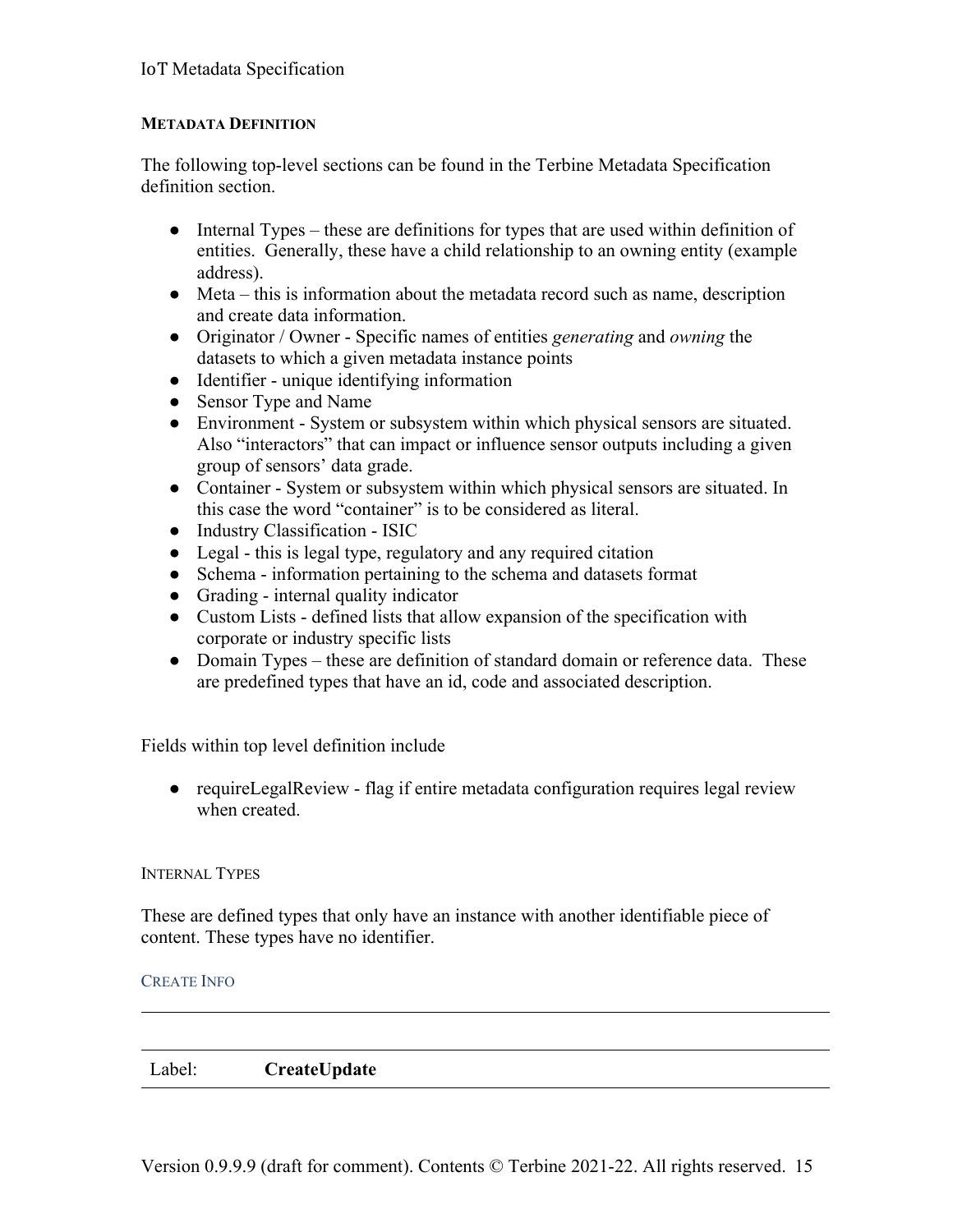| Name:      | createupdate |                 |                                                                                                                                                              |
|------------|--------------|-----------------|--------------------------------------------------------------------------------------------------------------------------------------------------------------|
| Comment:   |              |                 | This is a standard type used to hold<br>created date and update information.<br>Generally updated internally in the<br>system and used for display purposes. |
| Elements   |              |                 |                                                                                                                                                              |
| createdate | Mandatory    | <b>DATETIME</b> | Timestamp of creation                                                                                                                                        |
| createuser | Mandatory    | ref:user        | Reference to user responsible for<br>creating entity                                                                                                         |
| updatedate | Optional     | <b>DATETIME</b> | Timestamp of last update                                                                                                                                     |
| updateuser | Optional     | ref:user        | Reference to user responsible for<br>updating entity                                                                                                         |

#### LAT LON INFORMATION

| Label:    | <b>Lat Lon</b><br>Info |        |                                                                                                                     |
|-----------|------------------------|--------|---------------------------------------------------------------------------------------------------------------------|
| Name:     | latLonInfo             |        |                                                                                                                     |
| Comment:  |                        |        | This is a standard type used to hold<br>information about rights, legal<br>information or copyright<br>information. |
| Elements  |                        |        |                                                                                                                     |
| label     | Mandatory              | TEXT   | Label for this lat/lon pair                                                                                         |
| latitude  | Mandatory              | double |                                                                                                                     |
| longitude | Mandatory              | double |                                                                                                                     |

#### LEGAL INFORMATION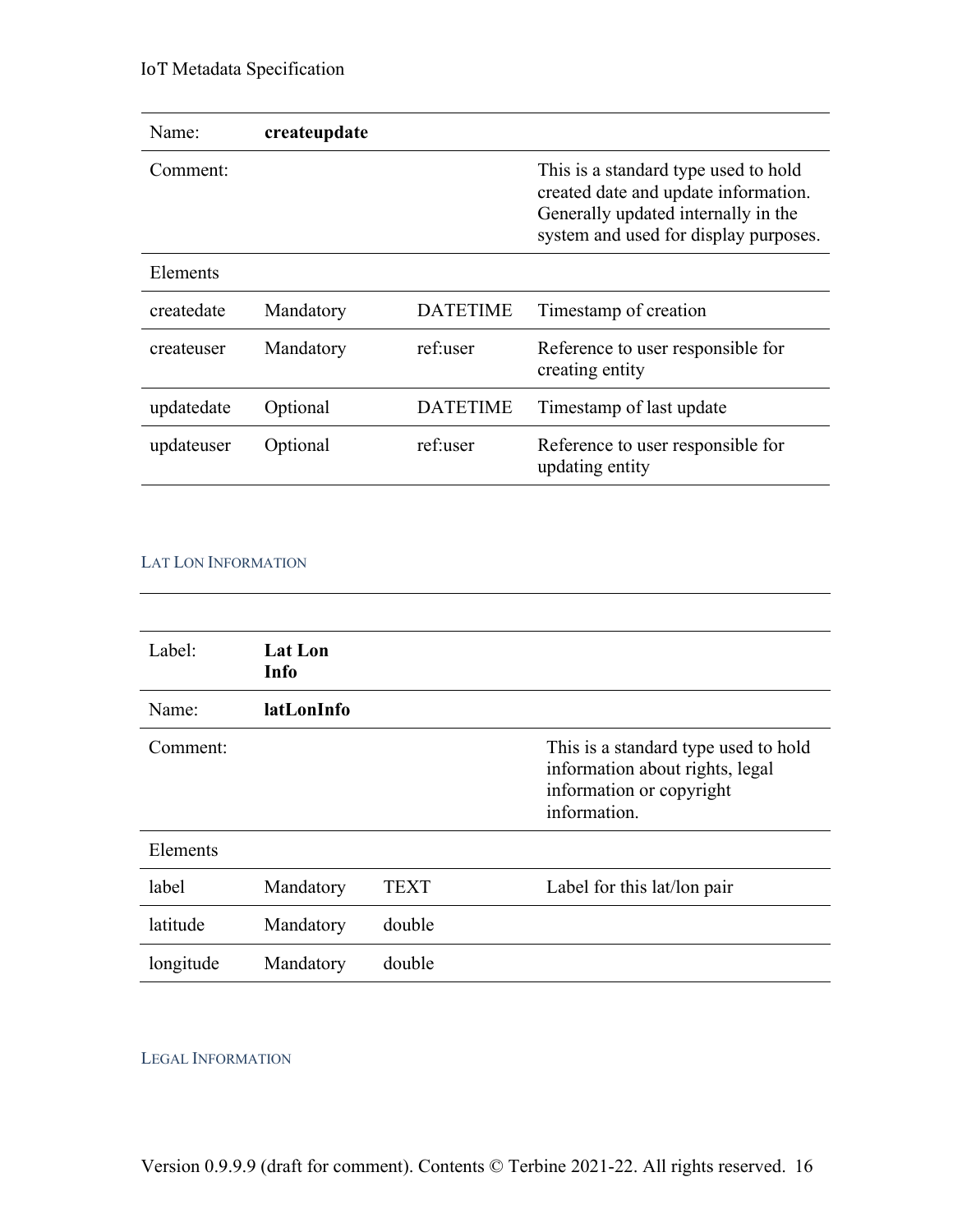| Label:   | Legal Info |                   |                                                                                                                     |
|----------|------------|-------------------|---------------------------------------------------------------------------------------------------------------------|
| Name:    | legalInfo  |                   |                                                                                                                     |
| Comment: |            |                   | This is a standard type used to hold<br>information about rights, legal<br>information or copyright<br>information. |
| Elements |            |                   |                                                                                                                     |
| type     | Mandatory  | domain: legalType | Type of legal info                                                                                                  |

#### REGULATORY INFORMATION

| Label:   | <b>Regulatory Info</b> |      |                                                                                      |
|----------|------------------------|------|--------------------------------------------------------------------------------------|
| Name:    | regulatoryInfo         |      |                                                                                      |
| Comment: |                        |      | This is a standard type used to hold<br>information about regulatory<br>information. |
| Elements |                        |      |                                                                                      |
| name     | Mandatory              | TEXT | Name of regulatory body<br>pertaining to the dataset defined by<br>the metadata      |

#### LOCATION INFORMATION

| Label: | <b>Location Info</b> |  |
|--------|----------------------|--|
| Name:  | locationInfo         |  |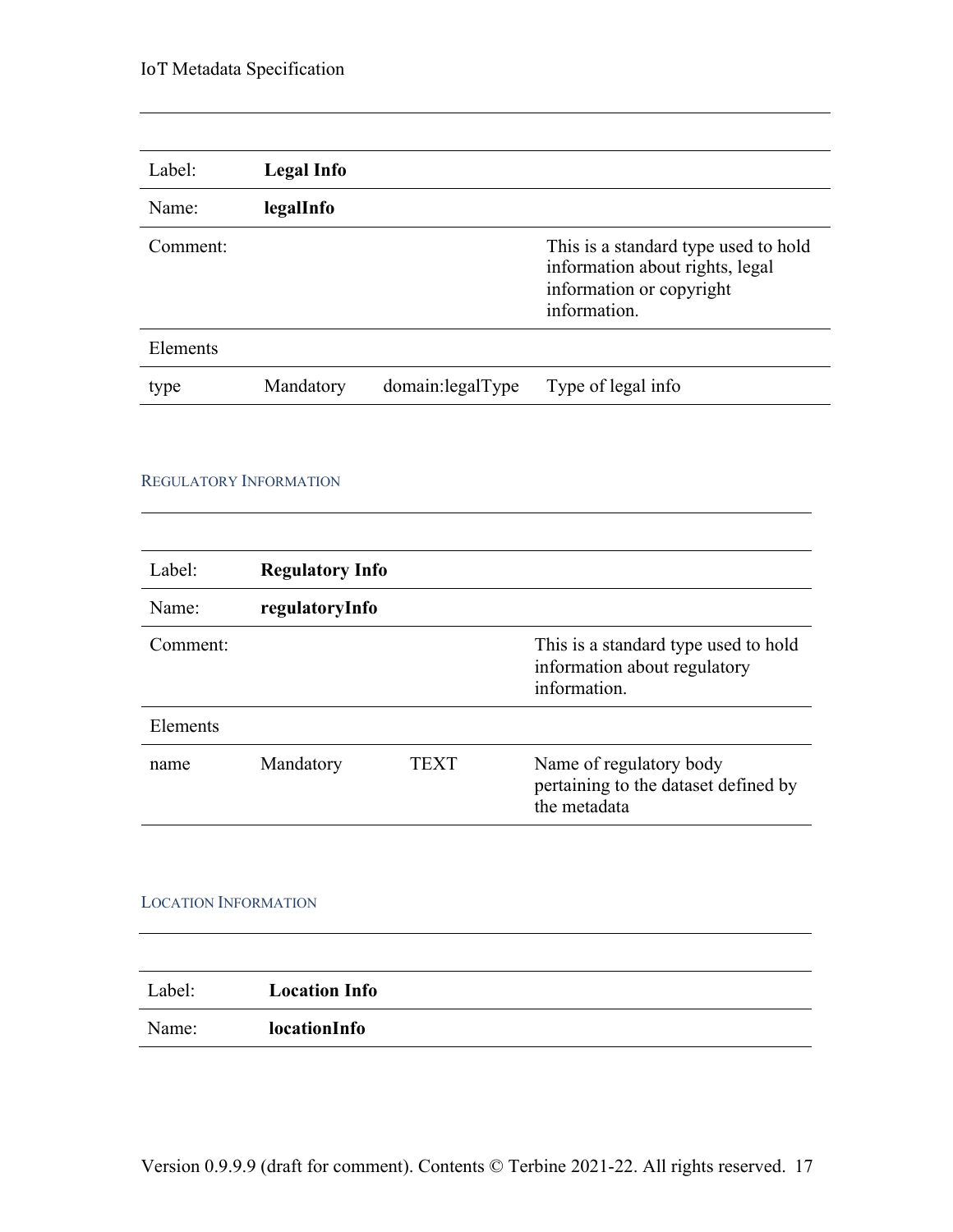| Comment:       |           |                            | This is a standard type used<br>to hold information about<br>location information.                              |
|----------------|-----------|----------------------------|-----------------------------------------------------------------------------------------------------------------|
| Elements       |           |                            |                                                                                                                 |
| category       | Mandatory | domain:locationCatT<br>ype | Location category                                                                                               |
| type           | Mandatory | domain:locationType        | Type of location info                                                                                           |
| latitude       | Optional  | <b>TEXT</b>                | Used if single coordinate of<br>type Lat/Lon or GPS<br>Coordinates                                              |
| longitude      | Optional  | <b>TEXT</b>                | Used if single coordinate of<br>type Lat/Lon or GPS<br>Coordinates                                              |
| radius         | Optional  | <b>TEXT</b>                | Radius of sensor reading<br>from Lat/Lon Value                                                                  |
| radiusUnit     | Optional  | <b>TEXT</b>                | Unit of measure for Radius                                                                                      |
| latLonInfo     | Optional  | LIST type:latLonInfo       | Array of labeled coordinates<br>if type "Bounded Box" or<br>"Polygon"                                           |
| address        | Optional  | <b>TEXT</b>                | Street address                                                                                                  |
| stateterritory | Optional  | <b>TEXT</b>                | State or territory information                                                                                  |
| county         | Optional  | <b>TEXT</b>                | County or province<br>information                                                                               |
| country        | Optional  | <b>TEXT</b>                | Country code as defined in<br>ISO 3166-2                                                                        |
| postalcode     | Optional  | <b>TEXT</b>                | Postal code                                                                                                     |
| movingText     | Optional  | <b>TEXT</b>                | For GPS and Algorithm<br>Generated.                                                                             |
| freeText       | Optional  | <b>TEXT</b>                | When location type Other this<br>field may be used. Also, for<br>additional text for Moving<br>subtype options, |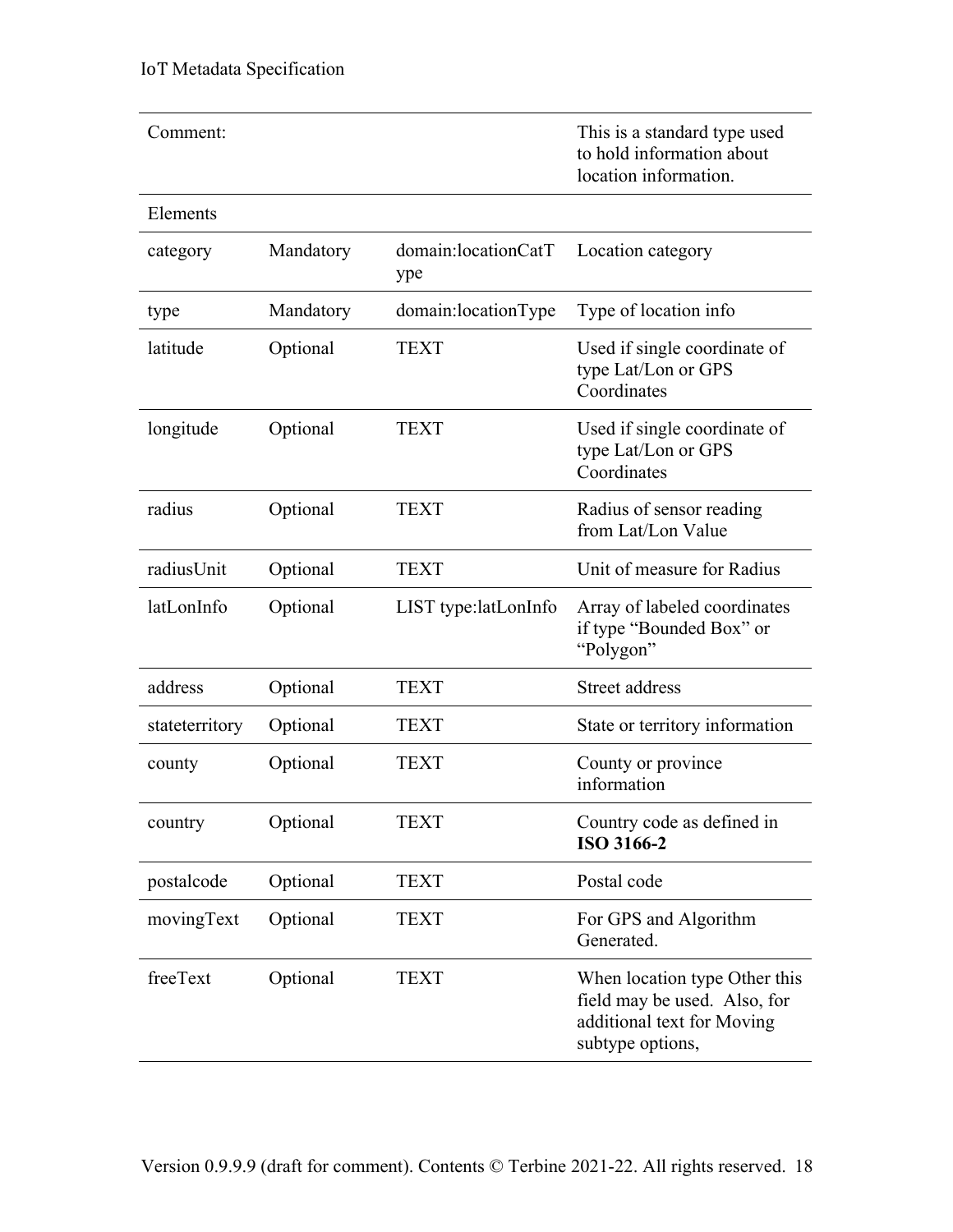#### SENSOR INFORMATION

| Label:       | <b>Sensor Info</b> |                   |                                                                                                                 |
|--------------|--------------------|-------------------|-----------------------------------------------------------------------------------------------------------------|
| Name:        | sensorInfo         |                   |                                                                                                                 |
| Comment:     |                    |                   | This is a standard type used<br>to hold information about<br>sensor information (source<br>type and specifics). |
| Elements     |                    |                   |                                                                                                                 |
| sourceName   | Optional           | <b>TEXT</b>       | Manufacture. E.g.<br>Suburban Housing<br>Project 14                                                             |
| sourceType   | Optional           | <b>TEXT</b>       | Manufacture. E.g.<br>temperature" or<br>"wind speed                                                             |
| sensorType   | Mandatory          | domain:sensorType | Type of sensor info                                                                                             |
| manufacturer | Optional           | <b>TEXT</b>       | Manufacture. E.g. Supco                                                                                         |
| make         | Optional           | <b>TEXT</b>       | Make. E.g. ToughSense                                                                                           |
| model        | Optional           | TEXT              | Model. E.g. 255C                                                                                                |
| version      | Optional           | TEXT              | Version. E.g. 1.119                                                                                             |

## SCHEMA INFORMATION

| Label: | Schema<br>Info |
|--------|----------------|
| Name:  | schemaInfo     |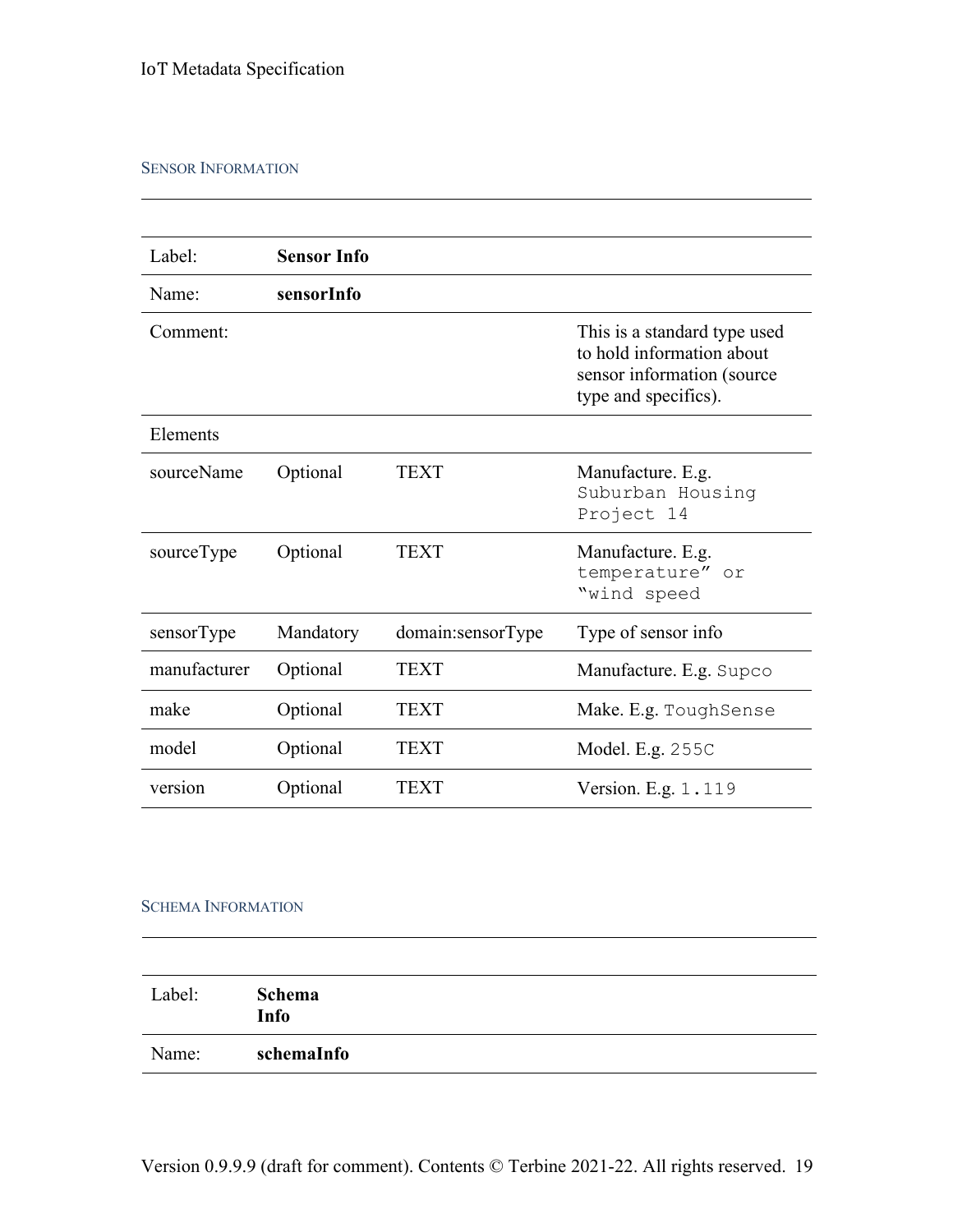| Comment: |           |                 | This section contains information<br>about schema of the content. This<br>is highly dependent on the type. |
|----------|-----------|-----------------|------------------------------------------------------------------------------------------------------------|
| Elements |           |                 |                                                                                                            |
| format   | Mandatory | type:formatType | Type of format of data when<br>delivered                                                                   |
| type     | Mandatory | type:schemaType | Type of schema if schema is<br>present in body element.                                                    |
| body     | Optional  | TEXT            | Schema body, dependent on type.                                                                            |
| unit     | Optional  | TEXT            | Unit of measure, e.g. meter                                                                                |

META

| Label:       | <b>Meta</b> |                   |                                                                                               |                                                         |
|--------------|-------------|-------------------|-----------------------------------------------------------------------------------------------|---------------------------------------------------------|
| Name:        | meta        |                   |                                                                                               |                                                         |
| Comment:     |             |                   | This contains information about the<br>metadata. This is considered<br>metamodel information. |                                                         |
| Elements     |             |                   |                                                                                               |                                                         |
| name         | Optional    | <b>TEXT</b>       | Name for Metadata. Also known as<br>search name.                                              |                                                         |
| description  | Optional    | <b>TEXT</b>       | Description of the metadata in long<br>form. Allowable 2500 characters.                       |                                                         |
| createupdate | Mandatory   | type:createupdate |                                                                                               | Create and<br>update<br>information for<br>organization |

IDENTIFIER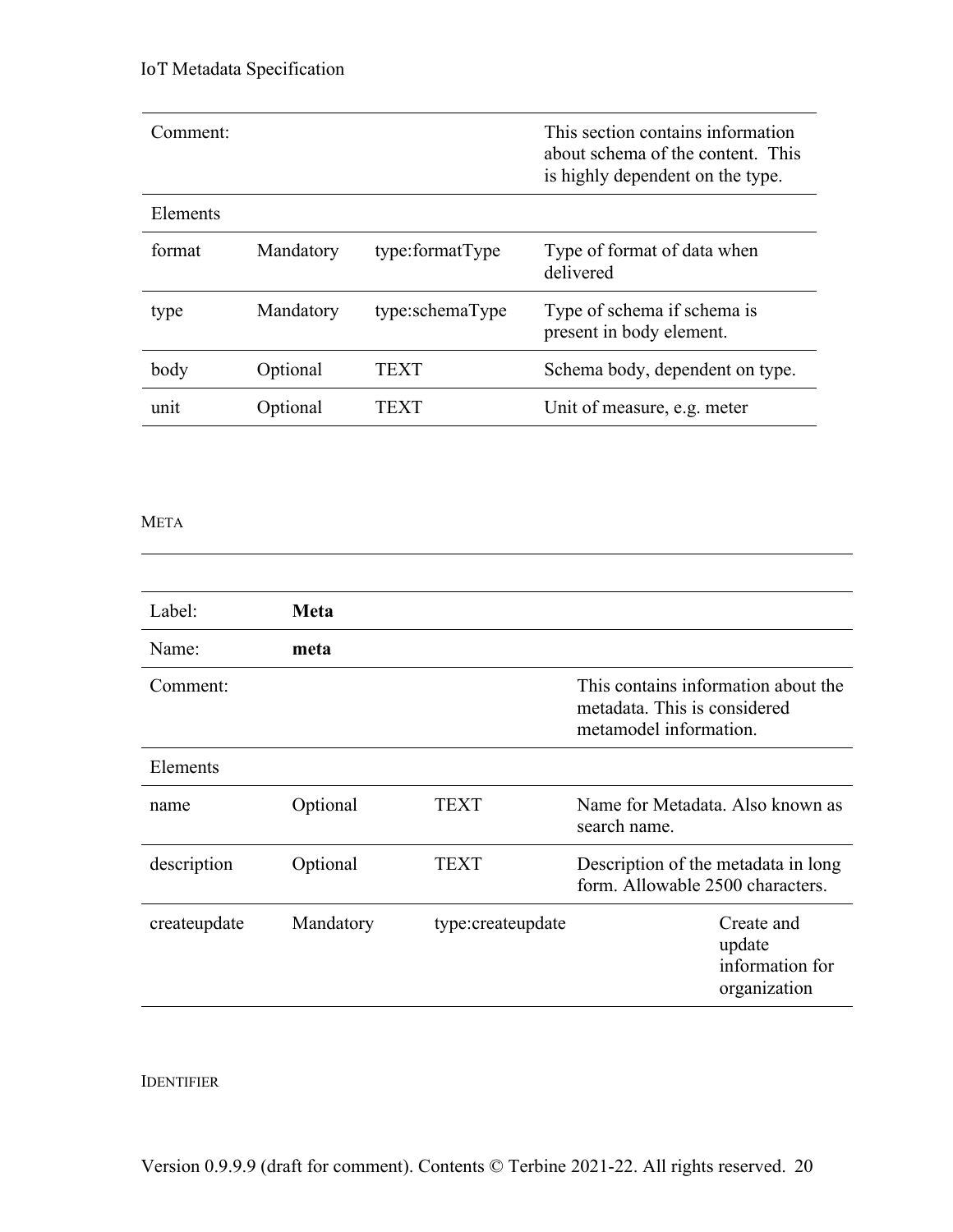| Label:       | <b>Identifier</b> |                   |                                                                                                                                                                    |
|--------------|-------------------|-------------------|--------------------------------------------------------------------------------------------------------------------------------------------------------------------|
| Name:        | identifier        |                   |                                                                                                                                                                    |
| Comment:     |                   |                   | This section contains information that is<br>used as an unambiguous reference to the<br>information, title, and description.                                       |
| Elements     |                   |                   |                                                                                                                                                                    |
| id           | Supplied          | UUID              | UUID identifier, internal only                                                                                                                                     |
| tid          | Supplied          | ALPHA(36)         | This is the id provided from the<br>Identification Service. Used for machine to<br>machine identification and public<br>identification of entities within TERBINE. |
| createupdate | Mandatory         | type:createupdate | Create and update information for<br>organization                                                                                                                  |

#### ORIGINATOR

| Label:   | Originator |                   |                                                                                                               |
|----------|------------|-------------------|---------------------------------------------------------------------------------------------------------------|
| Name:    | originator |                   |                                                                                                               |
| Comment: |            |                   | Specific names of entities <i>generating</i><br>the datasets to which a given<br>metadata instance refers to. |
| Elements |            |                   |                                                                                                               |
| id       | Mandatory  | UUID              | Global unique identifier                                                                                      |
| name     | Mandatory  | TEXT              | Name for this entity.                                                                                         |
| type     | Mandatory  | domain:entityType | ID that references the type                                                                                   |
|          |            |                   |                                                                                                               |

#### OWNER

<u> 1989 - Johann Stoff, deutscher Stoffen und der Stoffen und der Stoffen und der Stoffen und der Stoffen und der</u>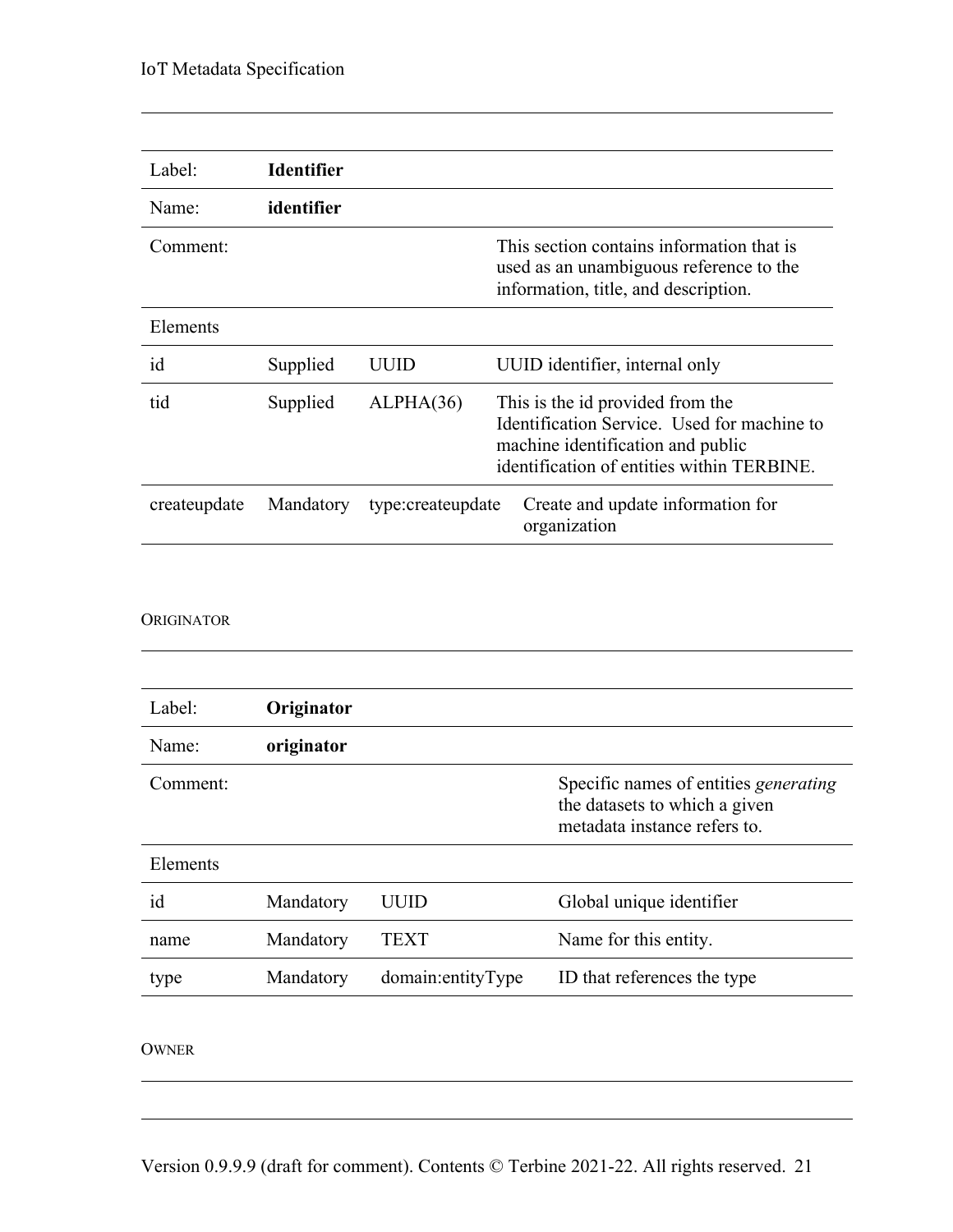| Label:              | Owner        |                     |                                                                                                                                     |
|---------------------|--------------|---------------------|-------------------------------------------------------------------------------------------------------------------------------------|
| Name:               | owner        |                     |                                                                                                                                     |
| Comment:            |              |                     | Specific names of entities <i>owning</i> the<br>datasets to which a given metadata<br>instance refers to.                           |
| Elements            |              |                     |                                                                                                                                     |
| id                  | Mandatory    | <b>UUID</b>         | Global unique identifier                                                                                                            |
| name                | Mandatory    | <b>TEXT</b>         | External identifier for this source.                                                                                                |
| type                | Mandatory    | domain:entityType   | ID that references the type                                                                                                         |
| <b>OWNERSHIP</b>    |              |                     |                                                                                                                                     |
| Label:              | Ownership    |                     |                                                                                                                                     |
| Name:               | ownership    |                     |                                                                                                                                     |
| Comment:            |              |                     | All information pertaining to the<br>specifics of where/how datasets<br>associated with a given metadata<br>instance are generated. |
| Elements            |              |                     |                                                                                                                                     |
| originators         | Mandatory    | List of originators | 1.N originators.                                                                                                                    |
| owners              | Mandatory    | List of owners      | 1.N owners.                                                                                                                         |
| <b>RELATIONSHIP</b> |              |                     |                                                                                                                                     |
|                     |              |                     |                                                                                                                                     |
| Label:              | Relationship |                     |                                                                                                                                     |
| Name:               | relationship |                     |                                                                                                                                     |
| Comment:            |              |                     | If this metadata instance was created<br>by combining datasets from other                                                           |
|                     |              |                     |                                                                                                                                     |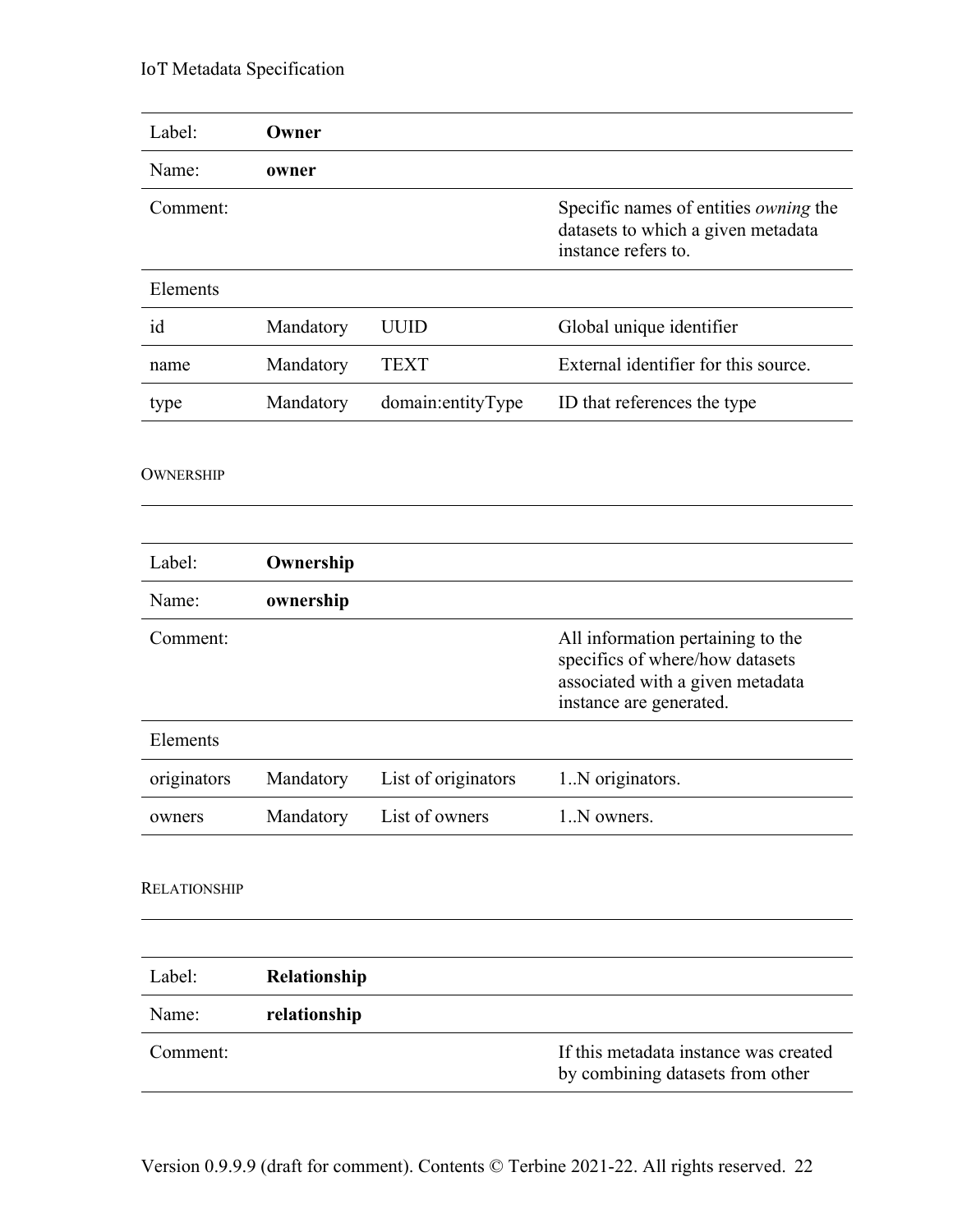|                |                |                                    | existing metadata instances these can<br>be designated here.                                                                          |
|----------------|----------------|------------------------------------|---------------------------------------------------------------------------------------------------------------------------------------|
| Elements       |                |                                    |                                                                                                                                       |
| relationship   | Optional       | List of<br>metadata<br>identifiers | 1.N metadata ids.                                                                                                                     |
| <b>DATASET</b> |                |                                    |                                                                                                                                       |
|                |                |                                    |                                                                                                                                       |
| Label:         | <b>Dataset</b> |                                    |                                                                                                                                       |
| Name:          | dataset        |                                    |                                                                                                                                       |
| Comment:       |                |                                    | This section contains information that<br>is used to describe the dataset of the<br>associated content the metadata is<br>describing. |
| Elements       |                |                                    |                                                                                                                                       |
| id             | Mandatory      | <b>UUID</b>                        | Global unique identifier                                                                                                              |
| type           | Mandatory      | domain:datasetType                 | ID that references the type of source<br>(see DatasetType domain data)                                                                |
| sensorInfo     | Mandatory      | type:sensorInfo                    | Information on sensor type and<br>sensor specifics as applicable and<br>available.                                                    |
| schemaInfo     | Mandatory      | type:schemaInfo                    | Information on schema for this<br>dataset                                                                                             |
| createupdate   | Mandatory      | type:createupdate                  | Create and update information for<br>dataset information. This is create<br>and update information on the dataset<br>data record.     |
|                |                |                                    |                                                                                                                                       |

# CONTAINER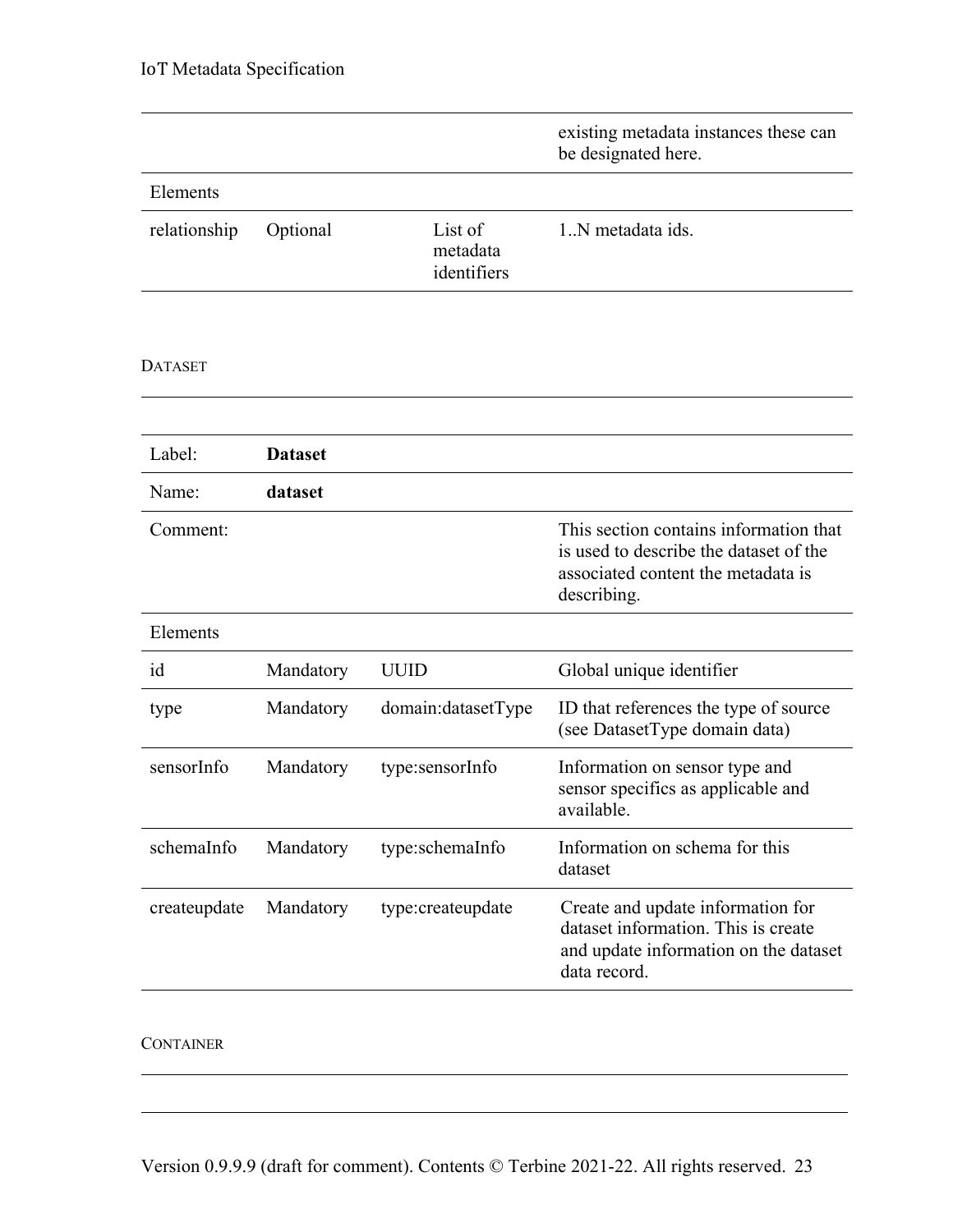| Label:          | Container          |                        |                                                                                                                                       |
|-----------------|--------------------|------------------------|---------------------------------------------------------------------------------------------------------------------------------------|
| Name:           | container          |                        |                                                                                                                                       |
| Comment:        |                    |                        | System or subsystem<br>within which physical<br>sensors are situated.                                                                 |
| Elements        |                    |                        |                                                                                                                                       |
| id              | Mandatory          | <b>UUID</b>            | Global unique identifier                                                                                                              |
| type            | Mandatory          | domain:containerType   | ID that references the<br>type of container (see<br>Container Type domain<br>data)                                                    |
| locationType    | Mandatory          | domain:locationType    | This is the type of<br>location info.                                                                                                 |
| locationSubType | Optional           | domain:locationSubType | This is the type of sub<br>location, dependant<br>on location type                                                                    |
| location        | List<br>Mandatory  | type:locationInfo      | This is the location of<br>the container, section<br>is mandatory even if<br>location information<br>is unknown. See<br>locationType. |
| name            | Optional           | <b>TEXT</b>            | Container name, like<br>'Aircraft', 'Vehicle', or<br>'Traffic Signal.                                                                 |
| ENVIRONMENT     |                    |                        |                                                                                                                                       |
| Label:          | <b>Environment</b> |                        |                                                                                                                                       |
| Name:           | environment        |                        |                                                                                                                                       |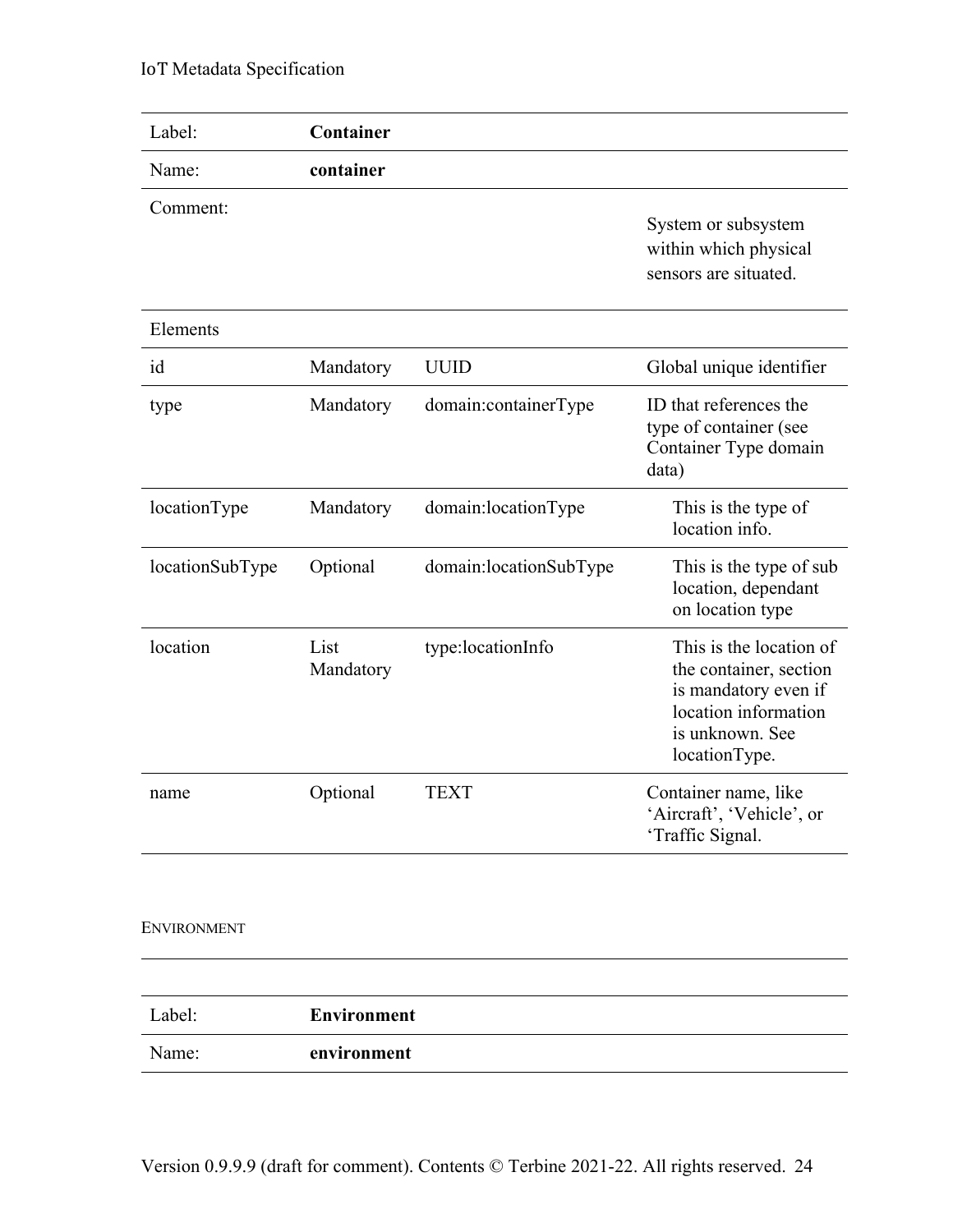| Comment:      |           |                                       | Environment in and around the<br>$location(s)$ of the sensors<br>emitting data associated with a<br>given metadata instance. |
|---------------|-----------|---------------------------------------|------------------------------------------------------------------------------------------------------------------------------|
| Elements      |           |                                       |                                                                                                                              |
| Id            | Mandatory | UUID                                  | Global unique identifier                                                                                                     |
| Type          | Mandatory | List of<br>domain:environ<br>mentType | ID that references the type of<br>environment (see Environment<br>Type domain data)                                          |
| Interactor    | Optional  | TEXT                                  | Interactor name, like<br>'Meteorological'                                                                                    |
| containerName | Optional  | TEXT                                  | Container name, like 'Aircraft',<br>'Vehicle', or 'Traffic Signal.                                                           |

#### INDUSTRY CLASSIFICATION

| Label:       | <b>Industry</b> |             |                                                                                            |
|--------------|-----------------|-------------|--------------------------------------------------------------------------------------------|
| Name:        | industry        |             |                                                                                            |
| Comment:     |                 |             | This section contains information about<br>industry and associated tags for the<br>content |
| Elements     |                 |             |                                                                                            |
| id           | Mandatory       | domain:ISIC | 1N ISIC Codes.                                                                             |
| <b>LEGAL</b> |                 |             |                                                                                            |
| Label:       | Legal           |             |                                                                                            |
| Name:        | legal           |             |                                                                                            |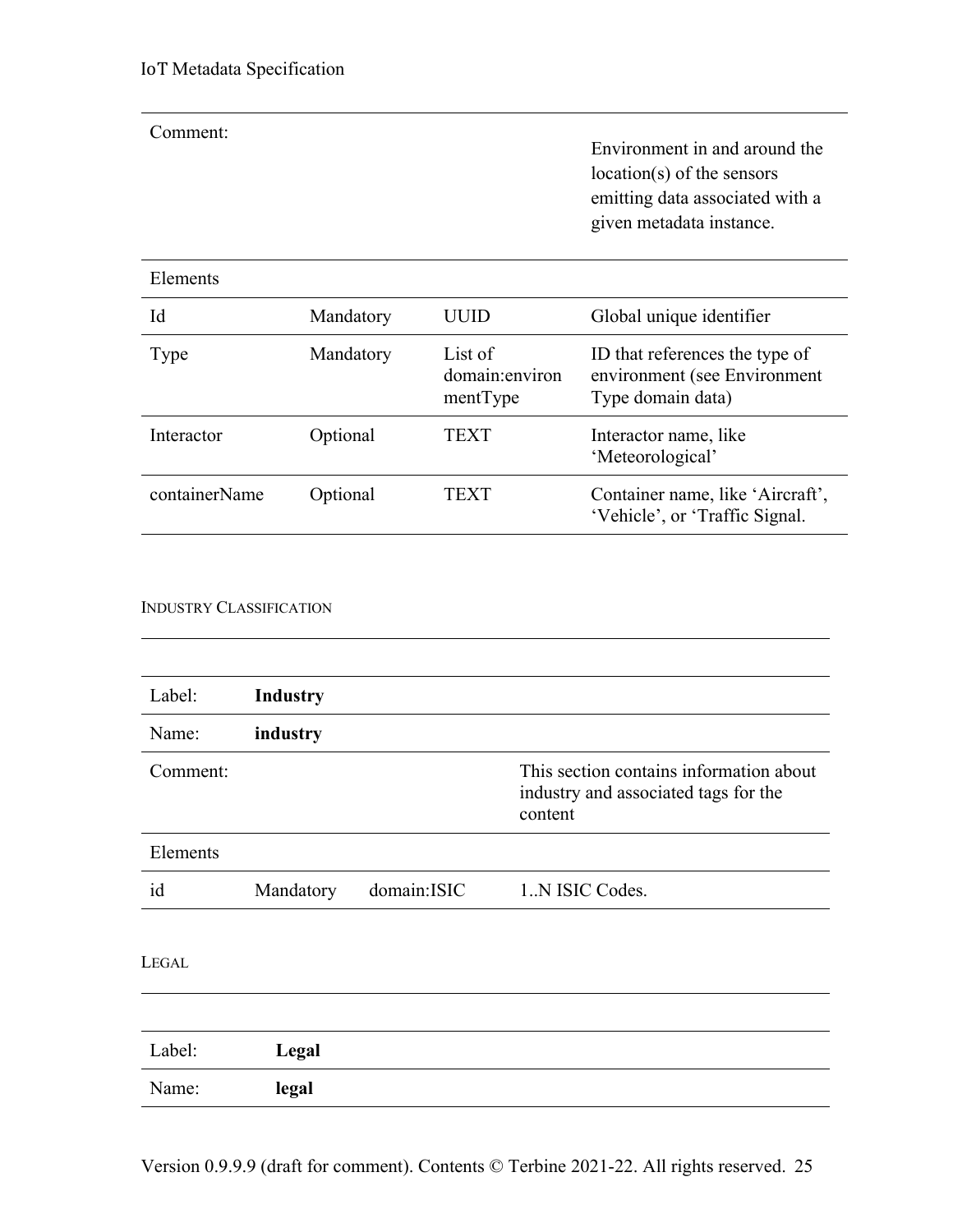| Comment:          |                   |                   | This section contains information about<br>legal and copyright information related<br>to the content.               |
|-------------------|-------------------|-------------------|---------------------------------------------------------------------------------------------------------------------|
| Elements          |                   |                   |                                                                                                                     |
| id                | Mandatory         | <b>UUID</b>       | Unique identifier for this rights<br>information.                                                                   |
| legalInfo         | Mandatory         | type:legalInfo    | Legal information internal type.                                                                                    |
| createUpdate      | Mandatory         | type:createupdate |                                                                                                                     |
| <b>CITATION</b>   |                   |                   |                                                                                                                     |
| Label:            | <b>Citation</b>   |                   |                                                                                                                     |
| Name:             | citation          |                   |                                                                                                                     |
| Comment:          |                   |                   | This section contains information<br>about required citation for any dataset<br>within this metadata configuration. |
| Elements          |                   |                   |                                                                                                                     |
| id                | Mandatory         | <b>UUID</b>       | Unique identifier for this citation<br>information.                                                                 |
| citation          | Mandatory         | type:text         | Actual citation text.                                                                                               |
| createUpdate      | Mandatory         | type:createupdate |                                                                                                                     |
| <b>REGULATORY</b> |                   |                   |                                                                                                                     |
|                   |                   |                   |                                                                                                                     |
| Label:            | <b>Regulatory</b> |                   |                                                                                                                     |
| Name:             | regulatory        |                   |                                                                                                                     |
| Comment:          |                   |                   | This section contains<br>information about regulatory<br>information.                                               |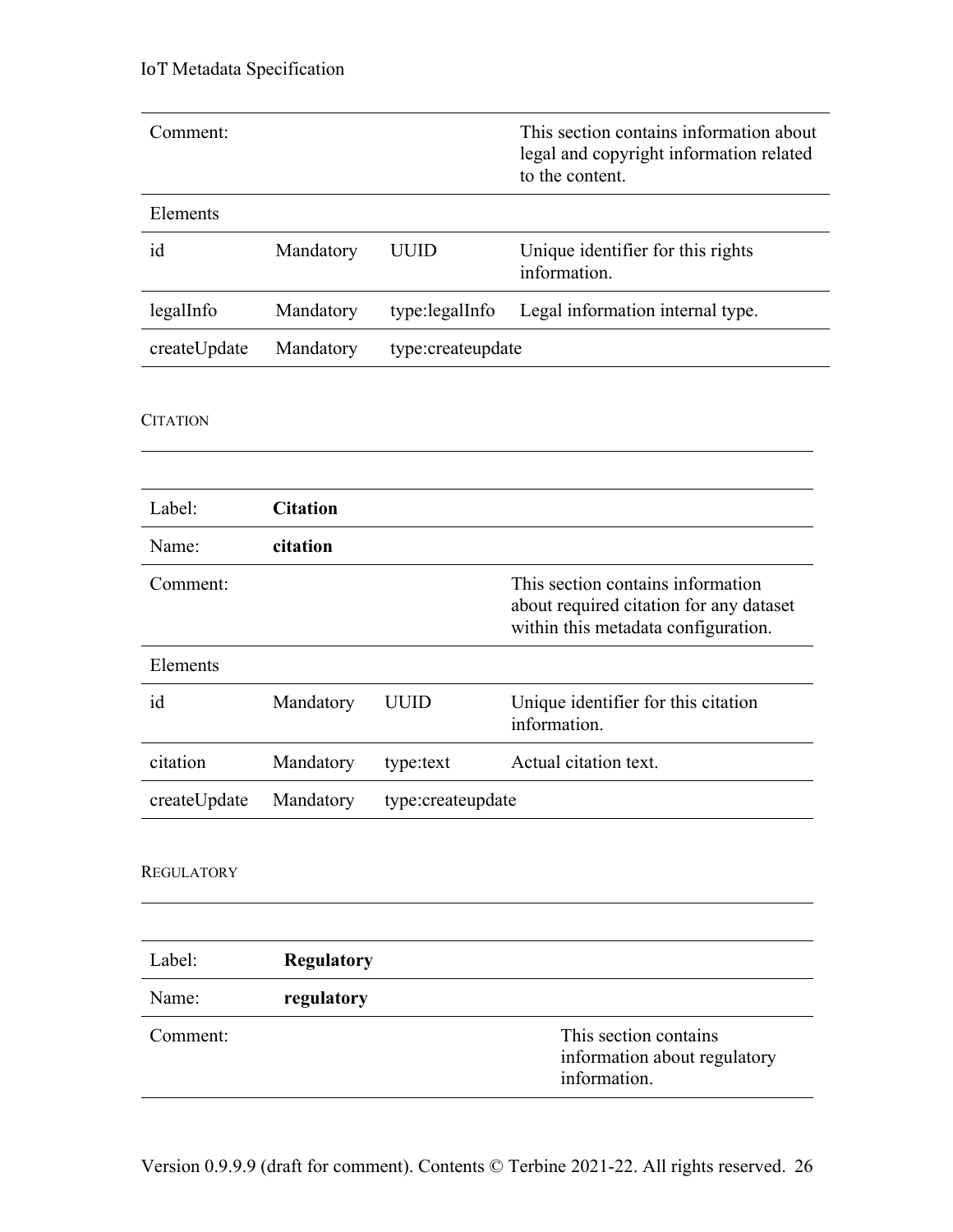| Elements       |           |                     |                                                   |
|----------------|-----------|---------------------|---------------------------------------------------|
| id             | Mandatory | UUID                | Unique identifier for this rights<br>information. |
| regulatoryInfo | Mandatory | type:regulatoryInfo | Regulatory information internal<br>type.          |
| createUpdate   | Mandatory | type:createupdate   |                                                   |

#### GRADING

| Label:   | Grading       |                |                                                                                                                                                                                                                                                                                                                              |
|----------|---------------|----------------|------------------------------------------------------------------------------------------------------------------------------------------------------------------------------------------------------------------------------------------------------------------------------------------------------------------------------|
| Name:    | grading       |                |                                                                                                                                                                                                                                                                                                                              |
| Type:    | derived*      |                |                                                                                                                                                                                                                                                                                                                              |
| Comment: |               |                | This section contains information about<br>grading information for content.                                                                                                                                                                                                                                                  |
| Elements |               |                |                                                                                                                                                                                                                                                                                                                              |
| id       | Mandator<br>y | <b>UUID</b>    | id of grading info.                                                                                                                                                                                                                                                                                                          |
| score    | Mandator<br>y | <b>INTEGER</b> | Value between 0 and 999. This is<br>populated by the system using a variety<br>of proprietary criteria for measuring<br>quality of the underlying data.                                                                                                                                                                      |
| grade    | Mandator<br>y | <b>TEXT</b>    | The highest level will consist of data<br>generated by sensors that are calibrated<br>and maintained by humans whose job it<br>is to do so.<br>Terbine will use a four-level scale, with<br>each level being an order of magnitude<br>more 'certain' than the one below it.<br>The scale is derived from the score<br>field. |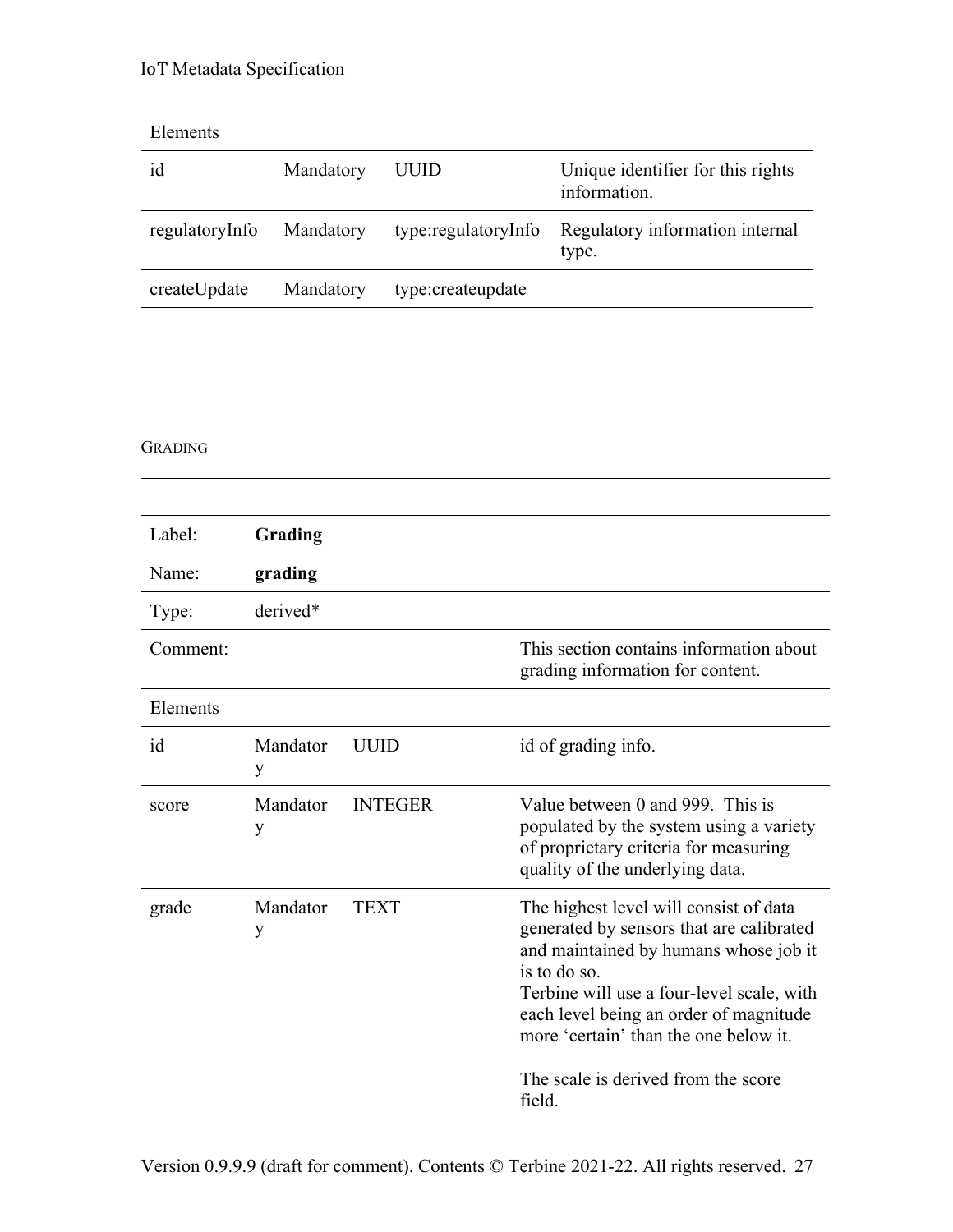| comment          | Optional | TEXT              | Comment about grading.                                                                                                                                |
|------------------|----------|-------------------|-------------------------------------------------------------------------------------------------------------------------------------------------------|
| createupdat<br>e | Mandator | type:createupdate | Create and update information for<br>grading information record. This is the<br>create and update date of this record<br>holding grading information. |

*\* Derived denotes this is a read-only. Any attempt to update this externally will be ignored. This section is populated, maintained and continually reviewed by the internal system after the metadata and associated datasets have been loaded.*

#### CUSTOM LIST

| Label:   | <b>Custom</b><br>List |                             |                                                                                                        |
|----------|-----------------------|-----------------------------|--------------------------------------------------------------------------------------------------------|
| Name:    | customList            |                             |                                                                                                        |
| Comment: |                       |                             | This section contains information<br>about custom lists that have been<br>assigned to a configuration. |
| Elements |                       |                             |                                                                                                        |
| id       | Mandatory             | UUID                        | 0 or more id of custom lists that have<br>been linked to this configuration                            |
| entries  | 1:n                   | Entries of ID/Name<br>pairs | Under each list the list entries that<br>have been assigned to this<br>configuration.                  |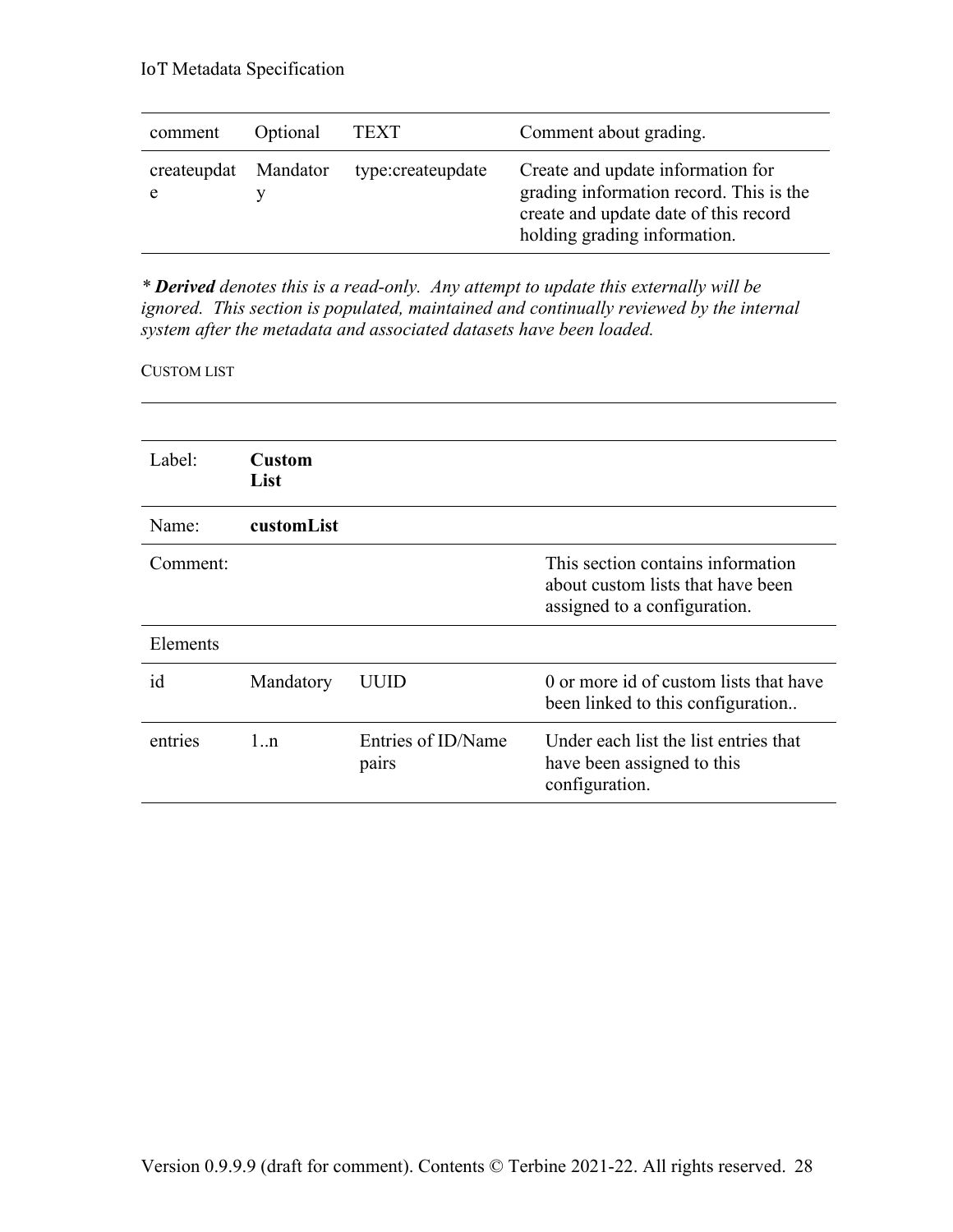# **DOMAIN TYPES**

Note that the values provided is not an exhaustive list and in most cases is meant to show an example of the type of domain data.

# DATASET TYPE

| Label:             | <b>Dataset Type</b> |                                           |
|--------------------|---------------------|-------------------------------------------|
| Name:              | datasetType         |                                           |
| Domain<br>Type Id: |                     |                                           |
| Comment:           |                     | This is a designator for type of dataset. |

Values:

| ID | <b>CODE</b> | <b>DESCRIPTION</b>     |
|----|-------------|------------------------|
| 30 | Sensor      | Sensor sourced dataset |

# SENSOR TYPE

| Label:             | <b>Sensor Type</b> |                                       |
|--------------------|--------------------|---------------------------------------|
| Name:              | sensorType         |                                       |
| Domain<br>Type Id: | $\boldsymbol{4}$   |                                       |
| Comment:           |                    | This is a designator for sensor type. |
|                    |                    |                                       |

Values: Complete list in system can be maintained.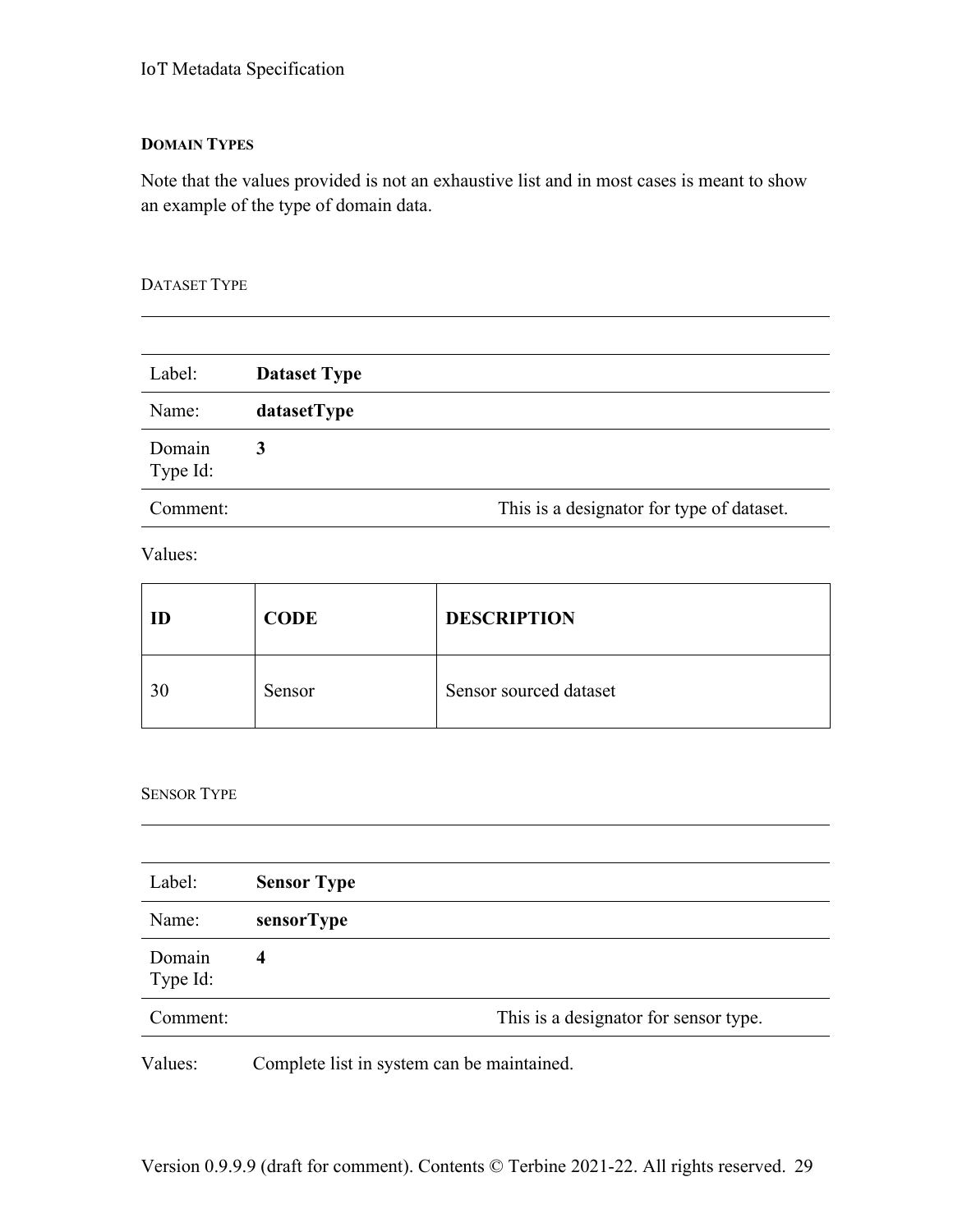| CODE<br>ID | <b>DESCRIPTION</b> |
|------------|--------------------|
|------------|--------------------|

FORMAT TYPE

| Label:             | <b>Format Type</b>                    |  |
|--------------------|---------------------------------------|--|
| Name:              | formatType                            |  |
| Domain<br>Type Id: | 5                                     |  |
| Comment:           | This is a designator for format type. |  |

Values:

| ID  | <b>CODE</b> | <b>DESCRIPTION</b>                                         |
|-----|-------------|------------------------------------------------------------|
| 500 | <b>CSV</b>  | Comma Separated                                            |
| 501 | <b>TAB</b>  | Tab Separated                                              |
| 502 | <b>JSON</b> | <b>JSON Format</b>                                         |
| 503 | <b>XML</b>  | <b>XML</b> Format                                          |
| 504 | Positional  | Format of a record is defined by start and end<br>position |
| 505 | Character   | Non comma separated records such as semicolon              |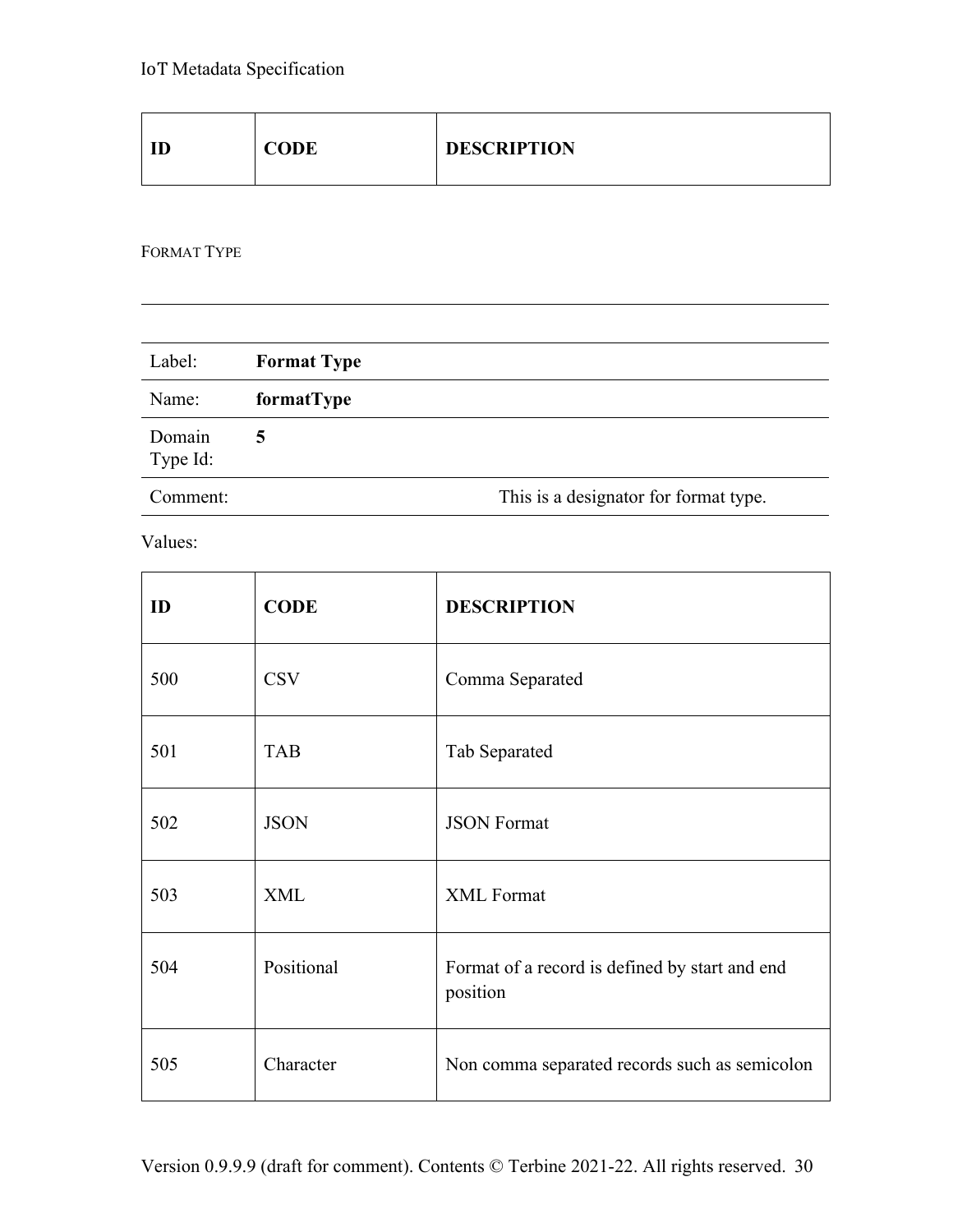| 506 | <b>XLS</b>   | <b>XLS</b> Format              |
|-----|--------------|--------------------------------|
| 507 | DOC          | DOC/DOCX Format                |
| 508 | <b>PDF</b>   | PDF Format                     |
| 509 | <b>ZIP</b>   | Zip                            |
| 510 | <b>TAR</b>   | Tar                            |
| 511 | <b>TARGZ</b> | Tar Zipped                     |
| 512 | Unknown      | Unknown Format                 |
| 513 | <b>KMZ</b>   | Keyhole Markup Language Zipped |
| 514 | <b>KML</b>   | Keyhole Markup Language        |

# CONTAINER TYPE

| Label:             | <b>Container Type</b> |                                          |
|--------------------|-----------------------|------------------------------------------|
| Name:              | containerType         |                                          |
| Domain<br>Type Id: |                       |                                          |
| Comment:           |                       | This is a designator for container type. |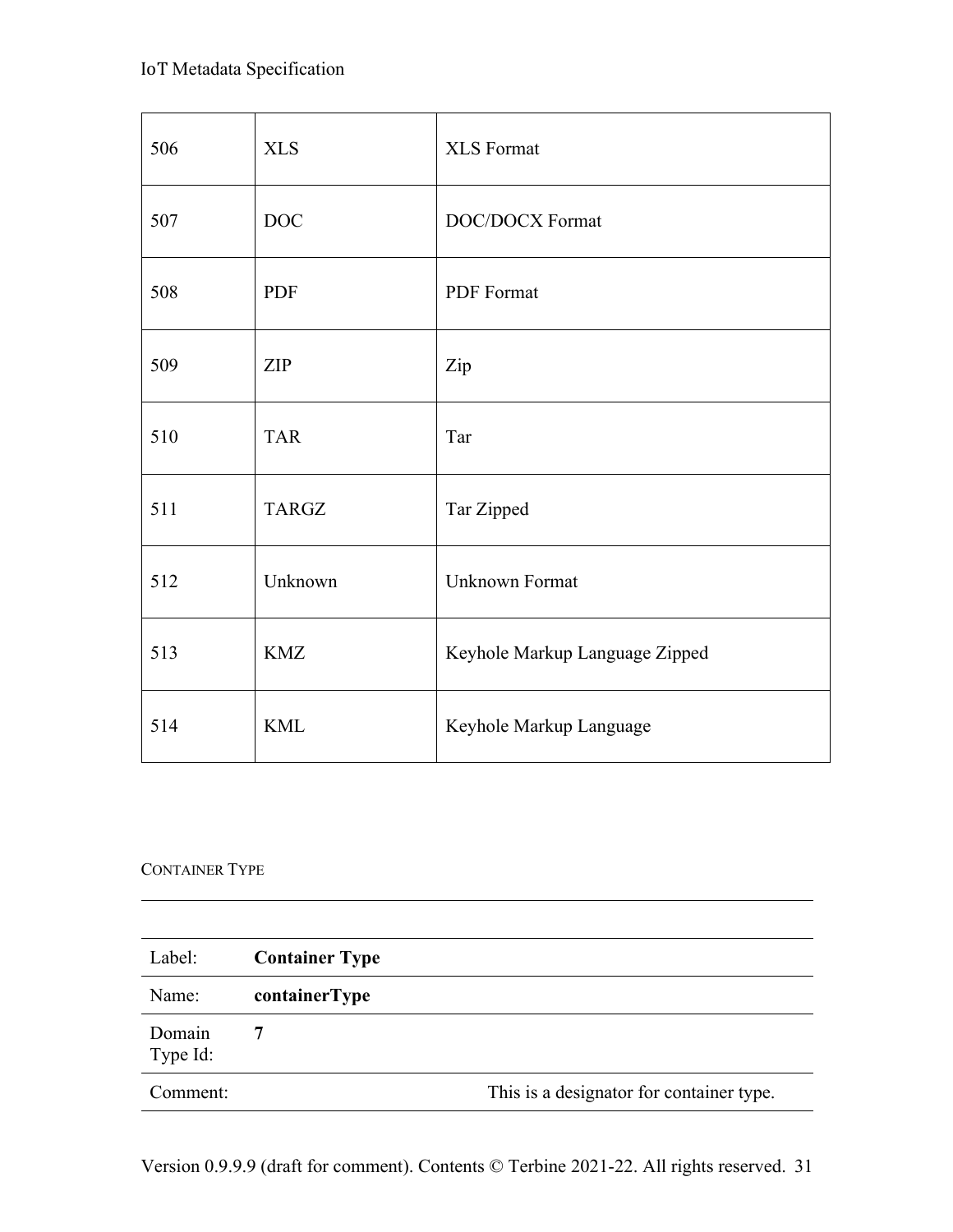# Values:

This is a designator for container type.

| ID | <b>CODE</b> | <b>DESCRIPTION</b>                           |
|----|-------------|----------------------------------------------|
| 70 | System      | Container is part of a larger system.        |
| 71 | Subsystem   | Container is a subsystem of a larger system. |

#### ISIC

| Label:             | <b>ISIC Code</b> |                                                                                      |
|--------------------|------------------|--------------------------------------------------------------------------------------|
| Name:              | <i>isicCodes</i> |                                                                                      |
| Domain<br>Type Id: | N/A              |                                                                                      |
| Comment:           |                  | This is a designator for International<br>Standard Industrial Classification (ISIC). |

Values: Reference https://ilostat.ilo.org/resources/methods/classification-economicactivities/

## SCHEMA TYPE

| Label:             | <b>Schema Type</b> |
|--------------------|--------------------|
| Name:              | schemaType         |
| Domain<br>Type Id: | 8                  |

Version 0.9.9.9 (draft for comment). Contents © Terbine 2021-22. All rights reserved. 32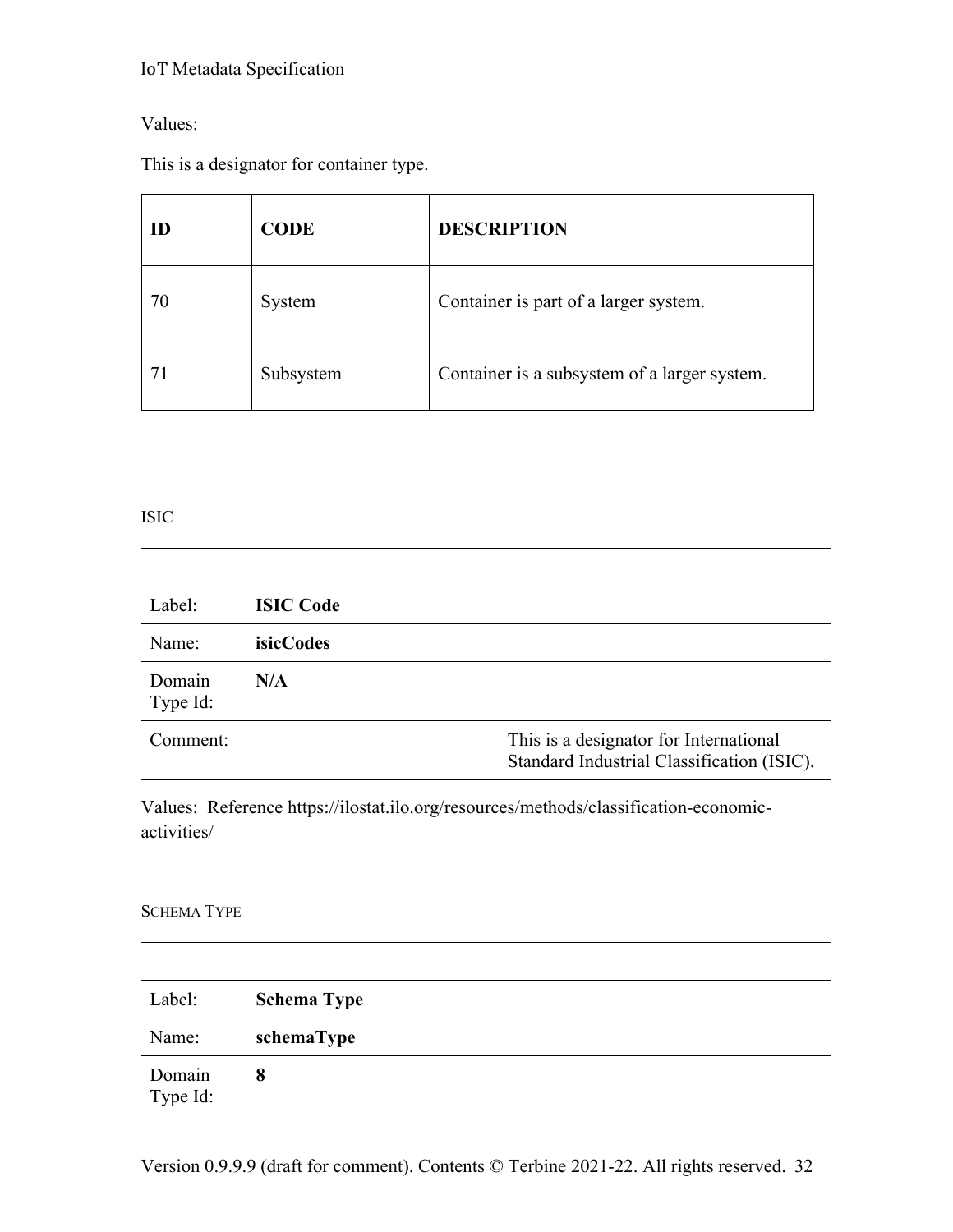| Comment: | This is a designator for schema type. |
|----------|---------------------------------------|
|          |                                       |

<u> 1989 - Johann Stoff, deutscher Stoffen und der Stoffen und der Stoffen und der Stoffen und der Stoffen und der</u>

Values:

| ID | <b>CODE</b> | <b>DESCRIPTION</b>            |
|----|-------------|-------------------------------|
| 80 | <b>JSON</b> | <b>JSON</b> Schema definition |
| 81 | <b>AVRO</b> | Avro Schema                   |
| 82 | <b>XSD</b>  | <b>XML Schema Definition</b>  |
| 85 | <b>TEXT</b> | Text Description of schema    |
| 83 | None        |                               |
| 84 | Unknown     |                               |

# ENTITY TYPE

| Label:             | <b>Entity Type</b> |                                                                                 |
|--------------------|--------------------|---------------------------------------------------------------------------------|
| Name:              | entityType         |                                                                                 |
| Domain<br>Type Id: | 6                  |                                                                                 |
| Comment:           |                    | This is a designator for entity type. Used<br>to classify originator and owner. |

Values: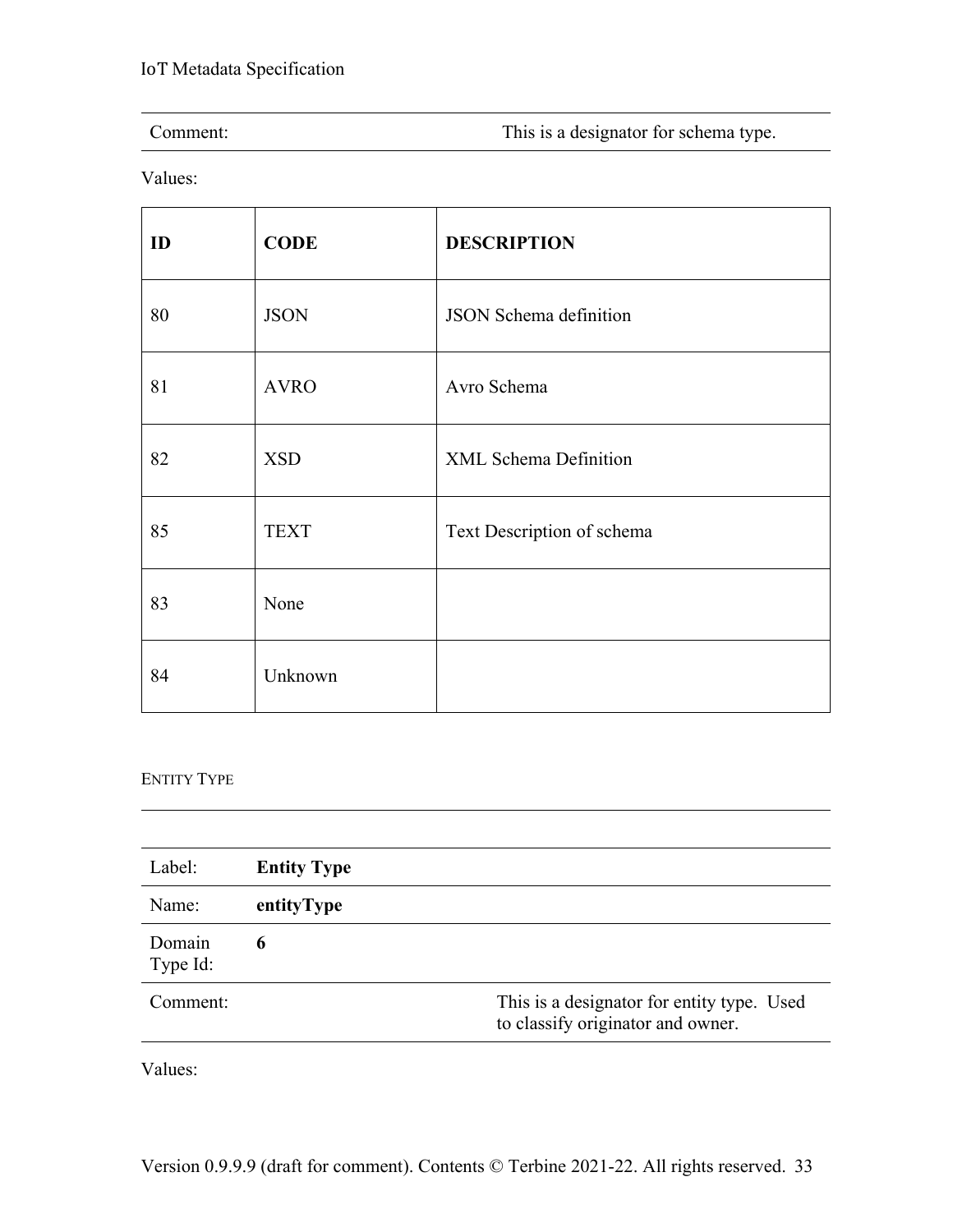| ID | <b>CODE</b> | <b>DESCRIPTION</b>                   |
|----|-------------|--------------------------------------|
| 60 | Corporation | Public traded or private corporation |
| 61 | Individual  | Individual                           |
| 62 | Government  | Government                           |
| 63 | Non profit  | Non Profit Organization.             |
| 64 | Education   | <b>Educational Institution</b>       |
| 65 | Unknown     | Unknown Entity Type                  |
| 66 | <b>NGO</b>  | Non-Governmental Organization        |

#### ENVIRONMENT TYPE

| Label:             | <b>Environment Type</b> |                                                                                                                                                                                                                                  |
|--------------------|-------------------------|----------------------------------------------------------------------------------------------------------------------------------------------------------------------------------------------------------------------------------|
| Name:              | environmentType         |                                                                                                                                                                                                                                  |
| Domain<br>Type Id: | 16                      |                                                                                                                                                                                                                                  |
| Comment:           |                         | This is a designator for environment type.<br>In this case the word "environment" is to<br>literally the environment in and around the<br>location(s) of the sensors emitting data<br>associated with a given metadata instance. |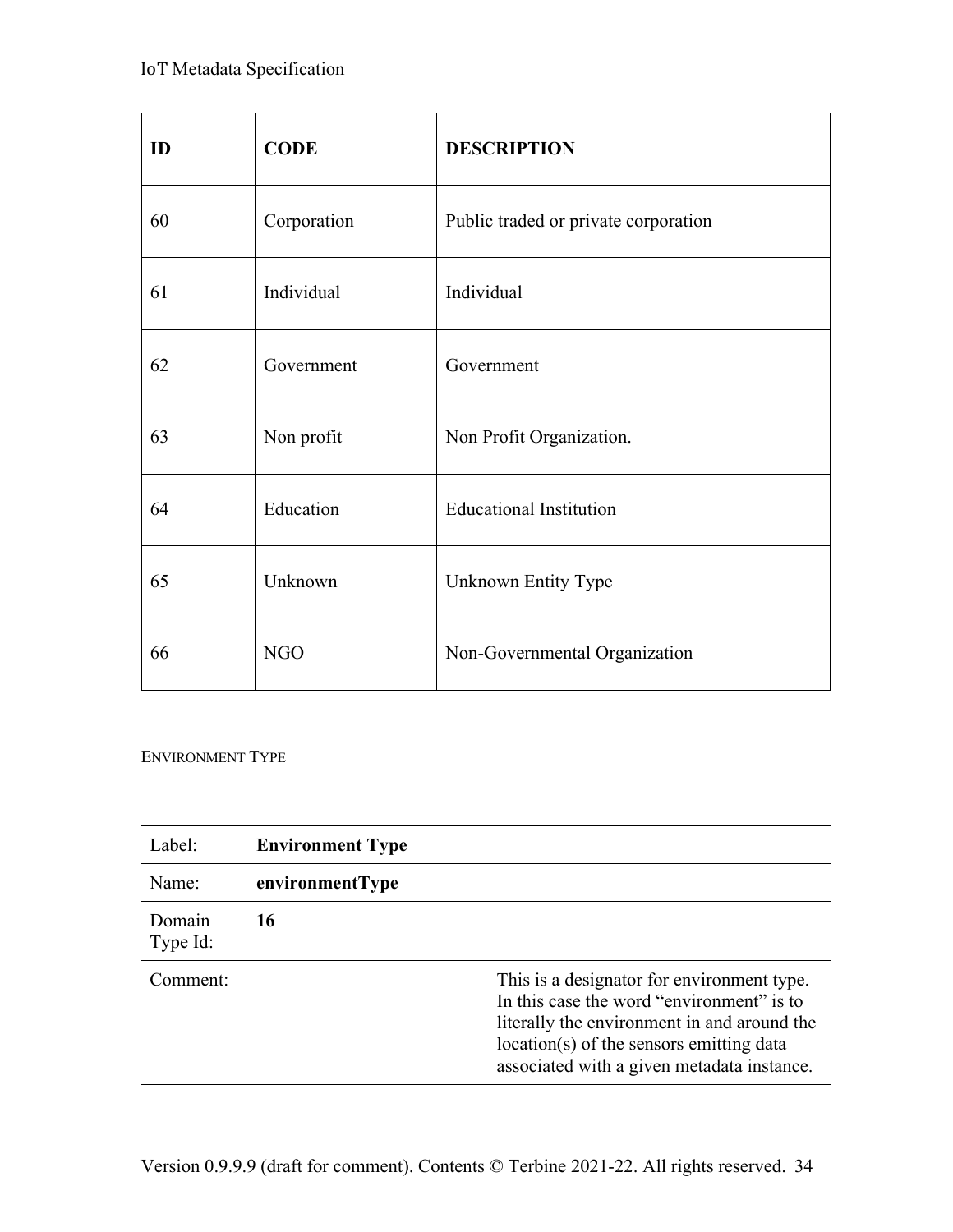| Values: |
|---------|
|         |

| ID  | <b>CODE</b> | <b>DESCRIPTION</b>                     |
|-----|-------------|----------------------------------------|
| 160 | Indoors     | Indoor Environment Factor Type         |
| 161 | Outdoors    | <b>Outdoor Environment Factor Type</b> |
| 162 | Aerial      | <b>Aerial Environment Factor Type</b>  |
| 163 | Marine      | Marine Environment Factor Type         |
| 164 | Space       | Space Environment Factor Type          |
| 165 | Alpine      | Alpine Environment Factor Type         |
| 166 | Urban       | Urban Environment Factor Type          |

# LEGAL TYPE

| Label:             | Legal<br><b>Type</b> |                                                                                                                                           |
|--------------------|----------------------|-------------------------------------------------------------------------------------------------------------------------------------------|
| Name:              | legalType            |                                                                                                                                           |
| Domain<br>Type Id: | 10                   |                                                                                                                                           |
| Comment:           |                      | This is a designator for legal type. This is<br>a designator for a party or organization that<br>had or has legal rights for the content. |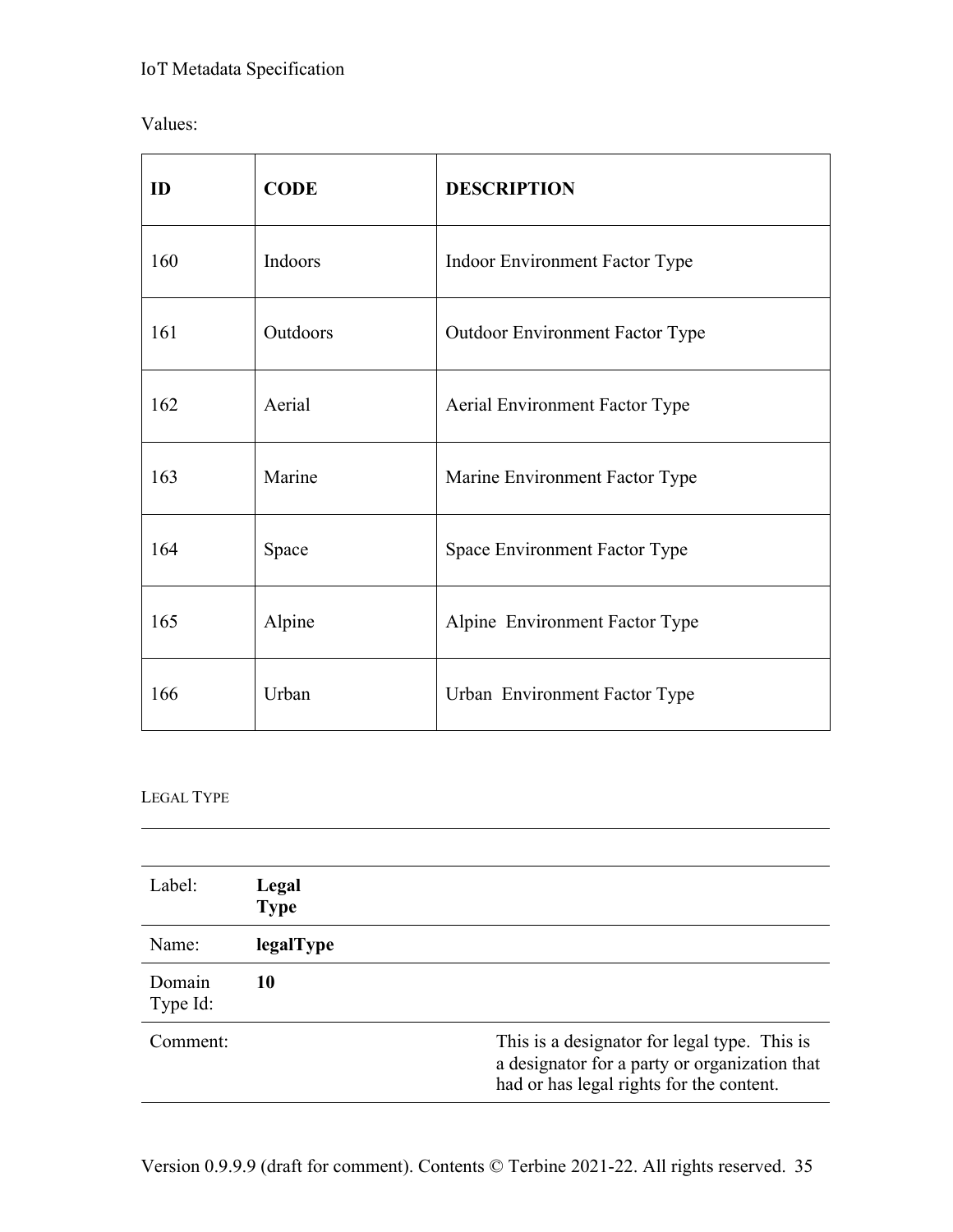| Values: |
|---------|
|---------|

| ID  | <b>CODE</b> | <b>DESCRIPTION</b>                                   |
|-----|-------------|------------------------------------------------------|
| 103 | Proprietary | Proprietary controlled data, public or private data. |
| 104 | Open Source | Open source licensed data.                           |

# REGULATORY TYPE

| Label:             | RegulatoryType |                                                                                                                                                                                       |
|--------------------|----------------|---------------------------------------------------------------------------------------------------------------------------------------------------------------------------------------|
| Name:              | regulatoryType |                                                                                                                                                                                       |
| Domain<br>Type Id: | 14             |                                                                                                                                                                                       |
| Comment:           |                | This is a designator for regulatory type.<br>Currently not used, initially regulatory<br>will be free text. Will be re-introduced as<br>known values are accumulated and<br>reviewed. |

Values:

| ID  | <b>CODE</b>    | <b>DESCRIPTION</b>                                           |
|-----|----------------|--------------------------------------------------------------|
| 140 | <b>GDPR</b>    | Content is covered by General Data Protection<br>Regulation. |
| 141 | Privacy Shield | Content is covered by Privacy Shield.                        |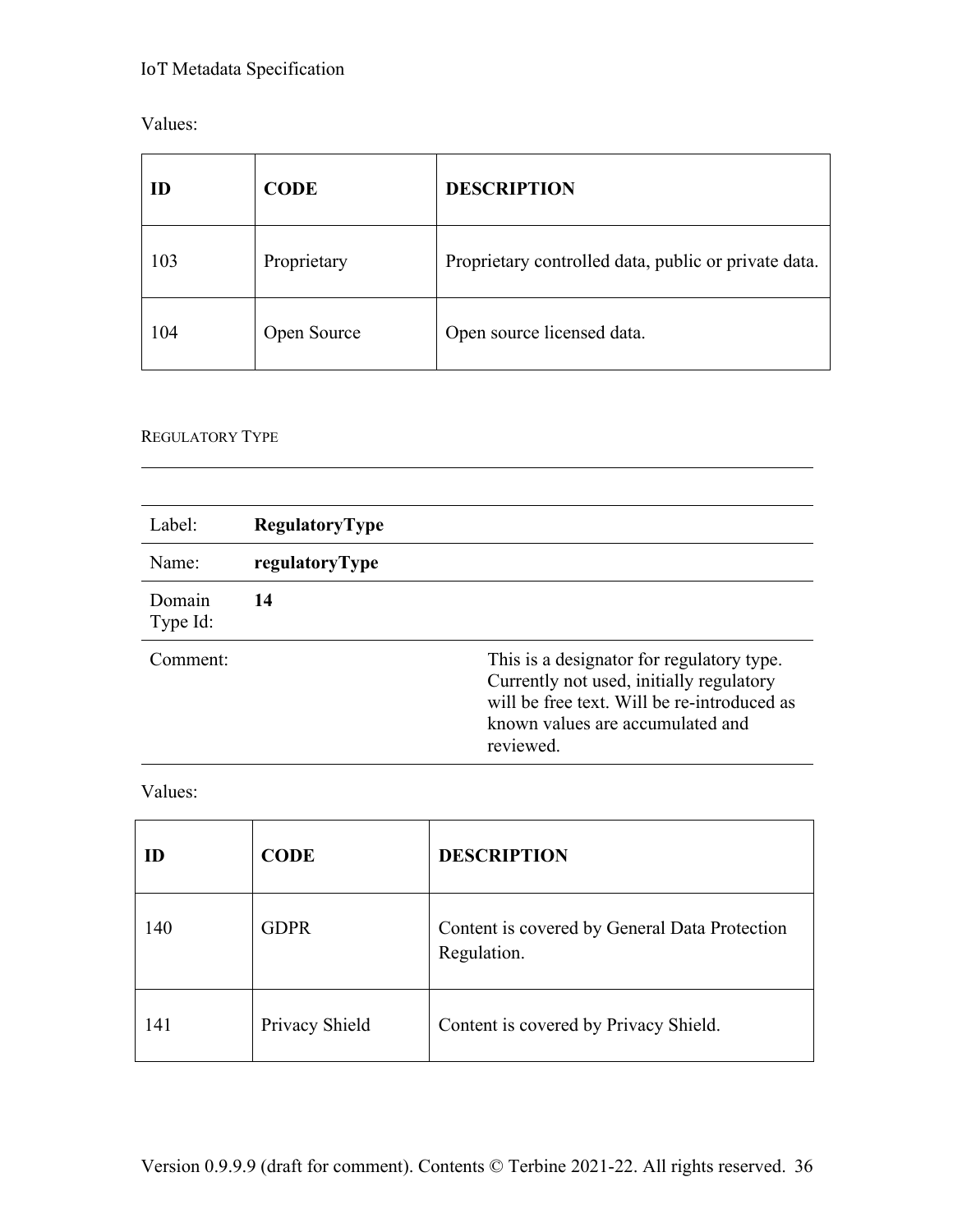| 142 | <b>ITAR</b> | Content is covered by International Traffic in<br>Arms Regulation |
|-----|-------------|-------------------------------------------------------------------|
| 143 | UK-DPA      | United Kingdom Data Processing Act                                |
| 144 | <b>NULL</b> | Not Applicable                                                    |

## LOCATION TYPE

| Label:             | <b>Location Type</b> |                                         |
|--------------------|----------------------|-----------------------------------------|
| Name:              | locationType         |                                         |
| Domain<br>Type Id: | 13                   |                                         |
| Comment:           |                      | This is a designator for location type. |

| ID  | <b>CODE</b> | <b>DESCRIPTION</b>        |
|-----|-------------|---------------------------|
| 130 | Fixed       | <b>Fixed location</b>     |
| 131 | Moving      | Moving or mobile location |
| 132 | Other       | Other or unknown          |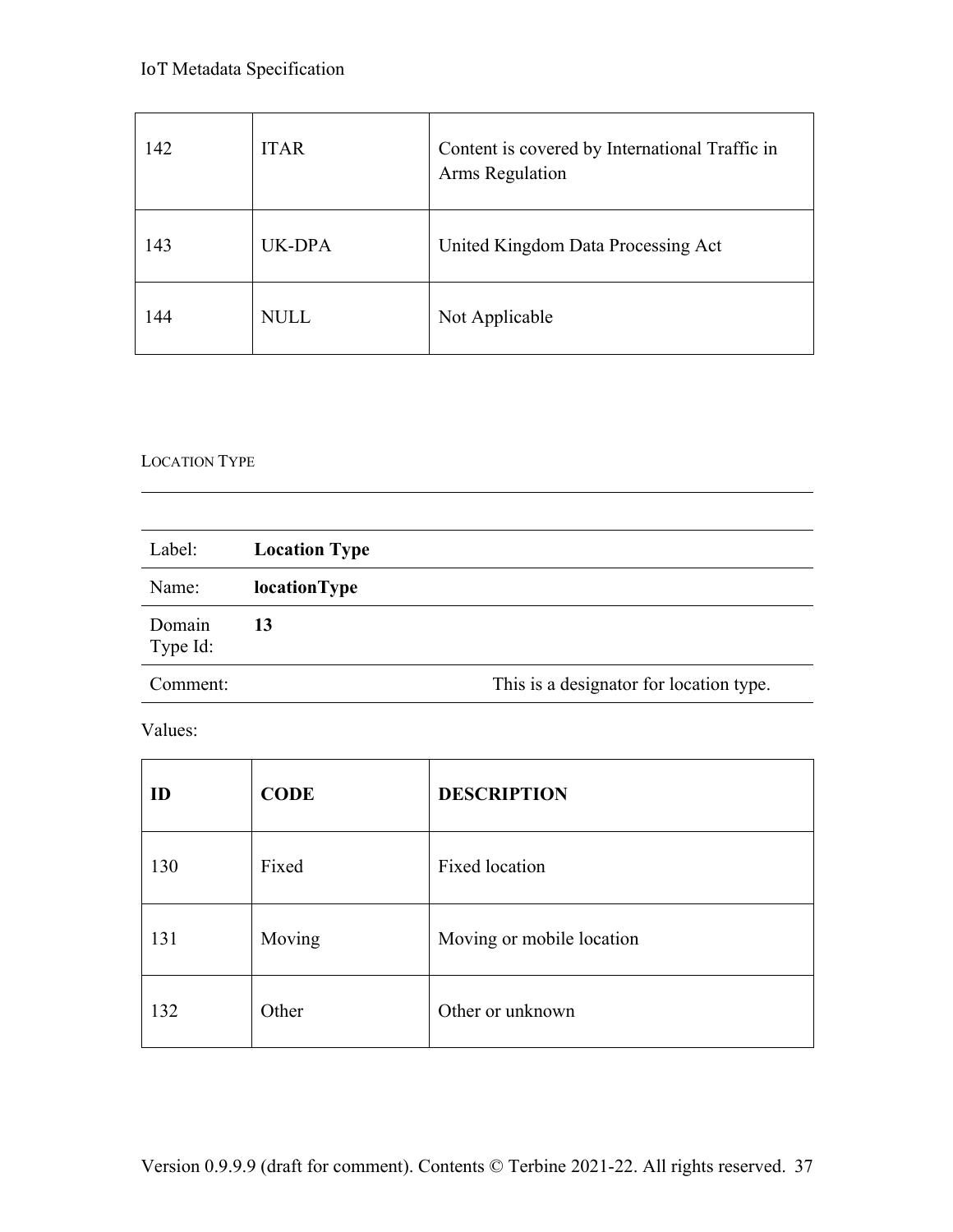#### LOCATION SUB TYPE FIXED

| Label:             | <b>Location Subtype</b><br>(Fixed) |                                                      |
|--------------------|------------------------------------|------------------------------------------------------|
| Name:              | locationSubType<br><b>Fixed</b>    |                                                      |
| Domain<br>Type Id: | <b>101</b>                         |                                                      |
| Comment:           |                                    | This is a designator for fixed location sub<br>type. |

Values:

| ID    | <b>CODE</b>         | <b>DESCRIPTION</b>                                    |
|-------|---------------------|-------------------------------------------------------|
| 10001 | Address             | Street address, street, city, state, postal, country. |
| 10003 | LAT/LON             | Latitude / Longitude                                  |
| 10007 | <b>Bounded Box</b>  | Two coordinates designating NW and SE<br>coordinates. |
| 10008 | Polygon Coordinates | Polygon Coordinates (set of 5 lat/lon values)         |

#### LOCATION SUB-TYPE MOVING

| Label: | <b>Location Subtype</b> |
|--------|-------------------------|
|        | (Moving)                |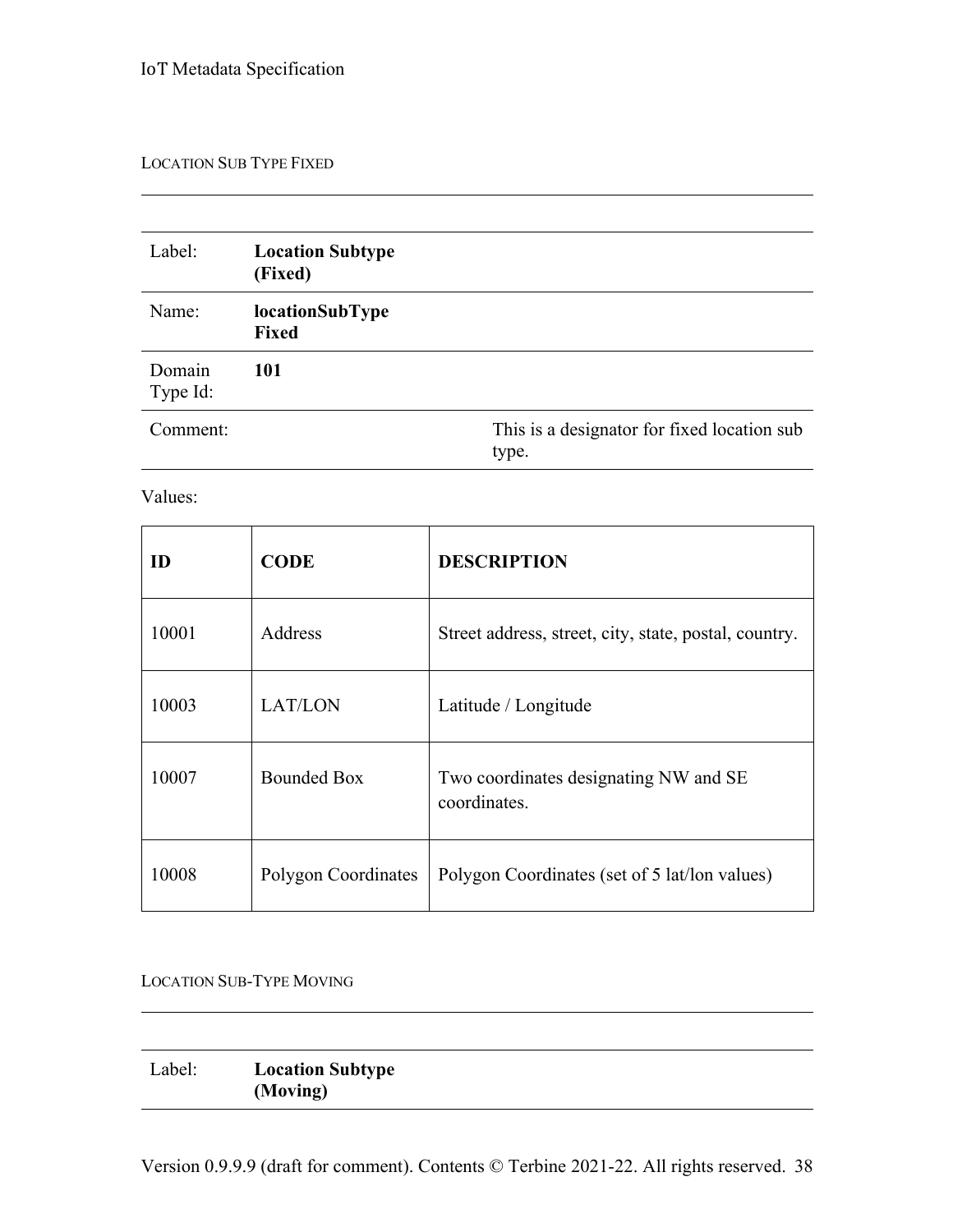| Name:              | locationSubType<br><b>Moving</b> |                                                       |
|--------------------|----------------------------------|-------------------------------------------------------|
| Domain<br>Type Id: | 102                              |                                                       |
| Comment:           |                                  | This is a designator for moving location<br>sub type. |

Values:

| ID    | <b>CODE</b>         | <b>DESCRIPTION</b>                    |
|-------|---------------------|---------------------------------------|
| 10004 | Device GPS          | Location, via GPS on sensor           |
| 10005 | <b>System Level</b> | Geo produced by system level tracking |
| 10006 | Algorithm Generated | Geo generated via algorithm           |

LOCATION CATEGORY TYPE

| LocationCatType        |                                                      |
|------------------------|------------------------------------------------------|
| <b>locationCatType</b> |                                                      |
| 17                     |                                                      |
|                        | This is a designator for location category<br>types. |
|                        |                                                      |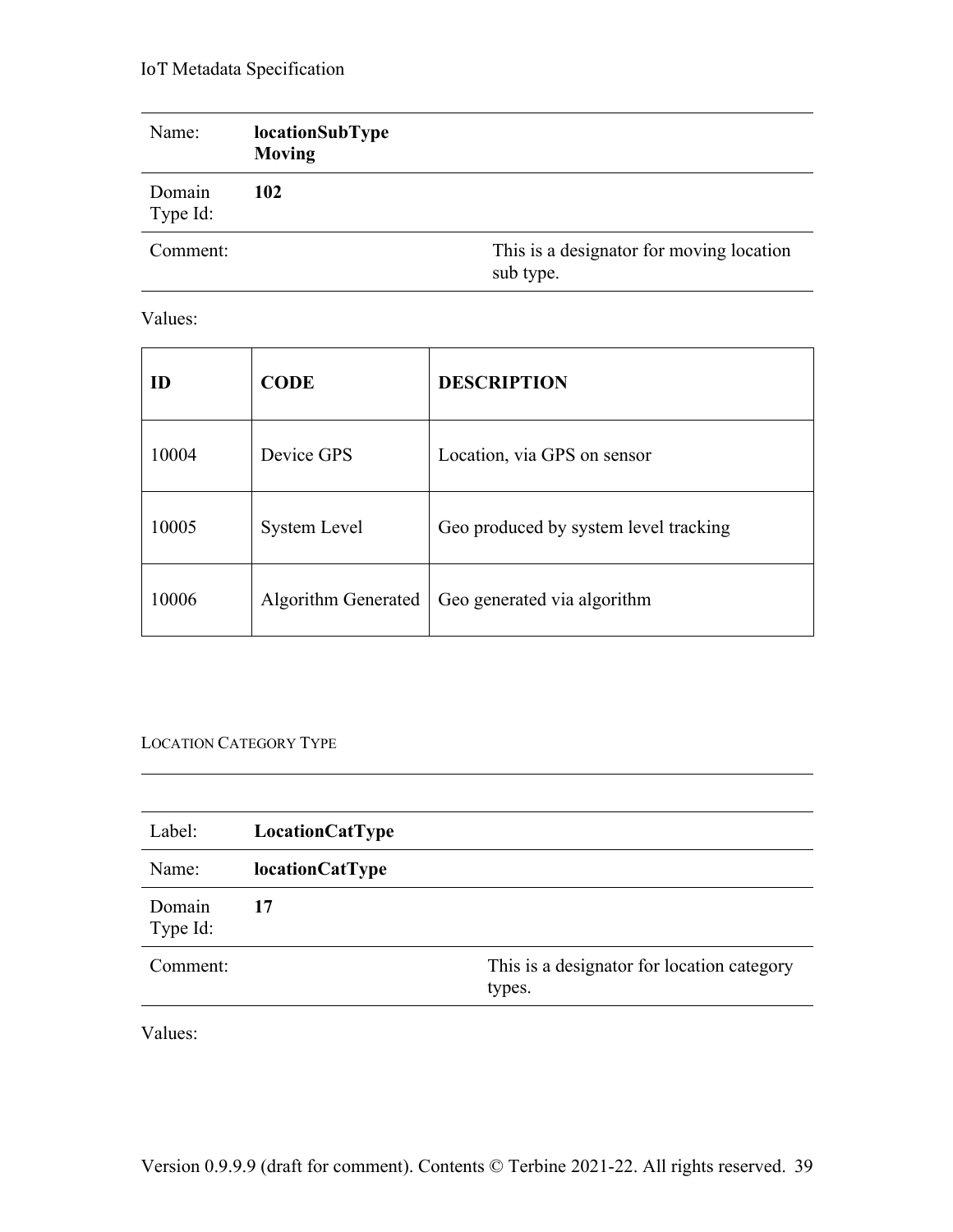| ID  | <b>CODE</b> | <b>DESCRIPTION</b>                                                                                      |
|-----|-------------|---------------------------------------------------------------------------------------------------------|
| 170 | Terrestrial | Operate on land                                                                                         |
| 171 | Aerial      | Operate in the air.                                                                                     |
| 172 | Marine      | Operate on or below the oceans or other large<br>bodies of water                                        |
| 173 | Spaceborne  | Operate in orbit around the Earth, another<br>celestial body (e.g., the Moon or Mars) or deep<br>space. |

#### FEED TYPE

| Label:             | <b>Type</b> |
|--------------------|-------------|
| Name:              | type        |
| Domain<br>Type Id: | N/A         |
| Comment:           |             |

This is a designator for the feed type (Fixed, Archival or Group)

| ID | <b>CODE</b> | <b>DESCRIPTION</b>            |
|----|-------------|-------------------------------|
|    | Archival    | <b>Archival/Fixed Dataset</b> |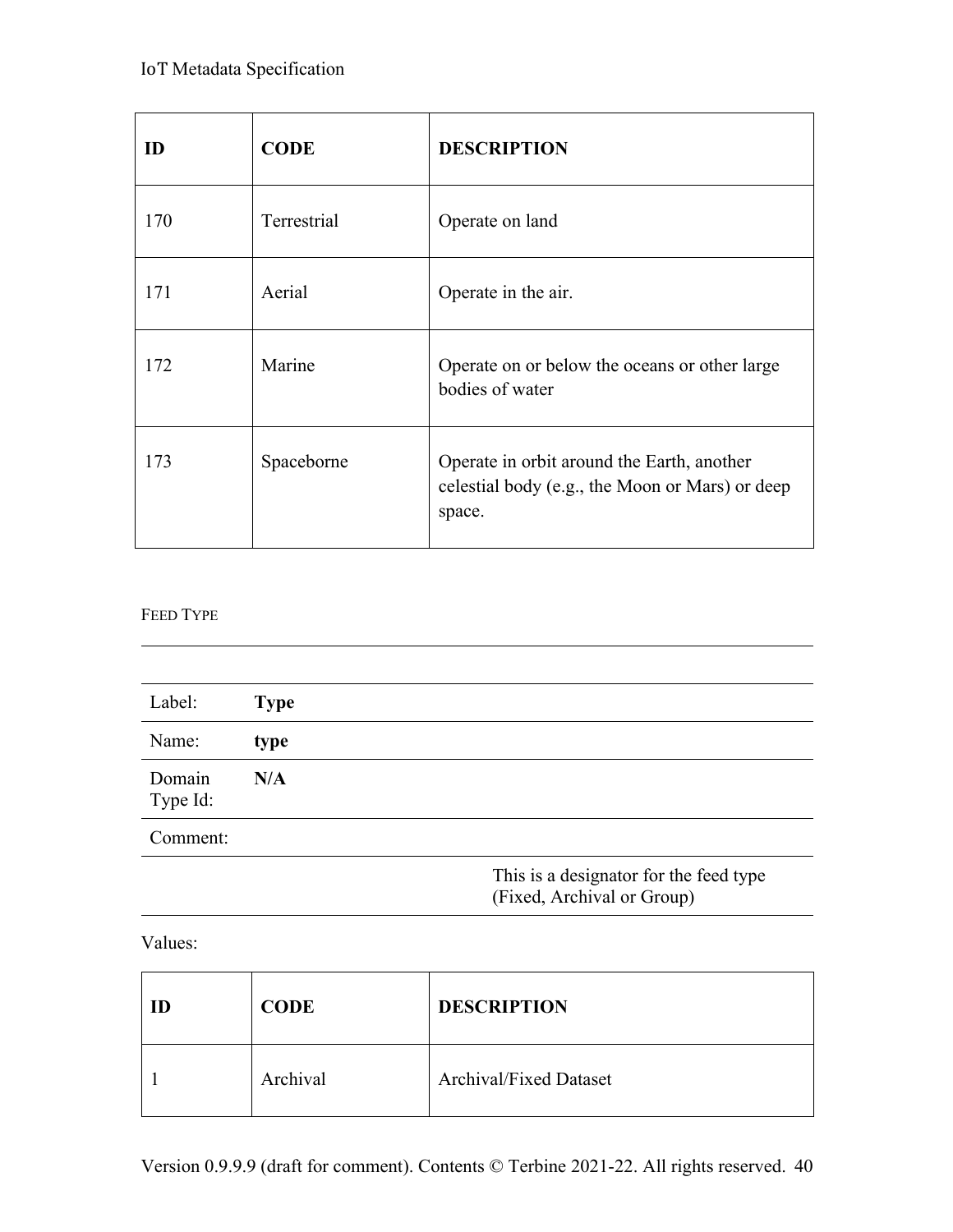| Continuous | <b>Continuous/Streaming Dataset</b> |
|------------|-------------------------------------|
| Group      | Group Metadata Instance             |

#### LOAD FREQUENCY TYPE

| Label:             | <b>Load Frequency</b><br><b>Type</b> |                                           |
|--------------------|--------------------------------------|-------------------------------------------|
| Name:              | loadFrequencyType                    |                                           |
| Domain<br>Type Id: | N/A                                  |                                           |
| Comment:           |                                      |                                           |
|                    |                                      | This is a designator for the unit of time |

used to measure load frequency.

| ID | <b>CODE</b>  | <b>DESCRIPTION</b>              |
|----|--------------|---------------------------------|
|    | Milliseconds | Millisecond Load Frequency Type |
| 2  | Seconds      | Seconds Load Frequency Type     |
| 3  | Minutes      | Minutes Load Frequency Type     |
| 4  | Hours        | Hours Load Frequency Type       |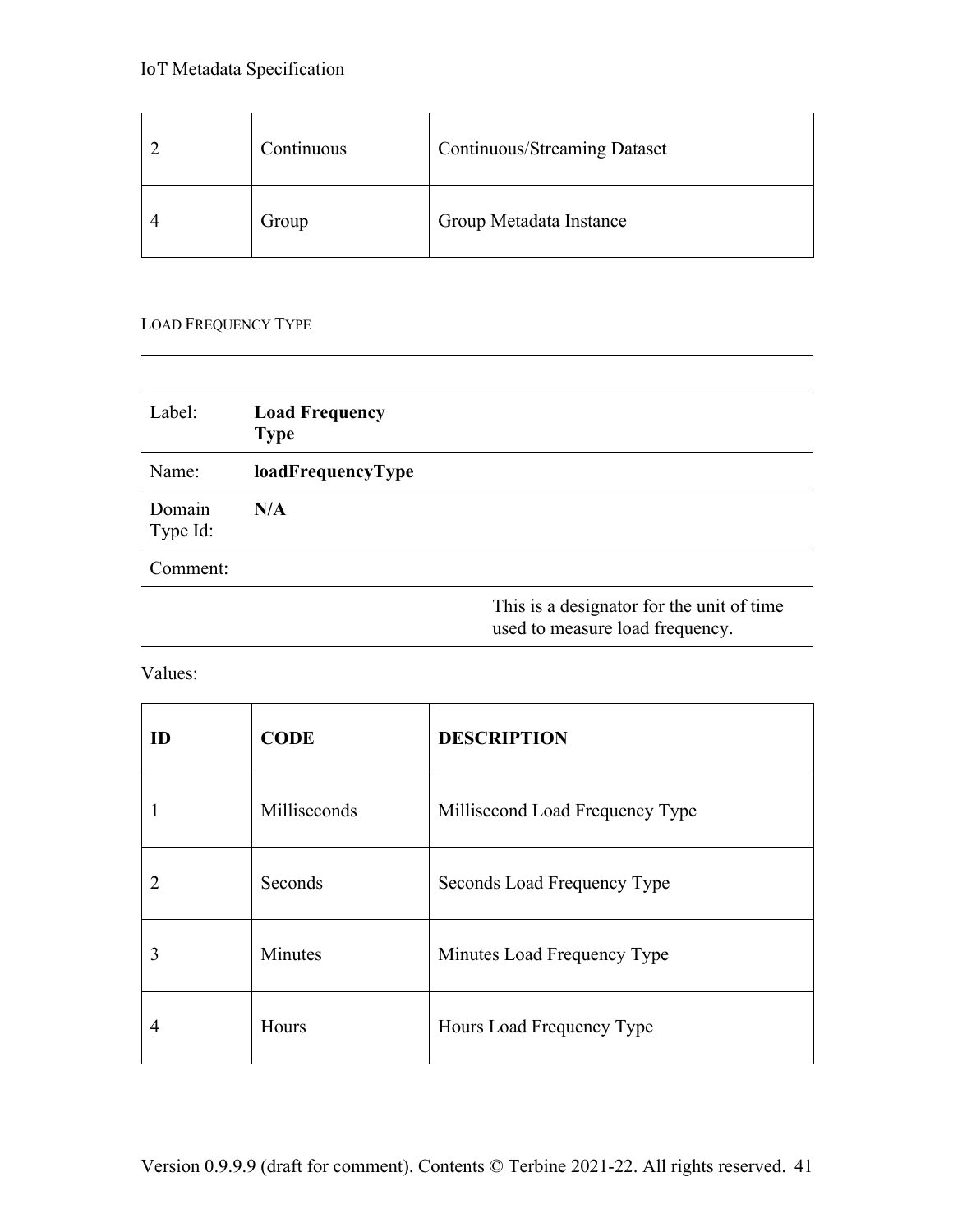| Days | Days Load Frequency Type |
|------|--------------------------|
| Hz   | Hertz                    |

#### LOAD FREQUENCY TYPE

| Label:             | <b>Update Interval</b><br><b>Type</b> |                                                                                    |
|--------------------|---------------------------------------|------------------------------------------------------------------------------------|
| Name:              | updateIntervalType                    |                                                                                    |
| Domain<br>Type Id: | N/A                                   |                                                                                    |
| Comment:           |                                       |                                                                                    |
|                    |                                       | This is a designator for the unit of time.<br>used to measure the update interval. |

| ID | <b>CODE</b>  | <b>DESCRIPTION</b>               |
|----|--------------|----------------------------------|
|    | Milliseconds | Millisecond Update Interval Type |
| 2  | Seconds      | Seconds Update Interval Type     |
| 3  | Minutes      | Minutes Update Interval Type     |
| 4  | Hours        | Hours Update Interval Type       |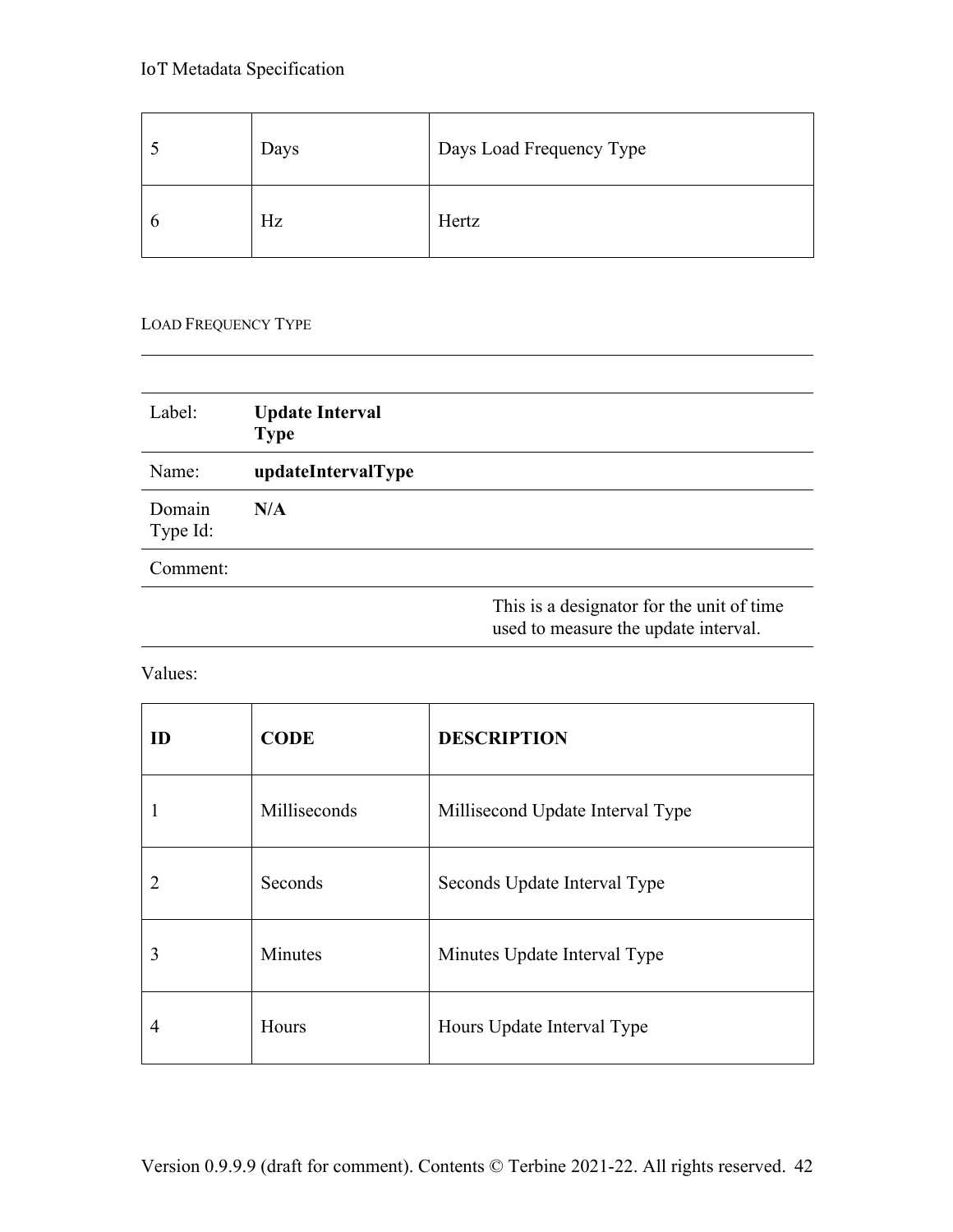| Days | Days Update Interval Type |
|------|---------------------------|
| Hz   | Hertz                     |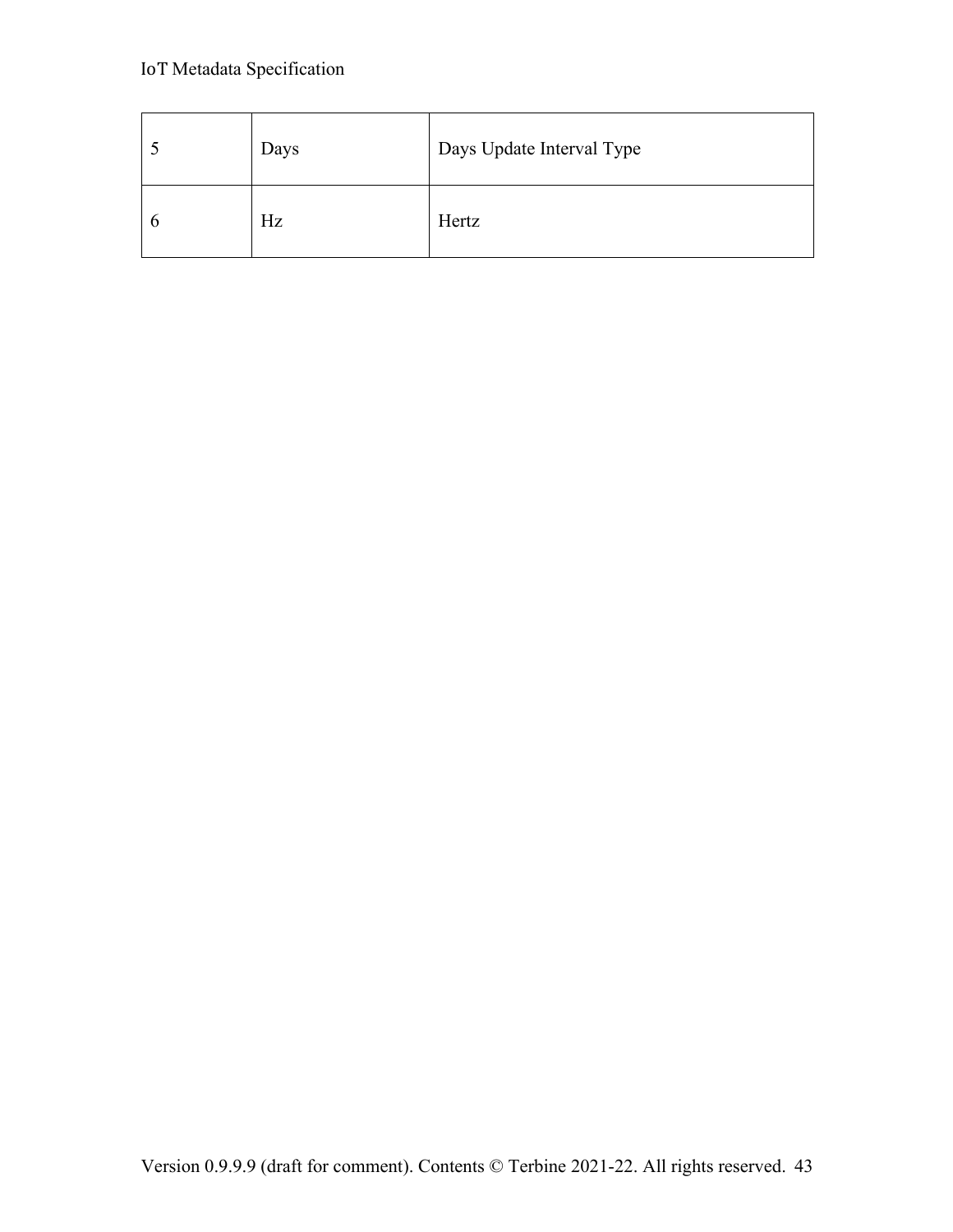## Metadata Elements

| <b>Section</b><br><b>Name</b> | Occurrence ** | <b>Description</b>                                                                                                                               |  |
|-------------------------------|---------------|--------------------------------------------------------------------------------------------------------------------------------------------------|--|
| Meta                          | $\mathbf{1}$  | Summary information about the metadata.                                                                                                          |  |
| Identifier                    | $\mathbf{1}$  | Identifying information about the metadata.                                                                                                      |  |
| Dataset                       | $\mathbf{1}$  | Dataset information about the metadata.                                                                                                          |  |
| Ownership                     | 1             | One ownership record that contains one or more<br>references each to an originator and owner                                                     |  |
| Grading                       | 1             | Grading information for this metadata configuration.                                                                                             |  |
| Relationship                  | 1.N           | List of identifiers for metadata instances that<br>contained datasets used to create this instance.                                              |  |
| Container                     | 1.N           | Container information related to larger systems of<br>which the deliver is part of. These can link to other<br>containers providing a hierarchy. |  |
| <b>ISIC</b>                   | 1.N           | This possibly contains reference to multiple ISIC<br>codes.                                                                                      |  |
| Legal                         | 0.N           | Optional information pertaining to legal information.                                                                                            |  |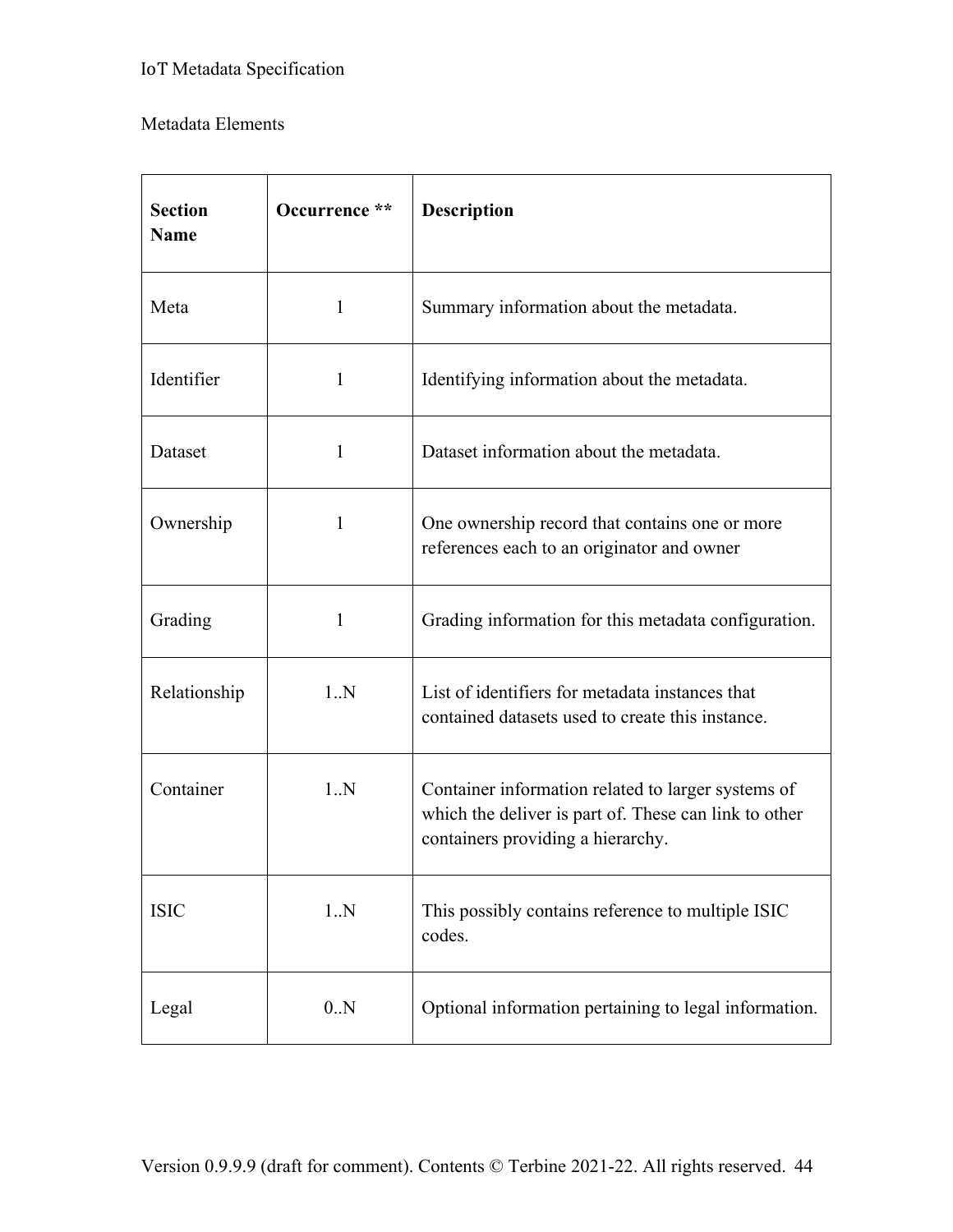| Custom List | 0.N | Optional information about custom lists linked to this<br>metadata configuration. When a list is linked there<br>will be 0. N entries from that list assigned to this<br>metadata configuration. |
|-------------|-----|--------------------------------------------------------------------------------------------------------------------------------------------------------------------------------------------------|
|             |     |                                                                                                                                                                                                  |

\*\* For an explanation of the Occurrence column see the section in the Preface titled **Cardinality**.

#### **SAMPLE METADATA**

Below is a complete example metadata instance.

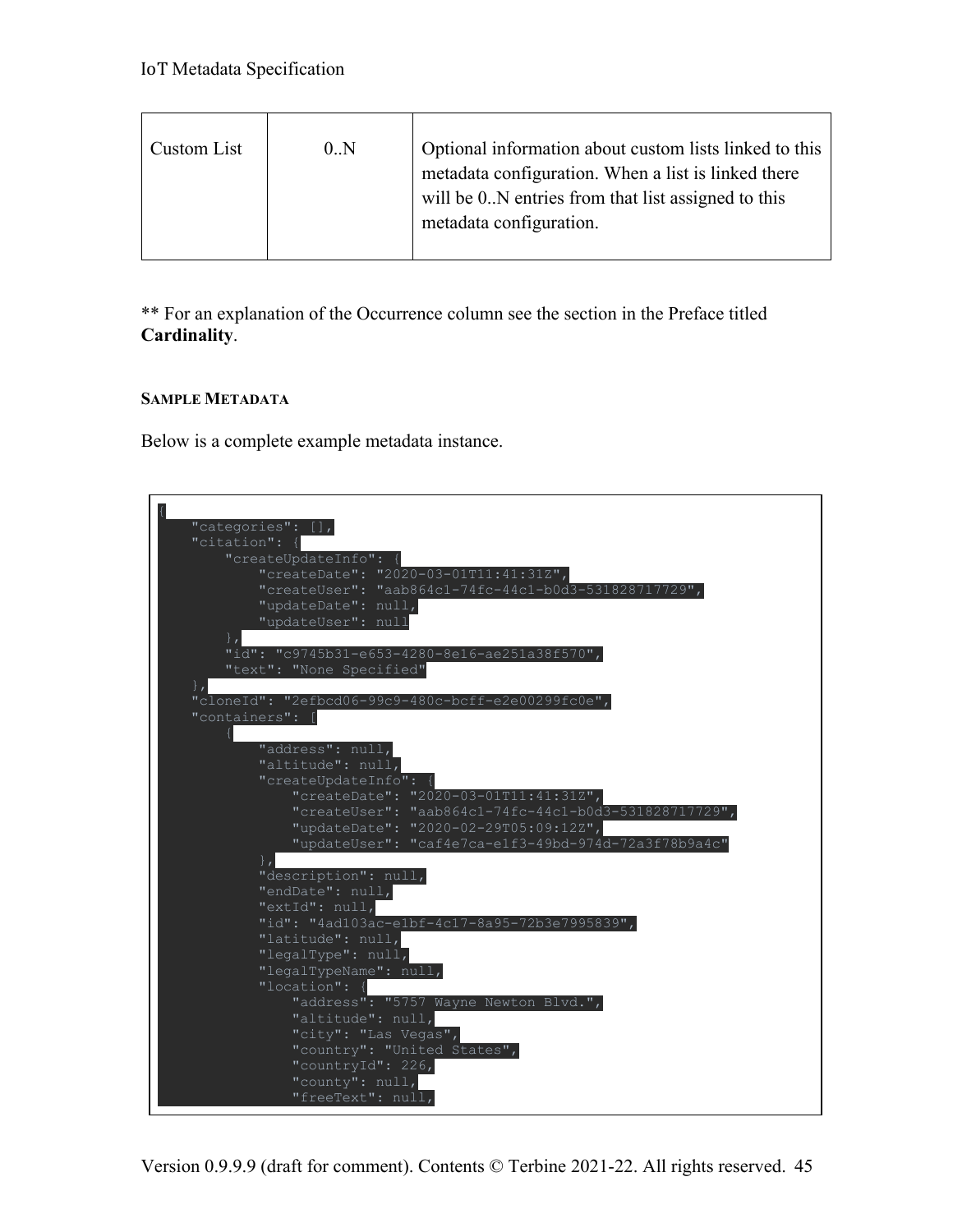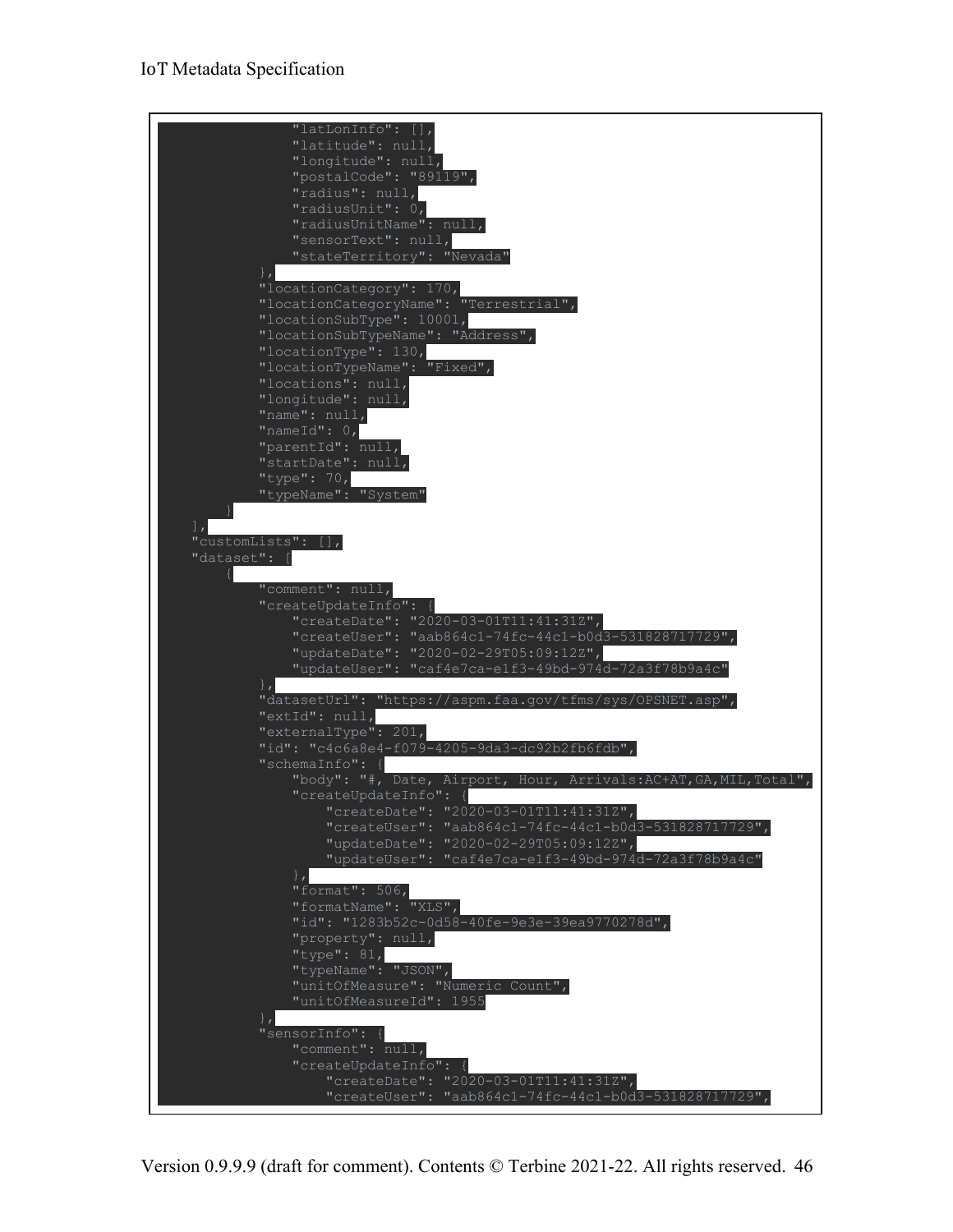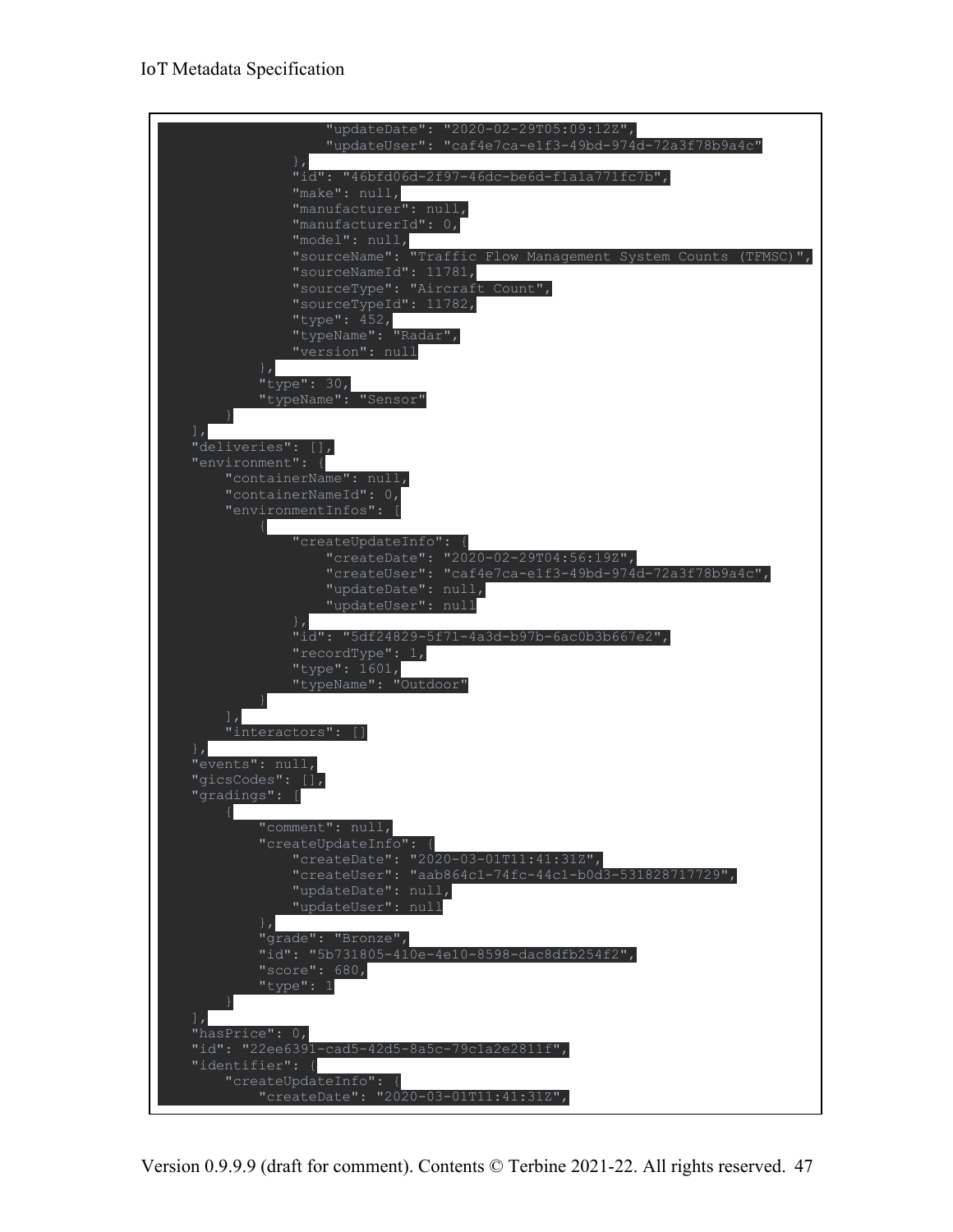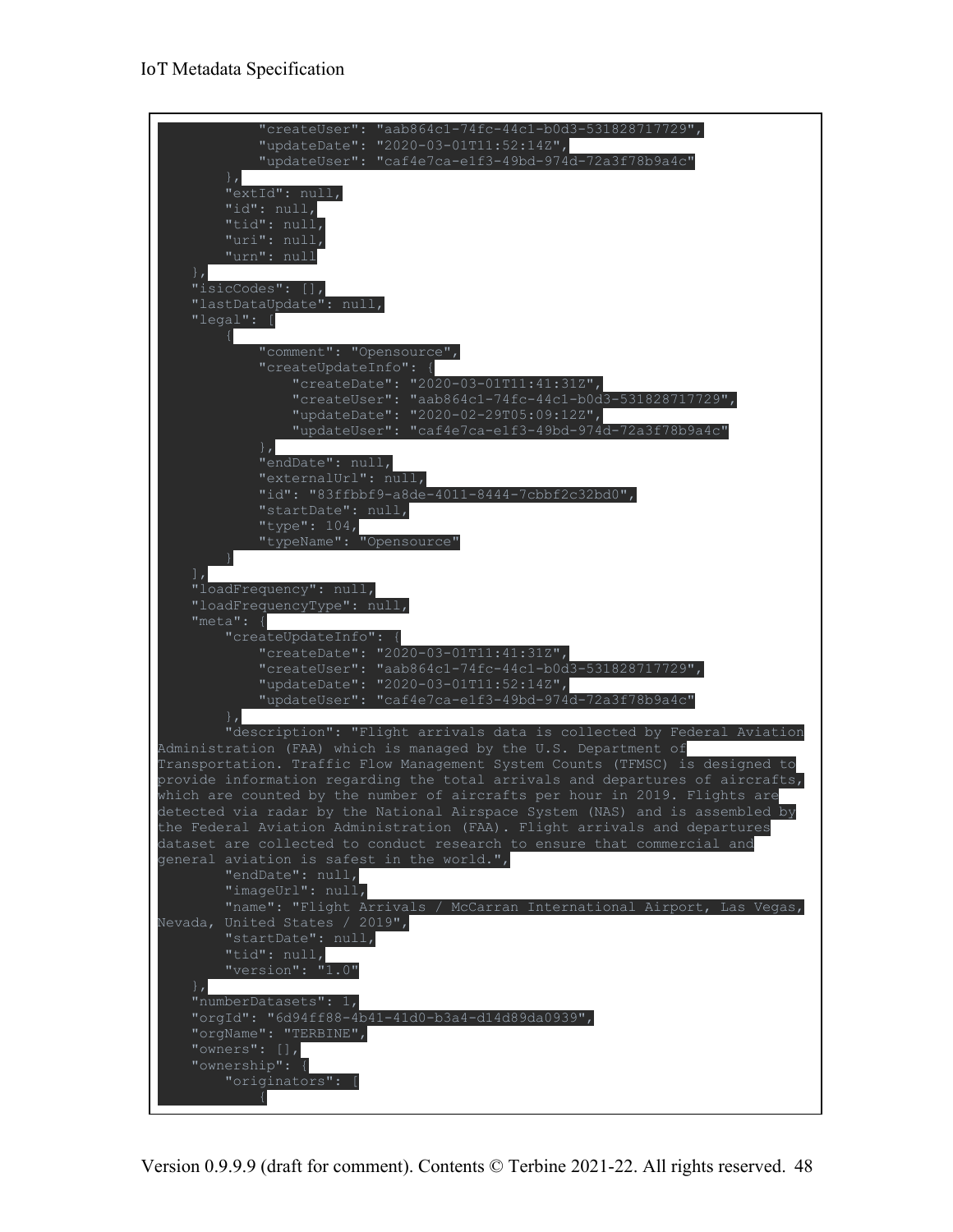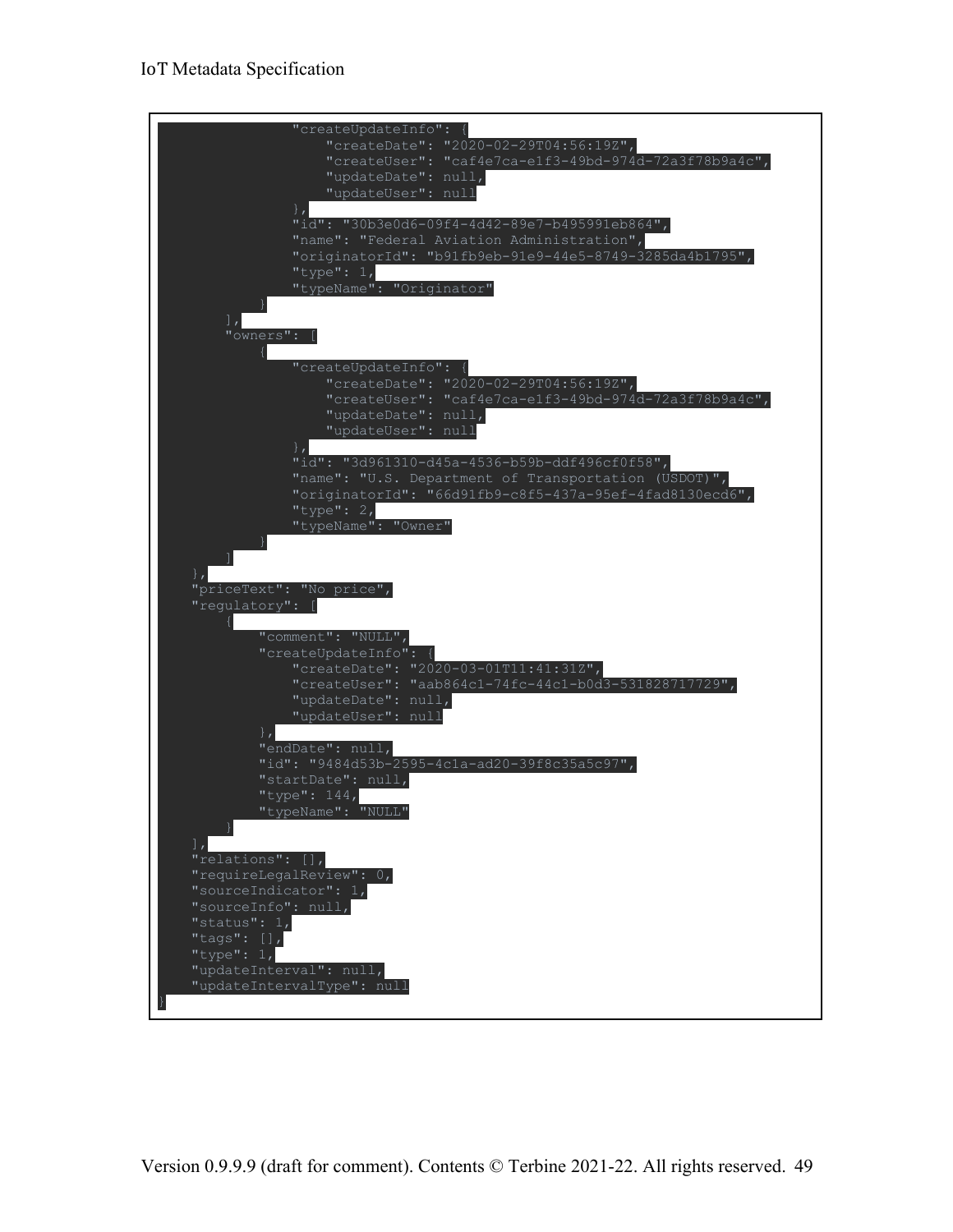#### **APPENDIX A - GLOSSARY**

Attribute - named characteristic of an Entity.

Channel – Unique delivery within an organization. An organization can have many channels and each channel has a metadata instance related to it.

Company - *See organization.*

Dictionary - list of terms and possibly their occurrence.

Entity - person, place, or thing about which data is stored.

Extract - subset of data that is pulled a main data set.

Instance - an actual concrete example of

Join - combining data based on a common attributes or defined set of attributes.

Metadata - detailed description of the instance data, format, content, source, and modification history. Within Terbine this is used to track all information about content delivered to the Terbine Ingestion API , Persisted within Terbine and displayed within the Terbine Marketplace.

MIME - Internet Media Types

Namespace - The use of namespaces avoids conflict between properties in different schemas that have the same name but different meanings. For example, two metadata entities might have an Owner property: in one, it might mean the person who owns a resource; in another context, the application used to create the resource.

Originator– Specific names of entities *generating* the datasets to which a given metadata instance points.

Owner - Specific names of entities *owning* the datasets to which a given metadata instance points.

Sensor Details (Specifics) - Manufacturer/make/model/version or other appropriate designation(s) for sensor(s) or subsystem(s) pointed to by a given metadata instance.

Source Name - Specific name of product or system generating the datasets to which a given metadata instance points.

Source Type - Specific typing of sensors or subsystems generating the datasets to which a given metadata instance points.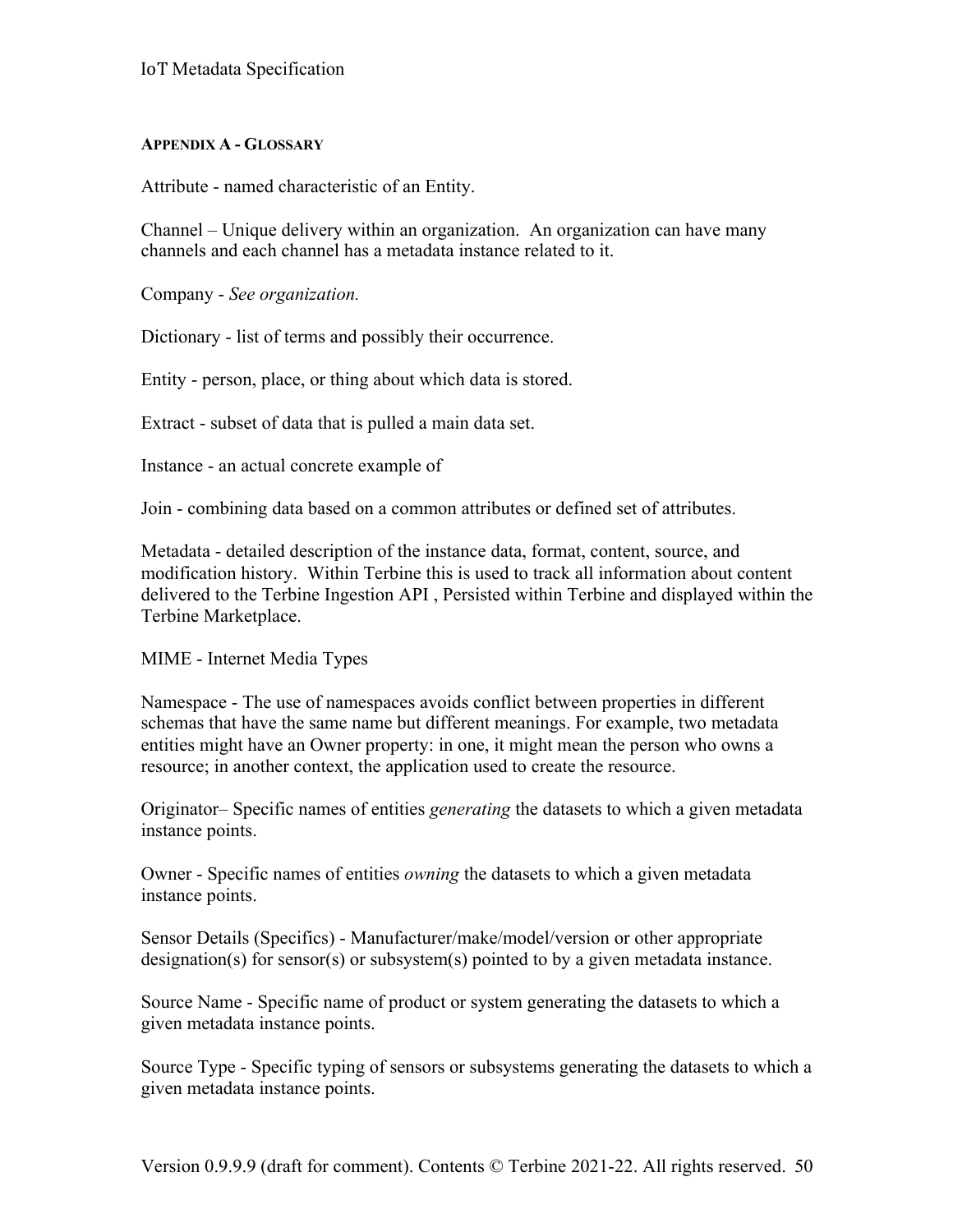## **APPENDIX B - REVISIONS**

| <b>Version</b> | Date       | <b>Name</b>           | <b>Description</b>                                                                                                                              |
|----------------|------------|-----------------------|-------------------------------------------------------------------------------------------------------------------------------------------------|
| Draft          | 2015/10/02 | <b>Brian Enochson</b> | For Review                                                                                                                                      |
| Draft          | 2015/10/20 | <b>Brian Enochson</b> | <b>Added Regulatory Section</b>                                                                                                                 |
| Draft          | 2016/01/30 | <b>Brian Enochson</b> | Updated with recent<br>additions for Meta and<br>Legal sections.                                                                                |
| Draft          | 2016/03/01 | <b>Brian Enochson</b> | <b>Updated Reference Domain</b><br>Information.                                                                                                 |
| Draft          | 2016/03/30 | <b>Brian Enochson</b> | <b>General Updates</b>                                                                                                                          |
| Draft          | 2016/10/22 | <b>Brian Enochson</b> | Citation and Legal<br>Enhancement                                                                                                               |
| Draft          | 2017/02/01 | <b>Brian Enochson</b> | Multiple identifier updated                                                                                                                     |
| Draft          | 2017/07/23 | <b>Brian Enochson</b> | TERBINE identifier,<br>refactor spec and add<br>industry specific<br>information. Remove<br>content attributes from<br>metadata. Remove events. |
| Draft          | 2017/08/22 | <b>Brian Enochson</b> | Minor modifications around<br>id and provenance tracking                                                                                        |
| Draft          | 2017/09/17 | <b>Brian Enochson</b> | Changes for domain values,<br>identifier and schema<br>changes.                                                                                 |
| Draft          | 2017/09/21 | <b>Brian Enochson</b> | Added GICS Code to<br>Metadata                                                                                                                  |
| Draft          | 2018/03/23 | <b>Brian Enochson</b> | Additions of several<br>domain types and grading<br>score.                                                                                      |
| Draft          | 2018/04/30 | <b>Brian Enochson</b> | Reorg, Cleanup and<br>addition of provenance and<br>context values to<br>specification.                                                         |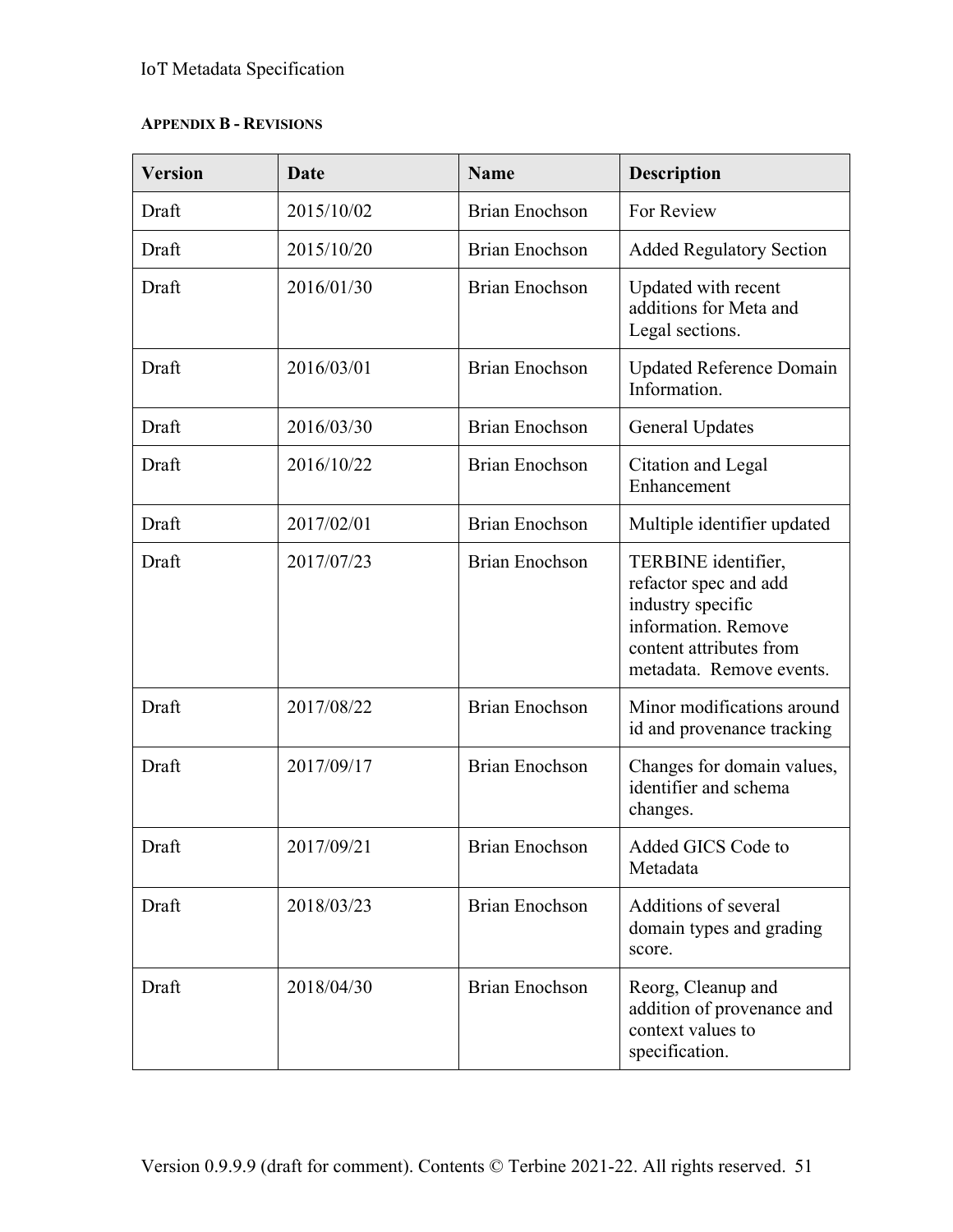| Draft | 2018/05/18 | <b>Brian Enochson</b> | Updated sections related to<br>sensor type/source<br>type/source name and<br>added Geo info for<br>Boundex Box and Polygon.<br>Regulatory type free text,<br>units of measure, remove<br><b>GPS</b> Coordinates |
|-------|------------|-----------------------|-----------------------------------------------------------------------------------------------------------------------------------------------------------------------------------------------------------------|
| Draft | 2020/03/25 | Ramon Murao           | Updated sections to add<br>Type, Load Frequency and<br>Update Interval.                                                                                                                                         |
| Draft | 2022/03/21 | <b>Brian Enochson</b> | Updated sections on<br>continuous feeds and<br>smaller enhancements on<br>specific attributes.                                                                                                                  |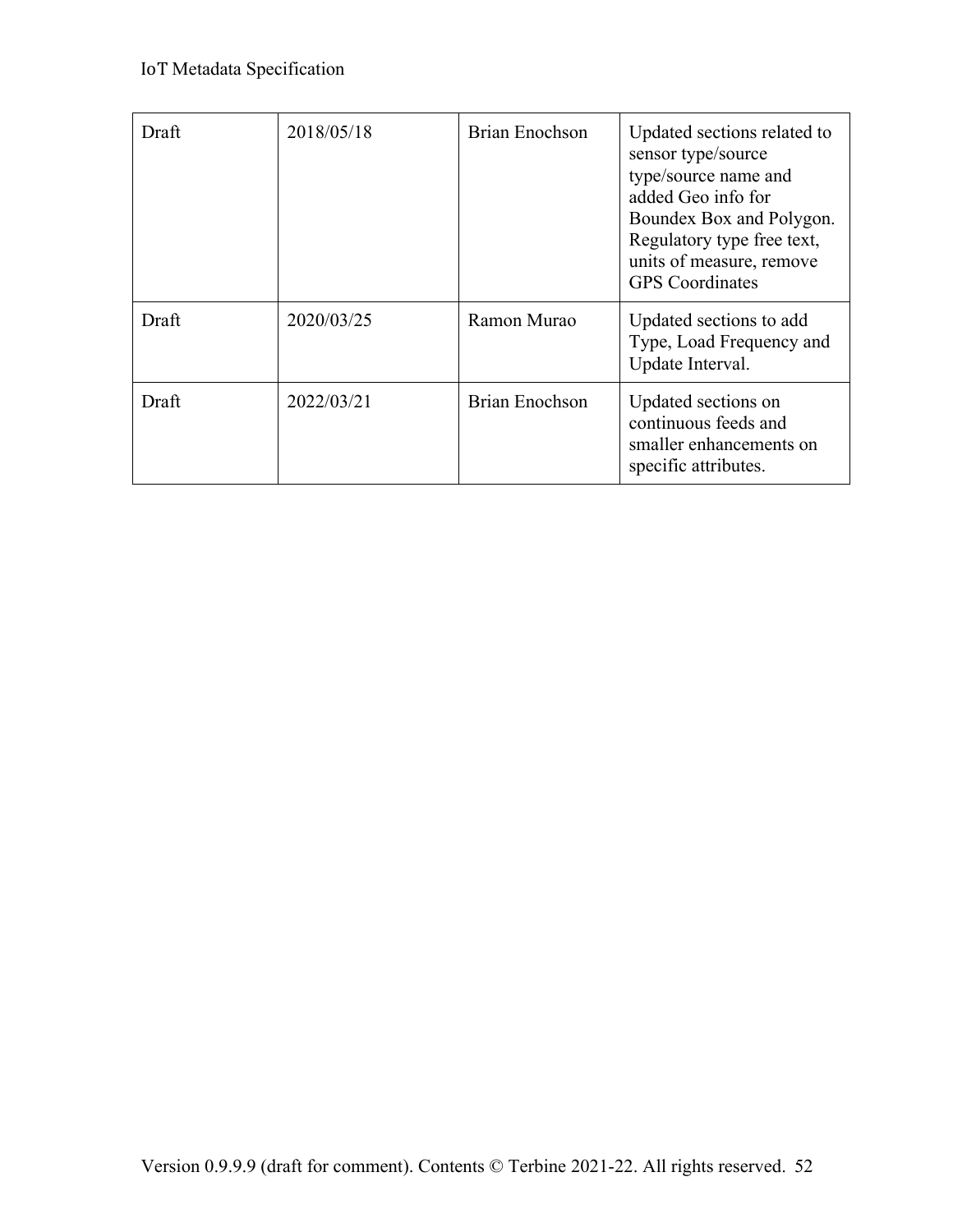**APPENDIX C – LABELLING GUIDELINES**

# **IOT METADATA SPECIFICATION**

# **UNIFORM LABELLING GUIDELINES**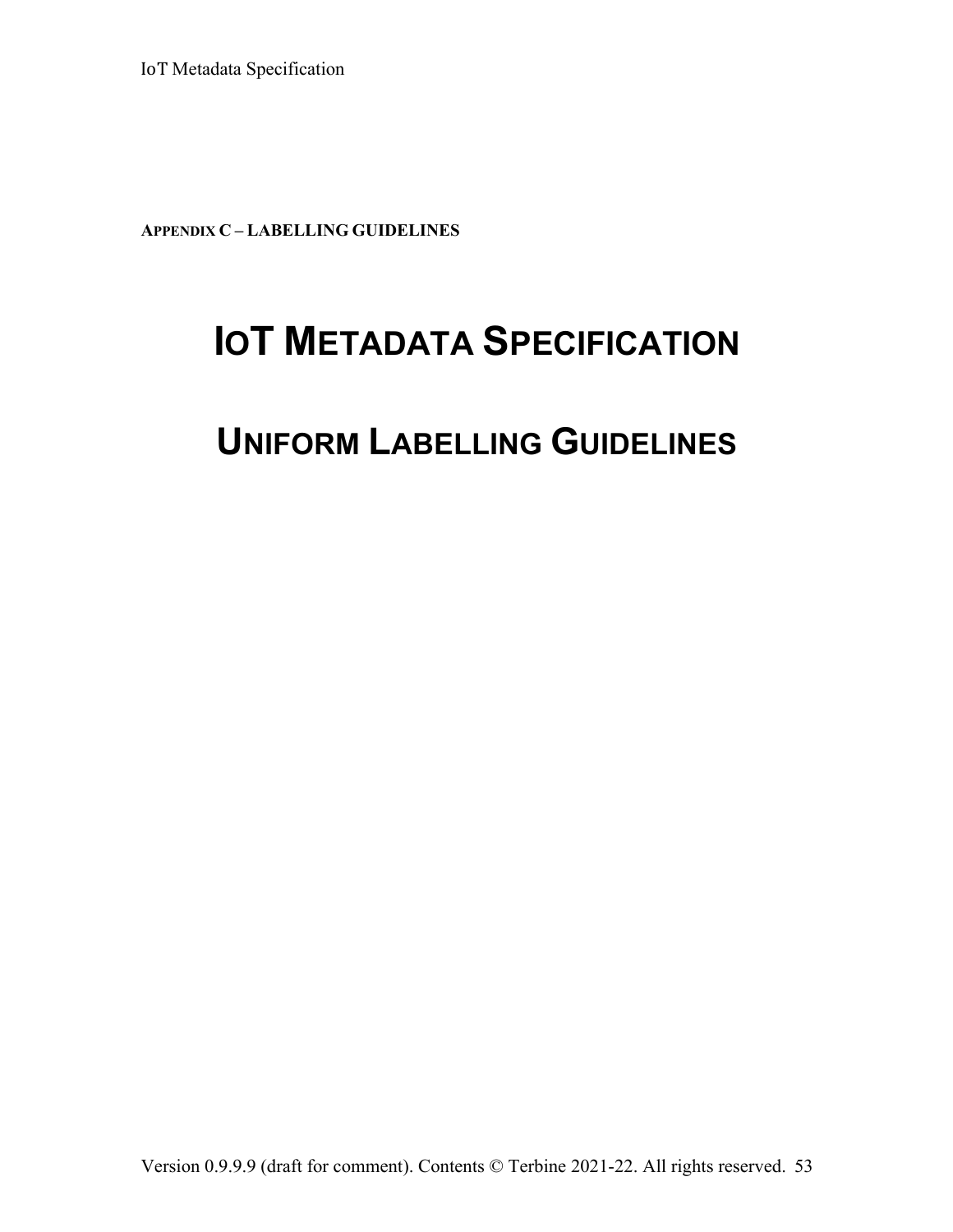## **PURPOSE**

This document intends to provide guidance and instructions for users authoring/creating metadata instances for use within the Terbine IoT Data Exchange and/or its derivations, i.e., Branded Data Exchange instances.

## INTENT

Everything found in the IoT metadata being encoded into the Terbine system, pertains to **allowing finding of correct datasets or streams**, assignment of rights and other key issues, plus other "behind the scenes" elements needed to make the system usable. It's important that the fields provided within metadata instances are sufficiently rich to allow for deep and specific searching, while leading to the most accurate results possible. Similarly, duplications can be avoided through careful attention to naming, especially when manually entered i.e., free form. Note that as time moves forward, AI-based programs will increasingly be "doing the searching" thus the need for resolute naming guidelines is paramount to ensure the highest-likelihood results and outcomes.

## **AUDIENCE**

This document is intended for anyone who will be generating metadata instances for ingestion into the Terbine system, whether internal to Terbine or a client/data provider.

## **VERSIONING**

This is currently a working document and therefore subject to change. In the near future Terbine may elect to declare this a public document under open-source standards.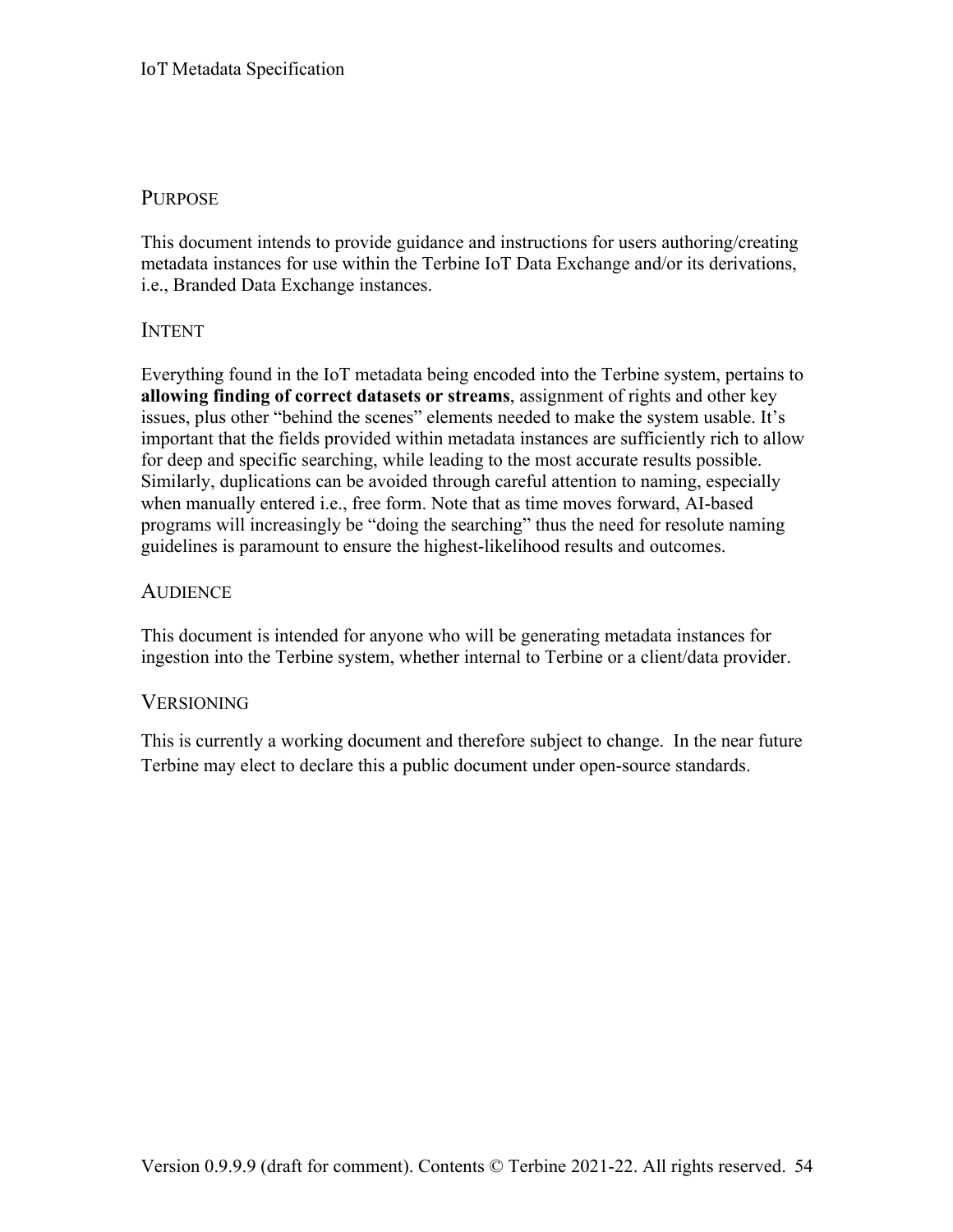## PHILOSOPHY

The overarching reasons for having metadata instances are twofold: (1) to provide an abstraction layer away from the data itself, e.g. many datasets can be mapped to a given metadata instance; and (2) to provide searchability (whereas the datasets or streams themselves do not offer sufficient information to make them searchable). Therefore it is incumbent upon the author creating metadata instances, to do so within guidelines that offer the highest probability of a desired search outcome. Without the instillment of a uniform labelling schema for the various metadata fields, the likelihood of "false positives" resulting from a search increase. As technology moves forward, there will be a large number of systems based on artificial intelligence algorithms, which will be querying metadata – the opportunities for sending back incorrect search results could potentially increase when a non-human interactor makes the query, thus reinforcing the need for a consistent and clear labelling schema.

## **TERMINOLOGY**

Any terms not accepted in common use, or for which the usage herein is different than found in typical usage, will be called out in the Glossary section.

## ALL NOMENCLATURE ENTERED INTO METADATA FIELDS MUST BE IN AMERICAN ENGLISH UNLESS A SPECIFIC EXCEPTION IS AUTHORIZED.

## GENERAL NOTES

- When source information for a field cannot be determined, leave the field blank.
- **It is important to investigate prior entries for any fields that offer hand-entry.** If a term has already been utilized and is sufficiently descriptive to cover the new metadata instance being authored, then as a matter of good judgement it may be appropriate to employ the already-utilized term vs. entering a new one that is too close so as to confuse subsequent searches.
- **It is important to first ascertain** is the data archival or continuous. Archival is normally aggregated data from a previous time period. Dependent on the data it will be grouped in some time interval such as weekly, monthly or annual. Continuous data is sent in a real time fashion with continual updated. This has an update frequency property which is how often the reading is emitted from the sensor and a load frequency which is how often it is actual transmitted to Terbine.
- **All datasets or streams associated with a given metadata instance must contain only only data type**. If submitted data files have readings from different sensors they must be separated, each with its own metadata instance, prior to submission into the Terbine system. This can be done by the data provider, or via an Ingestion Adapter.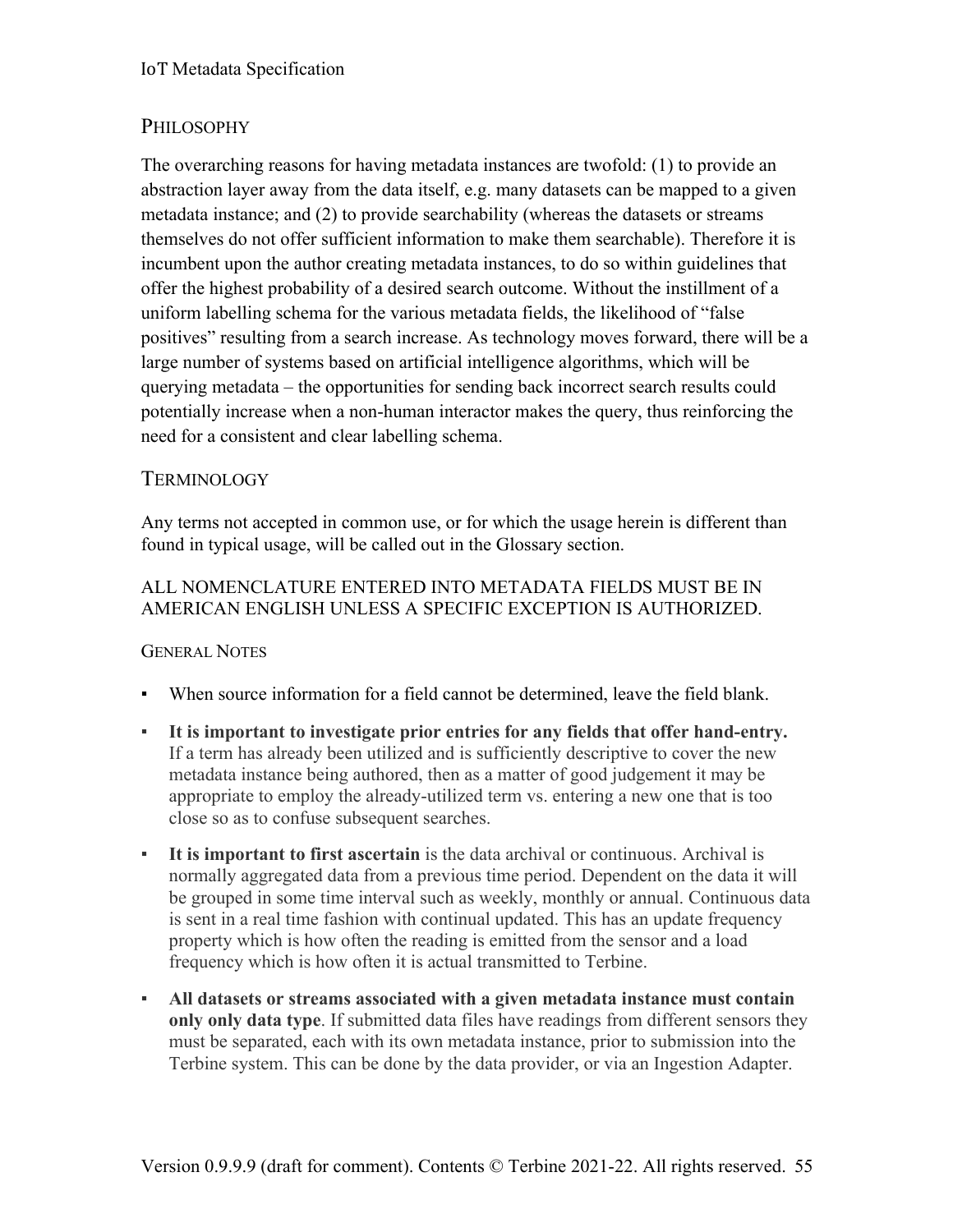## **FIELD ENTRY GUIDELINES**

## NAME

Purpose: The Name field provides the primary means for an automated process or human user to find metadata instances that are being sought, therefore this field is the primary focus of these labelling guidelines. The Name field can be discovered via API-based queries. It can also be discovered via a GUI-based manual search by a human user. With the latter, it will be rendered at the top of a Metadata Instance "tile" within the Terbine GUI and/or Branded Data Exchange GUI(s).

Convention: the first word(s) of a Name must provide a clear, unambiguous indication of what the datasets or streams associated with the given metadata instance are (see Examples). Names should be just long enough to be descriptive, and not so long that they are 'dense' but not so short as to be 'cryptic' and thus lead to false-positive search results. All concepts conveyed in the name should be independent of one another, and no "piece" of the name should be contingent or dependent on another aspect of the name or title.

Syntax: Per the preceding, the first word(s) of a Name will be an indication of the sensing type (see Notes below for definition and examples). Following this can be a categorical label for the machines/sensors emanating the datasets or streams that the given metadata instance maps to. After this a separator "/" can be applied and optionally an acceptable location reference can be included (see below for restrictions).

All words in a Name must have the first letter capitalized, e.g.:

#### **Sensing Type / Common Location Name** *(optional)* **/ Year** *(if applicable, per below)*

#### *Example:* **Sea State Levels / Indian Ocean / 2014**

Prohibited/Restricted Nomenclature:

- Naming of Sensors, Owners, Originators, date-ranges, addresses or other **elements that are covered by other/specific metadata fields**.
- **Not to be used in Names are the terms "data" "sensor(s)" "sets" "streams"** (as in data streams vs. physical streams ala water) **"readings" "measurements" "information" or casual/colloquial terms** (e.g. use "vehicles" not "cars" or "autos", use "pedestrian(s)" not "people", "precipitation" not "rain" or "rainfall", "sea state" not "swells" or "waves").
- **Acronyms or shorthand-terms** are to be avoided unless they are very commonly used and not industry-specific (such as "DC" "AC" or international airport codes, per below).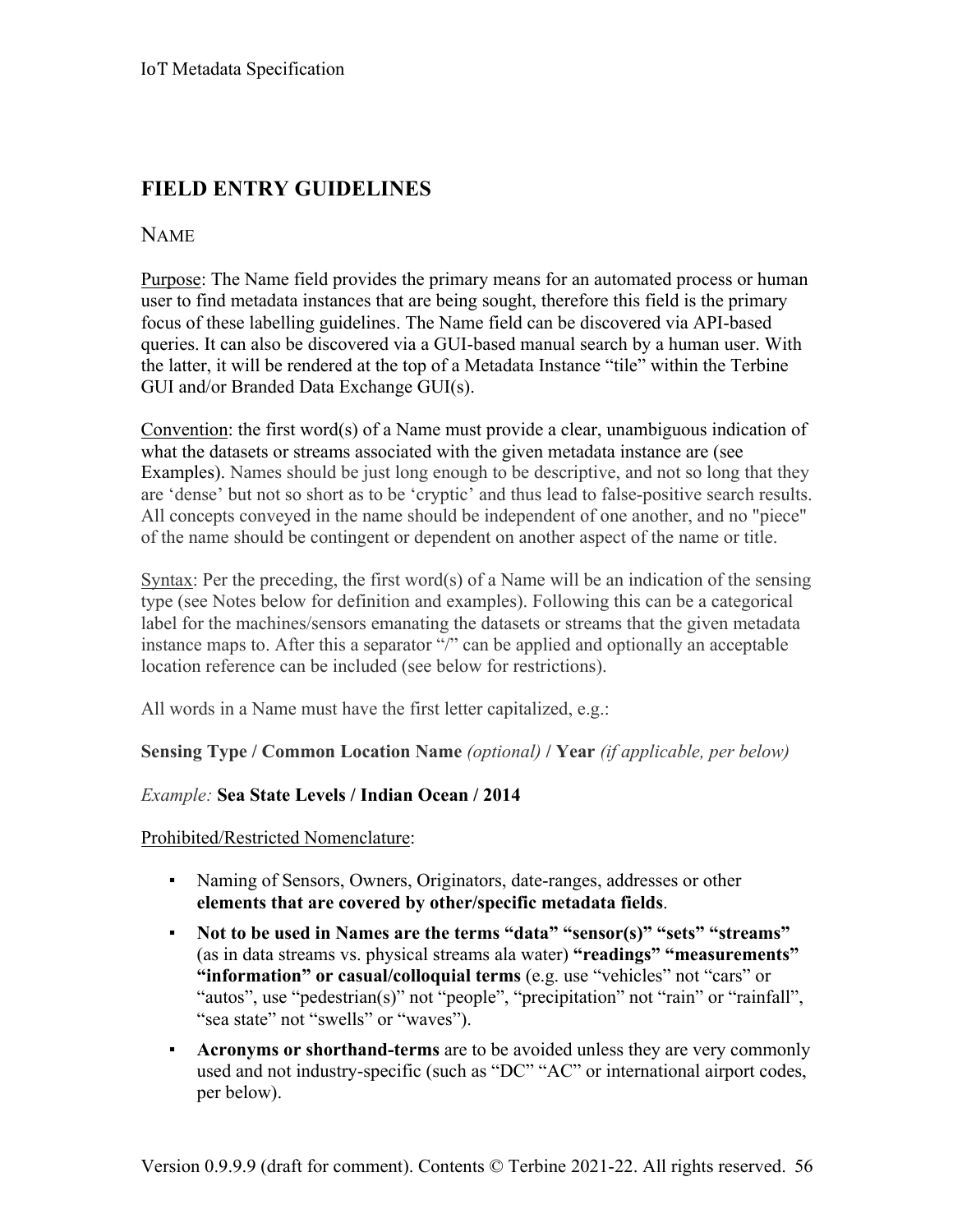- **Participles, prepositions, conjunctions, pronouns, determiners**. For definitions of these grammatical terms please refer to the Oxford Dictionary or similar authoritative reference.
- **Locations are not to be included in the Name** unless commonly understood on a global basis, "New York City" or "JFK Airport" whereas "Manhattan" is not since there are many 'Manhattans' around the United States. Always assume that the program or person doing a search does not have other than a general understanding of location-names (or in the case of a programmatic search, the software making the inquiry make be matching against a list of cities, counties, states, regions, countries or widely known landmarks such as airports, e.g. "EWR" not "Newark Airport" or "New Jersey Airport" which are too broad, or "United States Nationwide" is acceptable whereas "America" or "U.S." are not).
- **Years should not be included in the Name** unless all datasets pertain specifically to that year and no further datasets will be added under that metadata instance (i.e. if an archive of datasets for the year 2015 then adding the year is acceptable, but not if it includes multiple years). **In no case can months or other dates or date-ranges be included in the Name field.** If a year is included it must be placed at the end of the name e.g. "Vehicle Counts on public roads / London Congestion District / 2013").
- **Years should not be included in the Name** if the type of dataset is streaming or continuous in nature. Continuous or streaming datasets are delivered in real time or at certain intervals and as such the contents and the range of time covered by the dataset increment automatically.

## Examples:

## *Atmospheric Density / Satellite-Based*

In this case, it is salient that the readings are coming from satellites. Note that "atmospheric density" does not refer to a sensor type, rather a sensing type.

## *Vehicle Counts / London Congestion District / 2017*

▪ In this case, the sensing-type is "vehicle counts" and the location can be included since London is commonly understood to mean London, England. All of the datasets that match to the metadata instance were generated during calendar 2017.

## *Ocean Depths / Global*

In this case, the sensing-type is "depth" and the target is "ocean" to indicate what the depth-readings are for. The addition of "Global" is acceptable if the Location field does not provide specific coordinates.

## *Vehicle-Sampled Barometric Air Pressure / United States Nationwide*

In this case, it is salient that the barometric air pressure readings are coming from moving vehicles. Note that "vehicle" does not refer to a sensor type, it is closer to a physical platform aka Container. A percentage of these will require judgement calls as to whether the inclusion of context belongs in the Name field, since those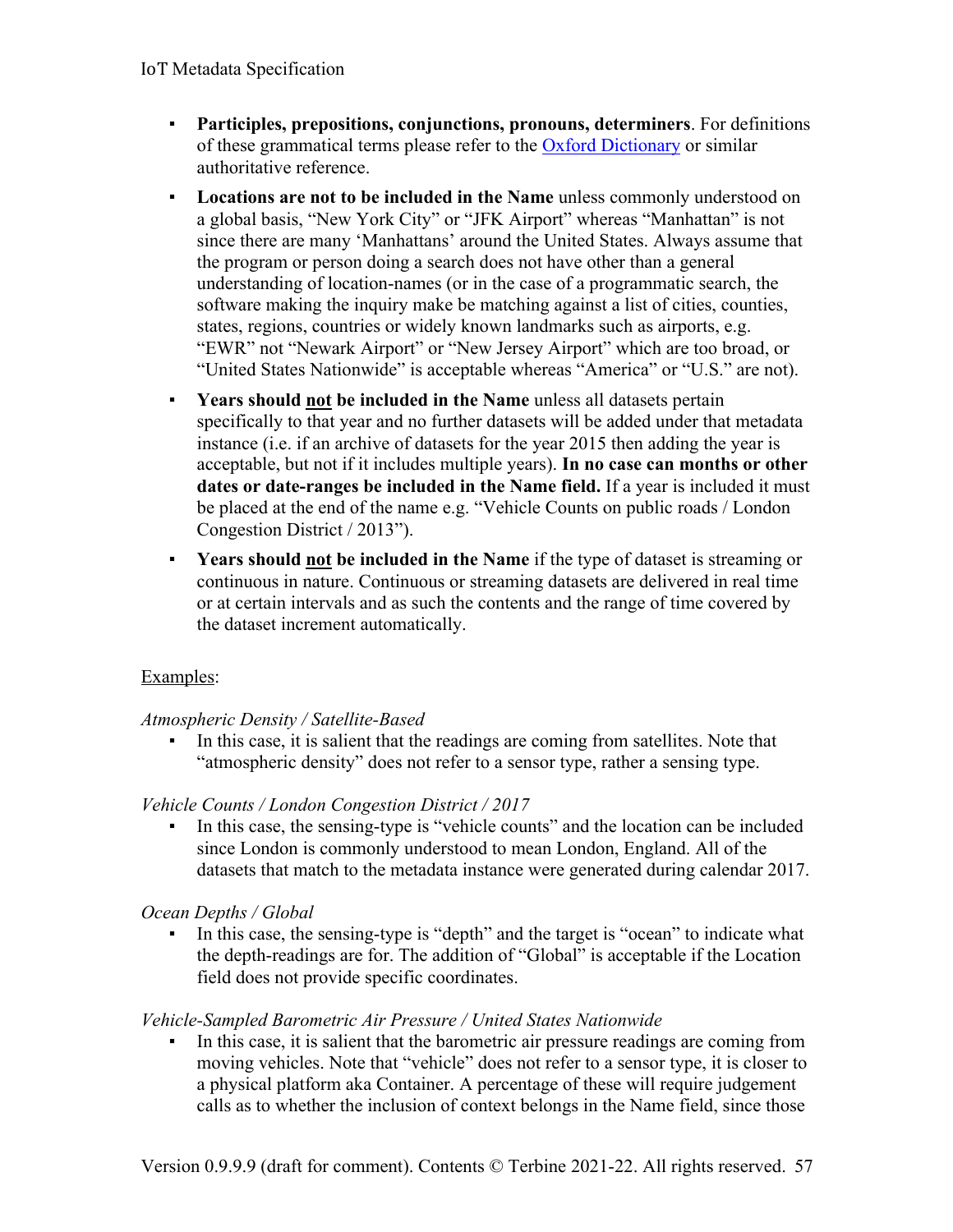elements should come up in a search when the appropriate fields are populated correctly (thus, the fact of the readings coming from vehicles would come up if 'vehicle' was entered into the search, and the Container field included the word 'vehicle' to ensure the metadata instance was found). Note that the inclusion of "United States Nationwide" is valid provided that all other metadata instances of similar sourcing and types, do not have conflicting names (such as "United States" without specifying "Nationwide").

#### Notes:

- For the Name field, sensor-types are to be distinguished from types of sensing whereas the latter is acceptable in a Name, e.g., "temperature" is acceptable whereas "thermometer" is not. "Velocity" is acceptable where "speedometer" is not and so on.
- Being that the system is intended only for machine-generated data in numeric or alphanumeric formats, data that is produced via algorithmic processing aka analytics, e.g., vehicle counts culled from traffic cameras, are not to be referred to with "cameras" in the name. Instead the resulting data must be described ala "Vehicle Counts In Greater New York City" where the source is not important to the metadata name. Such information can be included within the Description field at any level of specificity.
- For metadata instances being produced for use within a Branded Data Exchange, additional information may be included in the Name field if requested by the client-organization. This could include specifics not found on the main Terbine system, e.g., "Chevy Volt Hard Braking / Greater Chicago / 2016" or similar.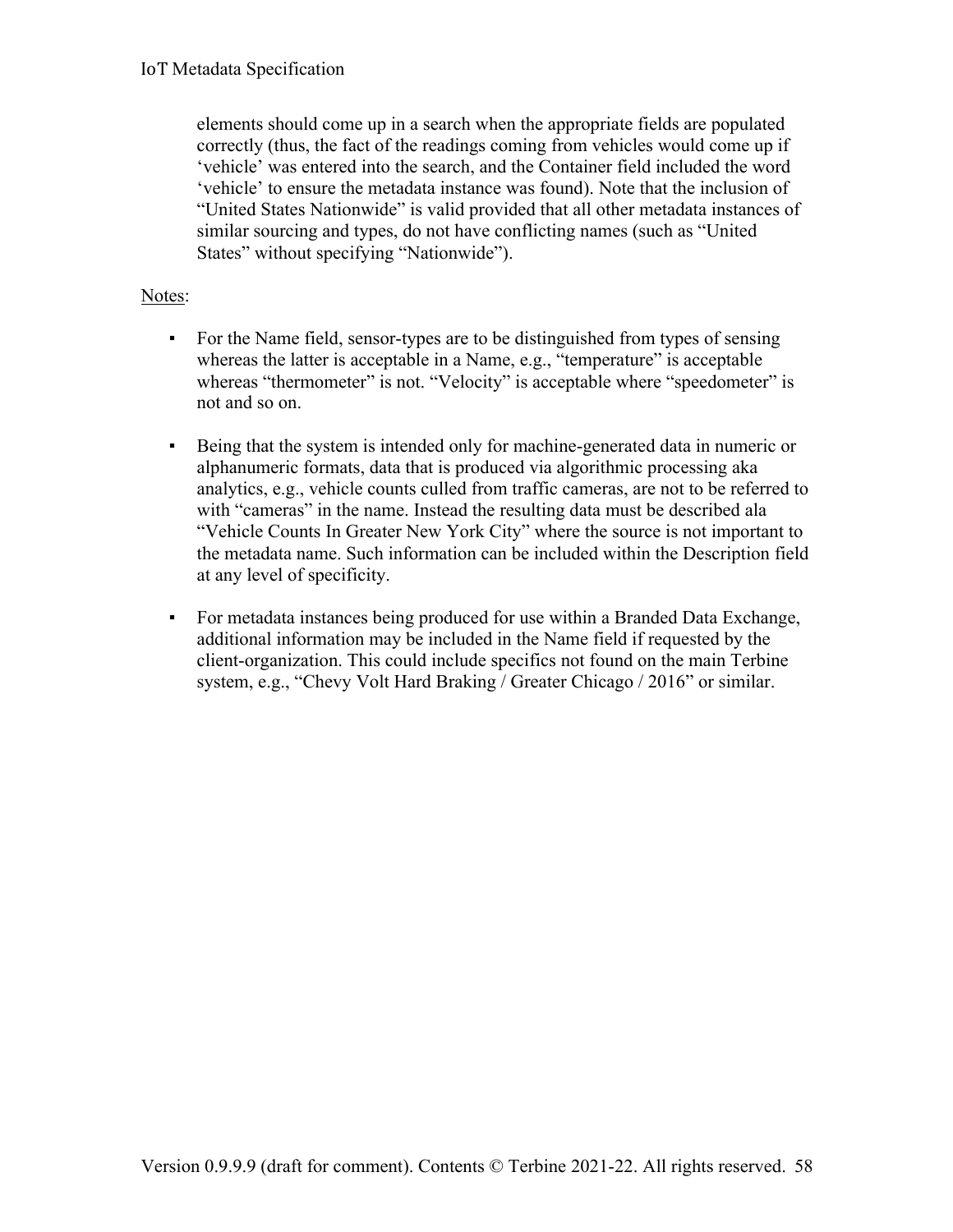## **DESCRIPTION**

Purpose: The Description field provides a key means for an automated process or human user to find metadata instances that are being sought, however the main purpose is to provide a human user with additional contextual and bounding information relative to narrowing a search. The Description field can be discovered via API-based queries. It can also be discovered via a GUI-based manual search by a human user. With the latter, it will be rendered within a Metadata Instance "tile" within the Terbine GUI and/or Branded Data Exchange GUI(s).

Convention: Descriptions can be verbose but must be as succinct as possible to convey salient information about the datasets or streams that match with the given metadata instance. All terms and place- or source-names must be commonly understood by native or fluent English speakers. This field is where details that will not be found in other fields can be included, such as machine type or grouping names (if not found in Originator, Owner or Container fields), e.g. "Sonobuoys anchored in the Chesapeake Bay" or "Vehicles employed in ride-sharing" or "Orbital inclinations around the Equator" etc. It is important to research 'around' the source data to find clues as to its provenance and context that can be conveyed via the Description field (i.e. those which cannot be readily entered into other fields). Suffixed to all Descriptions must be an indication of whether the datasets or streams have been processed, or are raw/unprocessed (see examples).

Syntax: There are no restrictions on Description syntax other than those specified below. Spelling, grammer and punctuation are to be rendered just as with an article in a scholarly paper. If an acronym is to be included, it must be defined (see examples). At all times common sense must be applied to authoring, assume that a program may be the reader.

## Prohibited/Restricted Nomenclature:

- Naming of Sensors, Owners, Originators, date-ranges, addresses or other **elements that are covered by other/specific metadata fields**.
- **Use of conversational language or acronyms**, as a program accessing the system via the API may be performing the query (vs. a human user).
- **Terms or language that are so broad** as to potentially produce false-positives.
- **Citations**, i.e., information regarding acknowledging of sources, legal items not covered by the system-level master agreement and related, are not to be included in the Description field. **These belong solely in the Citation metadata field**.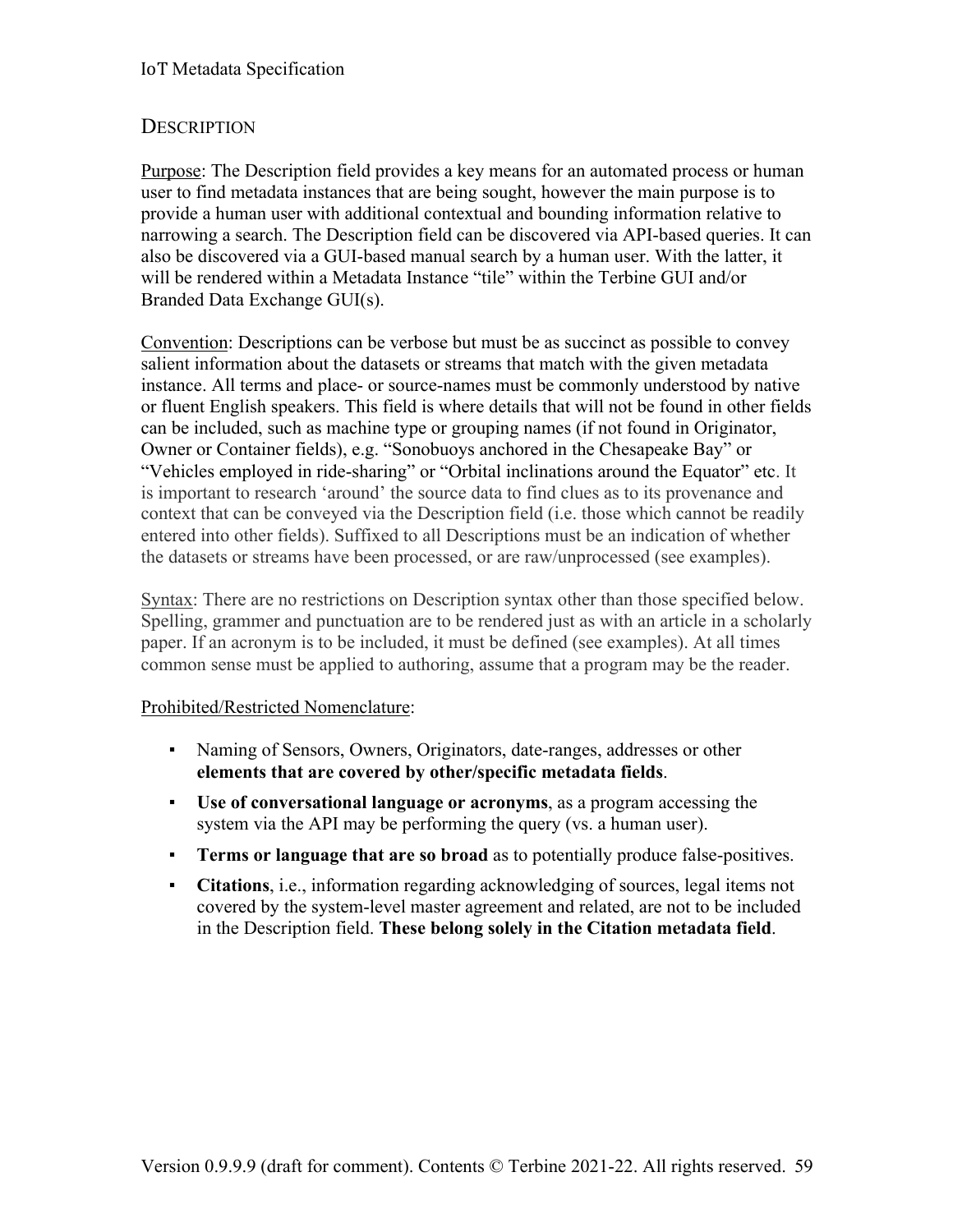## Examples:

*(Name field)* Vehicle-sampled Ambient Air Temperature / United States nationwide

*(Description field)* Timestamped & geolocated samplings of outside air temperature on vehicles equipped with the Geotab On Board Diagnostics (OBD-II standard) capture / transceiver device. Fleet sampling of over 150.000 vehicles of varying manufacturers in various geographies. Vehicle identification codes anonymized, otherwise unprocessed.

## *(Name field)* Vehicle Headlight Status / United States nationwide

*(Description field)* Timestamped & geolocated status (on/off) of headlights on vehicles equipped with the Voyomotive On Board Diagnostics (OBD-II standard) capture / transceiver device. Fleet sampling of over 500 vehicles in various geographies. (Name field) Vehicle Headlight Status / United States nationwide. Unprocessed.

## *(Name field)* Atmospheric Density / Satellite-Based

*(Description field)* Measurements of cloud density in the upper atmosphere captured by a fleet of twelve Low Earth Orbit (LEO) satellites operating in the near-infrared range. Readings cover 96% of the Earth's surface, captured on 90-minute intervals. Processed from raw inputs to an accuracy of  $+/86%$  on average.

## *(Name field)* Ocean Depths / Global

*(Description field)* Low-period depth soundings from surface vessels operating outside of international boundaries in all major oceans. Period varies by locale. Unprocessed.

## Notes:

▪ Being that the system is intended only for machine-generated data in numeric or alphanumeric formats, data that is produced via algorithmic processing aka analytics, e.g., vehicle counts culled from traffic cameras, are not to be referred to with "cameras" in the name. Such information regarding analytical pre-processing can be included within the Description field at any level of specificity.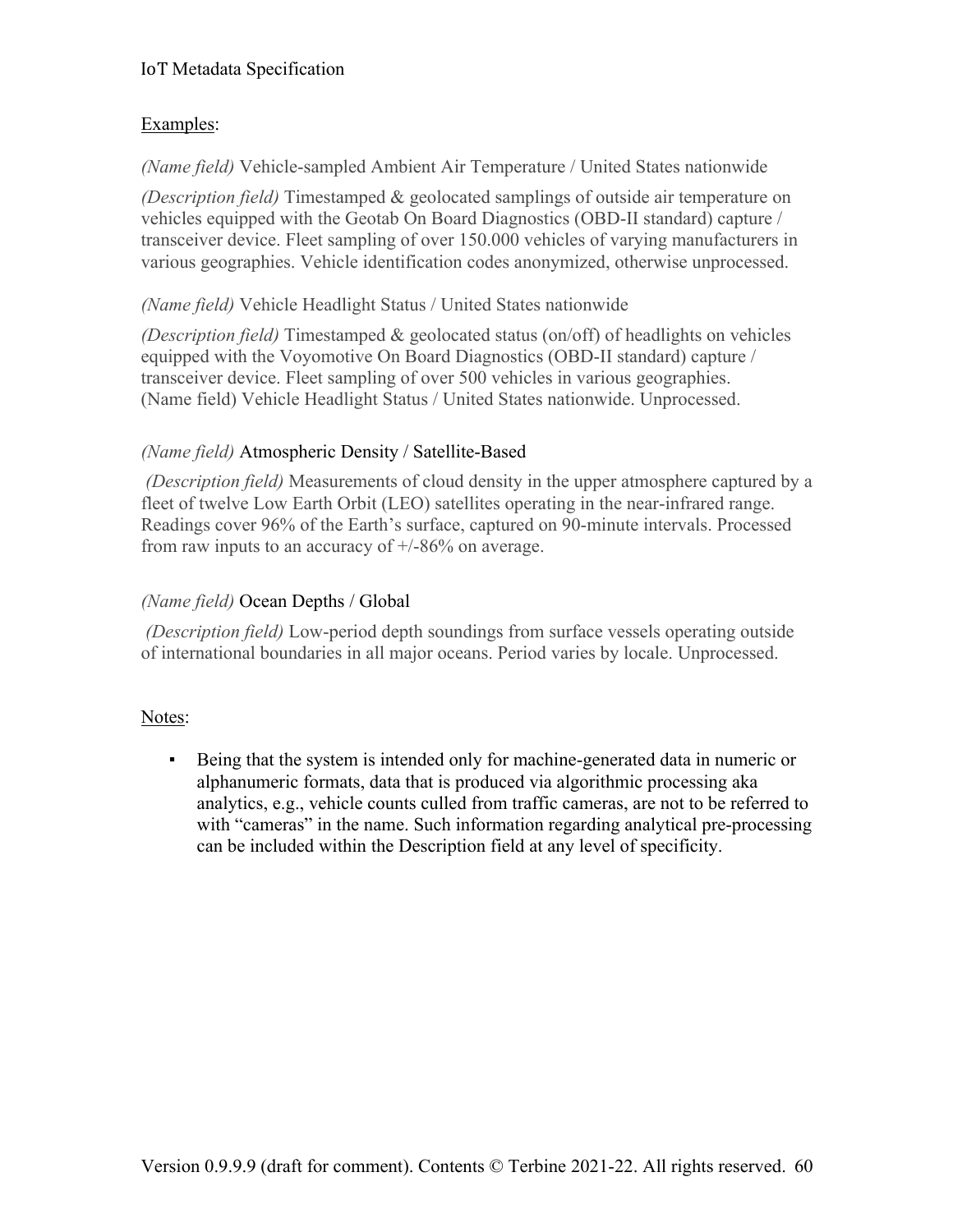## **ORIGINATOR**

Purpose: The Originator field provides specific names of entities responsible for the machines/sensors emanating the datasets or streams that the given metadata instance maps to. The Originator field can be discovered via API-based queries. It can also be discovered via a GUI-based manual search by a human user.

Convention: The field can contain one or more names of originating entities. These will initially be hand-entered. Eventually a sufficient number of entity-names will be recorded within the system to allow for drop-down lists or selection of entity-names via corresponding codes via the API. Such codes will be the same as those generated by the system for organizations which are members of the system. The code will not be visible via the GUI in the general case (but can be in the supervisory case ala control consoles).

Syntax: Entity-names must be researched to ensure that the most common and verbose representation is entered, for the avoidance of doubt in searching. Initials are to be avoided unless extremely common (e.g., "IBM" or "USPS" or "DHL"). Generally, it is desirable to utilize full names (e.g., "General Motors" or "US Department of Energy") so as to increase the likelihood that future users will recognize the entity. Multiple entitynames must be ordered ala parent-subsidiary-subsidiary.

#### Prohibited/Restricted Nomenclature:

- **Suffixes** such as "Inc." "Corp" "PLC" "Ltd" and other corporate designators, or those for public entities such as "Agency" (unless specifically part of the formal name). "City of" is not normally needed unless there is also a county or country of the same name.
- **Acronyms** (as opposed to initials per the syntax description above).
- **Slang or popular names** for entities (e.g., "Post Office" where the proper name is "US Postal Service" or "USPS").
- **Subsidiary names should not be used standalone** (e.g., "Chevrolet" alone would be inappropriate when the true corporate entity is General Motors).
	- o An example involving a commercial organization would be finding that the datasets in question originate from the Pratt & Whitney division of United Technologies thus "United Technologies" followed by "Pratt & Whitney" where both should be included with the 'senior' or 'parent' organization being entered in the primary field, followed by the subsidiaries in nested order.
	- o An example involving a governmental organization would be "US Department of Defense" followed by "US Navy"
	- o An example involving an educational organization would be "University of Nevada, Las Vegas" followed by "Howard R. Hughes College of Engineering" followed by "Drones and Autonomous Systems Lab" designating the actual sub-organization responsible for generating the data

**OWNER**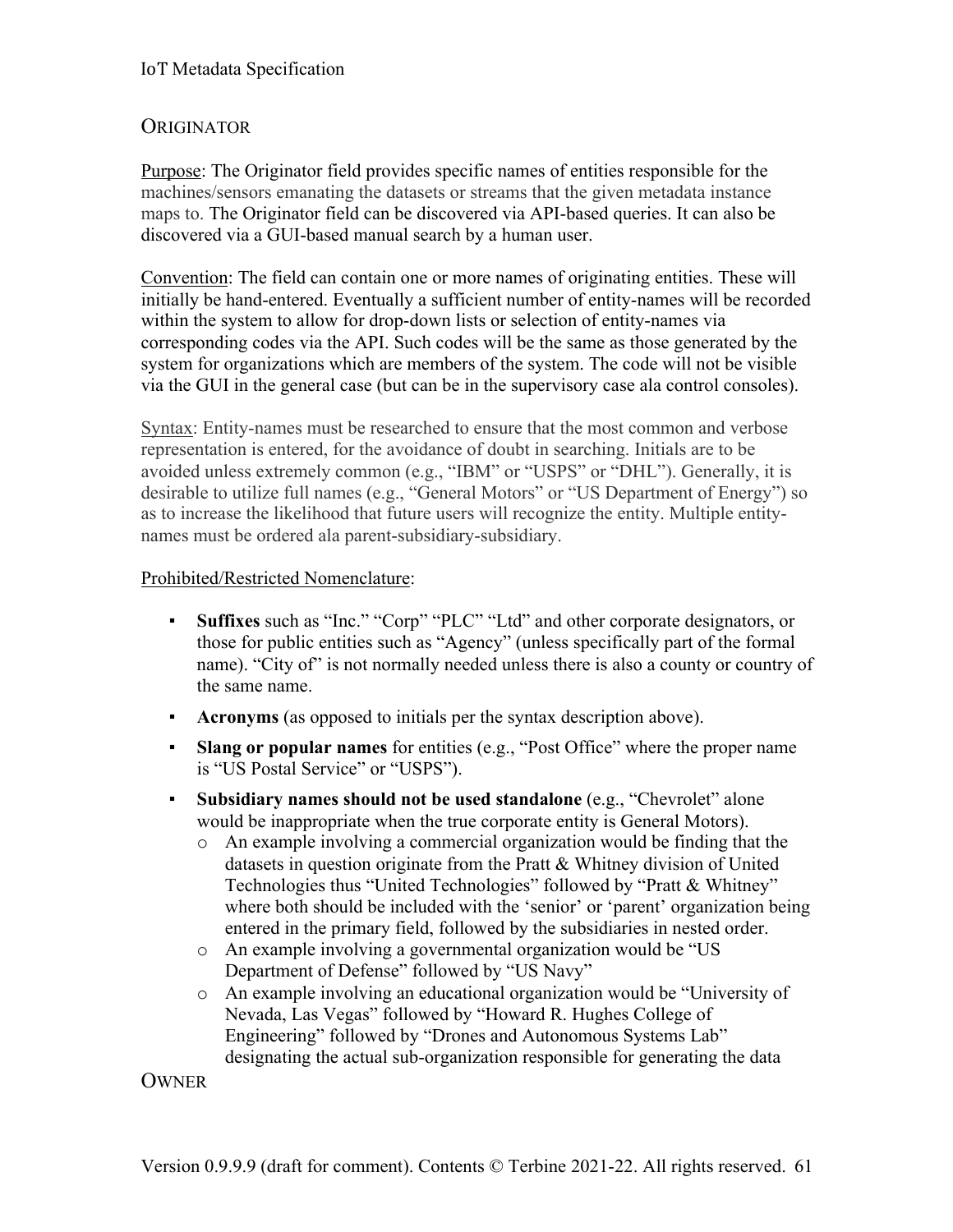Purpose: The Owner field provides specific names of entities who own the legal rights to the datasets or streams that the given metadata instance maps to. The Owner field can be discovered via API-based queries. It can also be discovered via a GUI-based manual search by a human user.

Convention: The field can contain one or more names of owning entities. These will initially be hand-entered. Eventually a sufficient number of entity-names will be recorded within the system to allow for drop-down lists or selection of entity-names via corresponding codes via the API. Such codes will be the same as those generated by the system for organizations which are members of the system. The code will not be visible via the GUI in the general case (but can be in the supervisory case ala control consoles).

Syntax: Entity-names must be researched to ensure that the most common and verbose representation is entered, for the avoidance of doubt in searching. Initials are to be avoided unless extremely common (e.g., "IBM" or "USPS" or "DHL"). Generally, it is desirable to utilize full names (e.g., "General Motors" or "US Department of Energy") so as to increase the likelihood that future users will recognize the entity. Multiple entitynames must be ordered ala parent-subsidiary-subsidiary.

#### Prohibited/Restricted Nomenclature:

- **Suffixes** such as "Inc." "Corp" "PLC" "Ltd" and other corporate designators, or those for public entities such as "Agency" (unless specifically part of the formal name). "City of" is not normally needed unless there is also a county or country of the same name.
- **Acronyms** (as opposed to initials per the syntax description above).
- **Slang or popular names** for entities (e.g., "Post Office" where the proper name is "US Postal Service" or "USPS").
- **Subsidiary names should not be used standalone** (e.g., "Chevrolet" alone would be inappropriate when the true corporate entity is General Motors).
	- o An example involving a commercial organization would be finding that the datasets in question originate from the Pratt & Whitney division of United Technologies thus "United Technologies" followed by "Pratt & Whitney" where both should be included with the 'senior' or 'parent' organization being entered in the primary field, followed by the subsidiaries in nested order.
	- o An example involving a governmental organization would be "US Department of Defense" followed by "US Navy"
	- o An example involving an educational organization would be "University of Nevada, Las Vegas" followed by "Howard R. Hughes College of Engineering" followed by "Drones and Autonomous Systems Lab" designating the actual sub-organization responsible for generating the data

## SOURCE NAME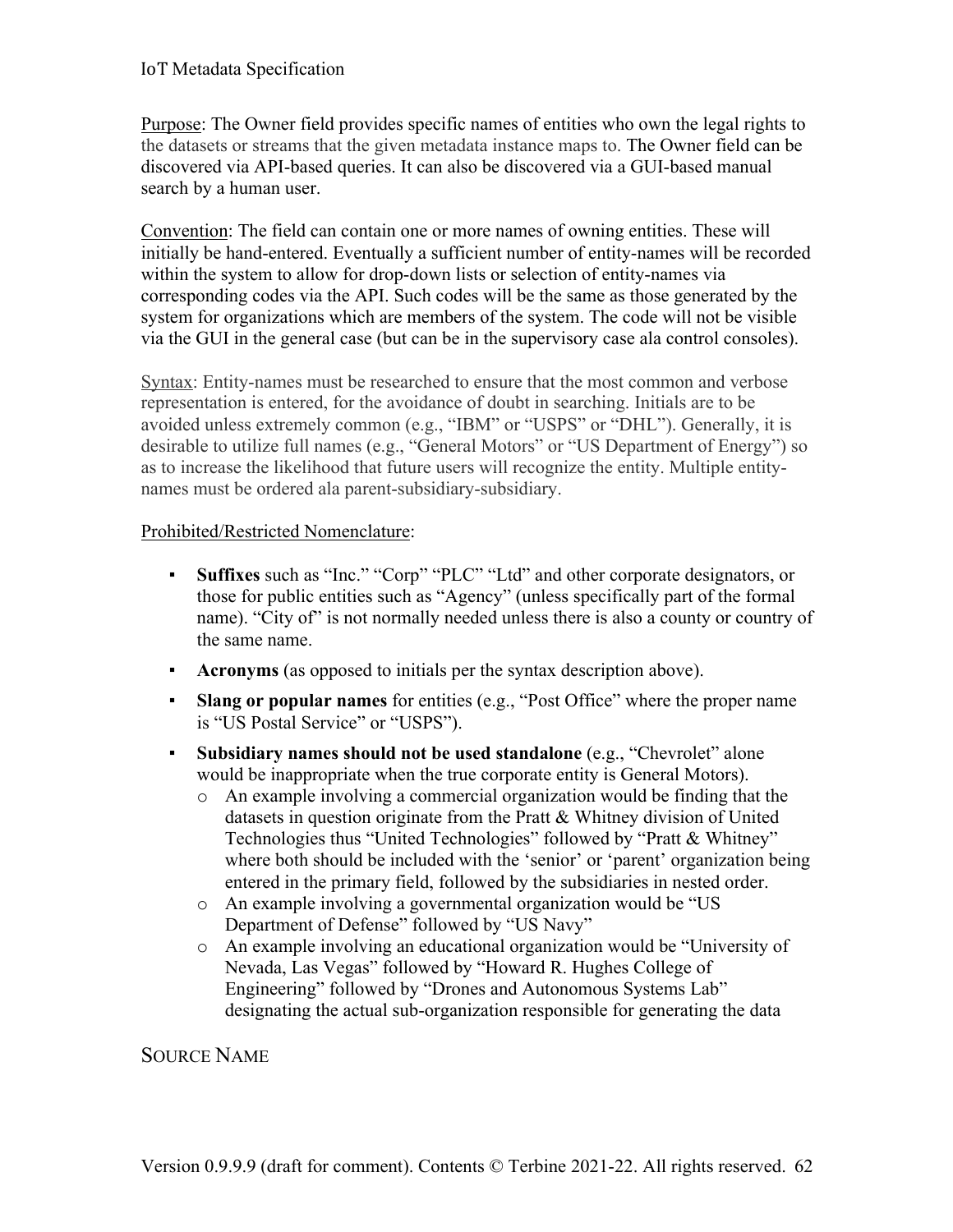Purpose: The Source Name field generally provides the name of the product, system or bounded locale generating the datasets or streams associated with the given metadata instance. The Source Name field can be discovered via API-based queries. It can also be discovered via a GUI-based manual search by a human user.

Convention: Only one Source Name can be referenced within a given metadata instance. These will initially be hand-entered. Eventually a sufficient number of source-names will be recorded within the system to allow for drop-down lists or selection of source-names via corresponding codes via the API.

Syntax: Source Names must be researched to ensure that the most common and verbose representation is entered, for the avoidance of doubt in searching. Initials are to be avoided unless extremely common (e.g., "IBM" or "BMW"). Generally, it is desirable to utilize full names (e.g., "General Electric" or "Johnson Controls") so as to increase the likelihood that future users will recognize the entity. The producer or bounded locale of the product or system should come first, followed by a space and then the remainder of the string to provide further identification. Brevity is important as well as providing a complete name for search purposes (see examples).

#### Prohibited/Restricted Nomenclature:

▪ **Acronyms** (as opposed to initials per the syntax description above).

- **Machine or system names** to include factory equipment, infrastructure components, vehicles e.g. "BigCo Model 255C Tractor Unit" or "Planet Labs Low Earth Orbit Infrared Satellite Constellation 12"
- **Bounded locales** taken as a whole are acceptable where the sensors emanating data are situated (only if all sensors are contained within that bounded locale, e.g. "Kennedy Space Center Launch Pad 39A" or "Atlanta Suburban Housing Project 114"). *Note this is naming of the Source as a bounded locale for indexing purposes, as opposed to Location and Container.*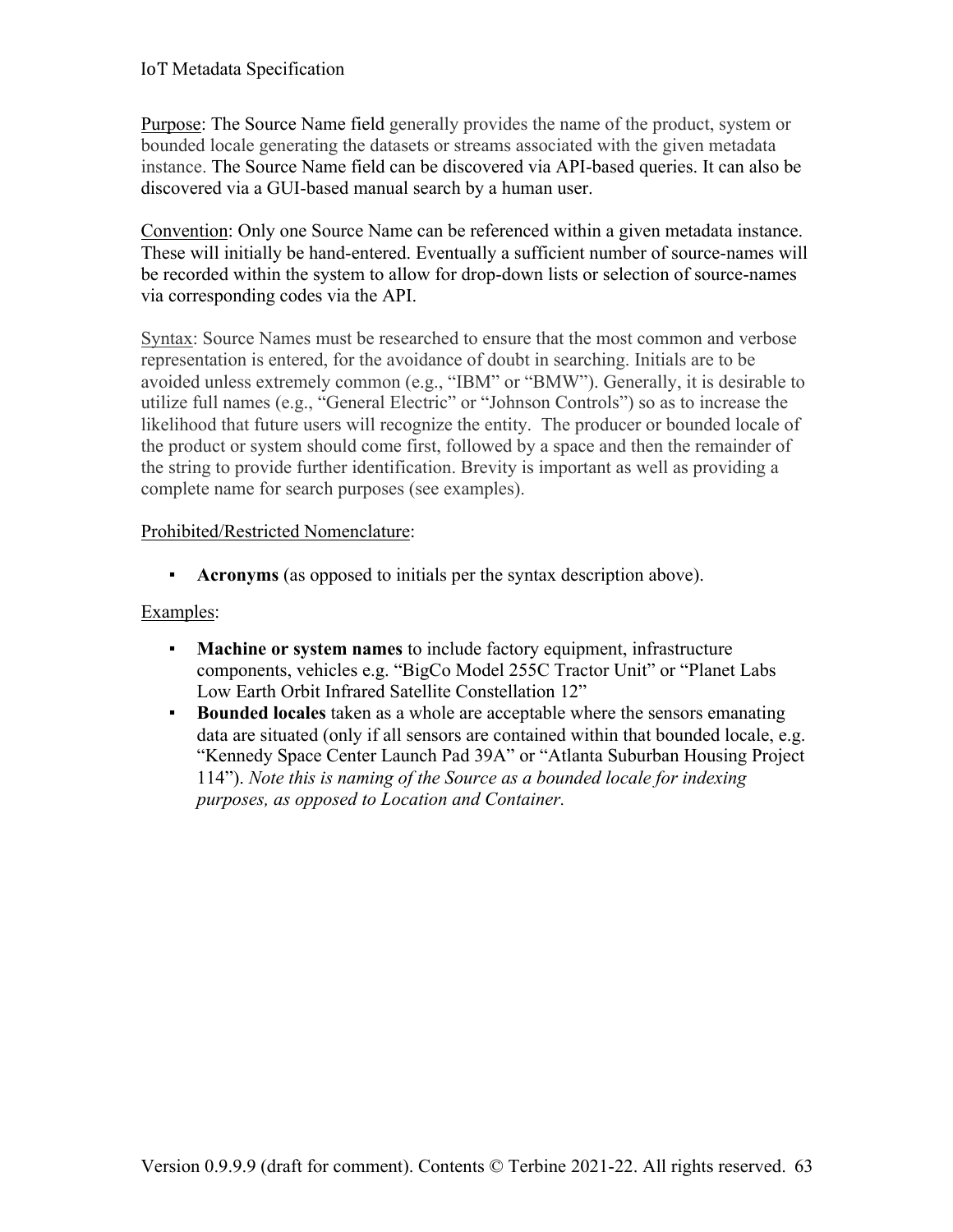## SOURCE TYPE

Purpose: The Source Type field generally provides categorical (often using physics, chemical or environmental nomenclature) typing for sensors or subsystems (if the sensors cannot be separated from same) associated with the given metadata instance. The Source Type field can be discovered via API-based queries. It can also be discovered via a GUIbased manual search by a human user.

Convention: Only one Source Type can be referenced within a given metadata instance. These will initially be hand-entered. Eventually a sufficient number of Sensor Types will be recorded within the system to allow for drop-down lists or selection of Sensor Types via corresponding codes via the API.

Syntax: Source Types must be researched to ensure that the most common representation is entered, for the avoidance of doubt in searching. These will typically consist of one or two words, occasionally three. See examples.

#### Prohibited/Restricted Nomenclature:

- **Acronyms or shorthand-terms** (unless in common usage, e.g. "ABS" or "DC").
- **Sensor Types** which are covered by the Sensor Type field. The difference between "Source" aka "Sensing" and "Sensor" is exemplified as follows:
	- o Source Type = *temperature* (as what's being measured)
	- o Sensor Type = *thermometer, thermocouple* (as the means to measure)

- Physical attributes, e.g., "temperature" or "wind speed" or "audio levels"
- Subsystem typing is allowed, e.g., "ocean currents" or "traffic counts" wherein the output is gained from more than one sensor housed within the subsystem, and the output from the individual sensor-outputs are aggregated or otherwise collated into a single stream emanating from that subsystem.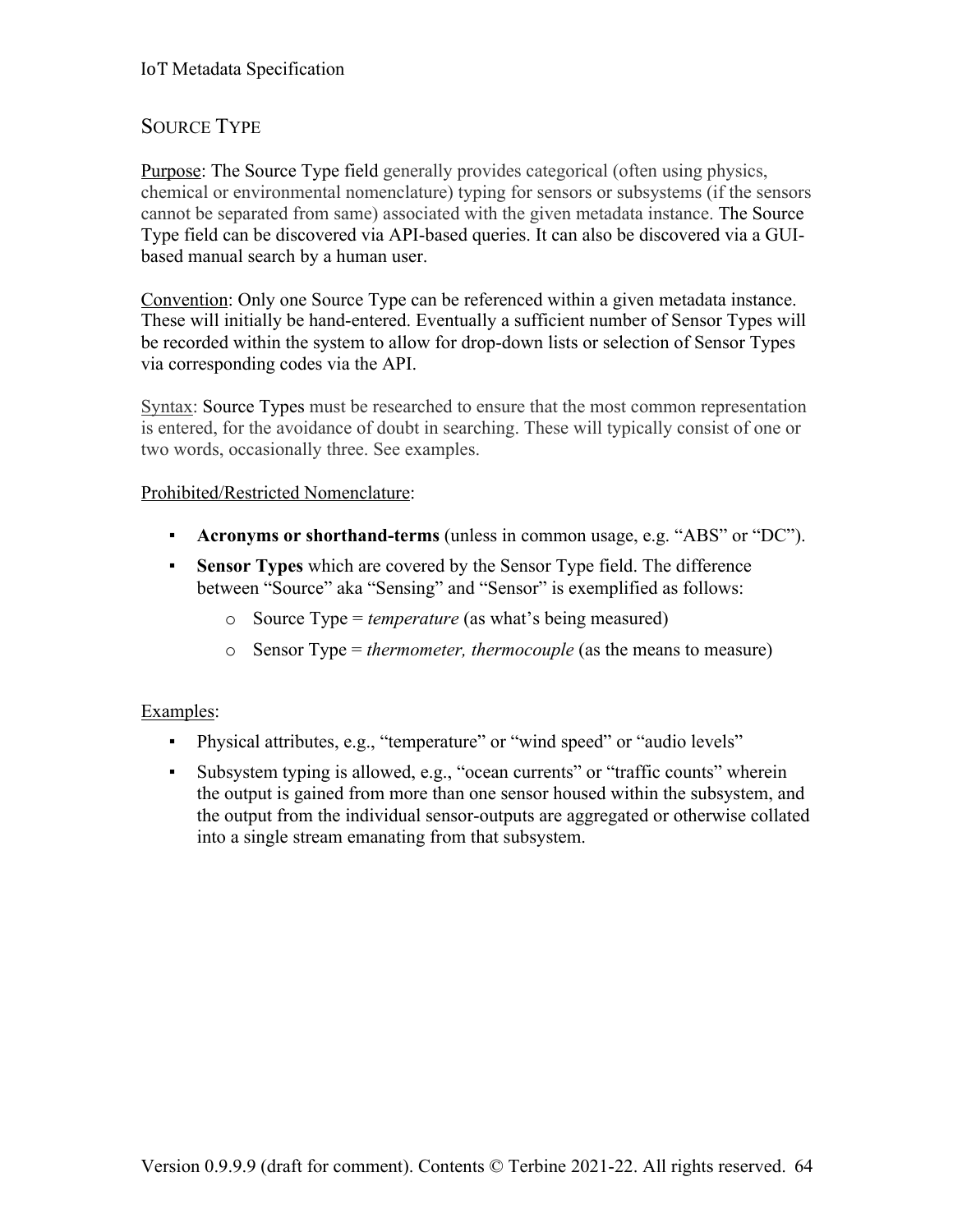## SENSOR TYPE

Purpose: The Sensor Type field generally provides specific (often using electromechanical nomenclature) typing for sensors or subsystems (if the sensors cannot be separated from same) associated with the given metadata instance. The Sensor Type field can be discovered via API-based queries. It can also be discovered via a GUI-based manual search by a human user.

Convention: Only one Sensor Type can be referenced within a given metadata instance. These will initially be hand-entered. Eventually a sufficient number of Sensor Types will be recorded within the system to allow for drop-down lists or selection of Sensor Types via corresponding codes via the API.

Syntax: Sensor Types must be researched to ensure that the most common representation is entered, for the avoidance of doubt in searching. These will typically consist of one or two words, occasionally three. See examples.

#### Prohibited/Restricted Nomenclature:

- **Acronyms or shorthand-terms** (unless in common usage, e.g. "LIDAR").
- **Sensing Types** which are covered by the Source Type field. The difference between "Sensor" and "Source" aka "Sensing" is exemplified as follows:
	- o Sensor Type = *thermometer, thermocouple* (as the means to measure)
	- o Source Type = *temperature* (as what's being measured)

- Sensor typing ala "thermocouple" or "torque transducer"
- Subsystem typing ala "microphone array" or "sonobuoy" wherein the output is gained from more than one sensor housed within the subsystem, and the output from the individual sensor-outputs are aggregated or otherwise collated into a single stream emanating from that subsystem.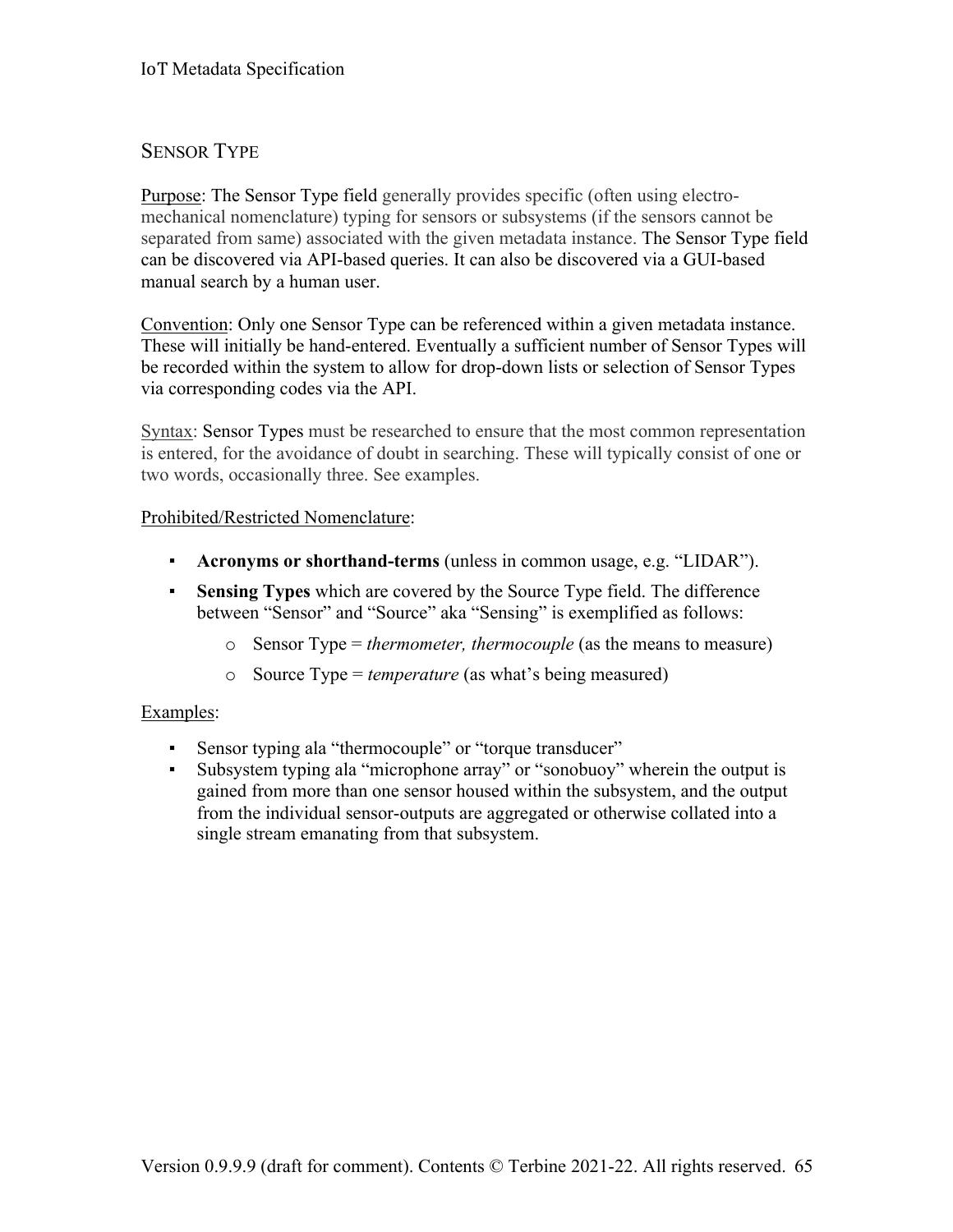## MANUFACTURER

Purpose: The Manufacturer field generally provides the name of the manufacturer or systems integrator for all of the sensors or sensor-platforms associated with the given metadata instance. The Manufacturer field can be discovered via API-based queries. It can also be discovered via a GUI-based manual search by a human user.

Convention: Only one Manufacturer name can be referenced within a given metadata instance. These will initially be hand-entered. Eventually a sufficient number of manufacturer-names will be recorded within the system to allow for drop-down lists or selection of manufacturer-names via corresponding codes via the API.

Syntax: Manufacturer names must be researched to ensure that the most common and verbose representation is entered, for the avoidance of doubt in searching. Initials are to be avoided unless extremely common (e.g., "IBM" or "BMW"). Generally, it is desirable to utilize full names (e.g., "General Electric" or "Johnson Controls") so as to increase the likelihood that future users will recognize the entity. Multiple entity-names must be ordered ala parent-subsidiary-subsidiary.

## Prohibited/Restricted Nomenclature:

- **Acronyms** (as opposed to initials per the syntax description above).
- **Subsidiary names should not be used standalone** (e.g., "iPad" alone would be inappropriate when the true corporate entity is "Apple Computer").
	- o An example involving a commercial organization would be finding that the datasets in question originate from the Harman division of Samsung thus "Samsung" followed by "Harman" where both should be included with the 'senior' or 'parent' organization being entered in the primary field, followed by the subsidiaries in nested order.

## Examples:

▪ Manufacturer names such "Samsung" or "Bosch" or "Borg Warner"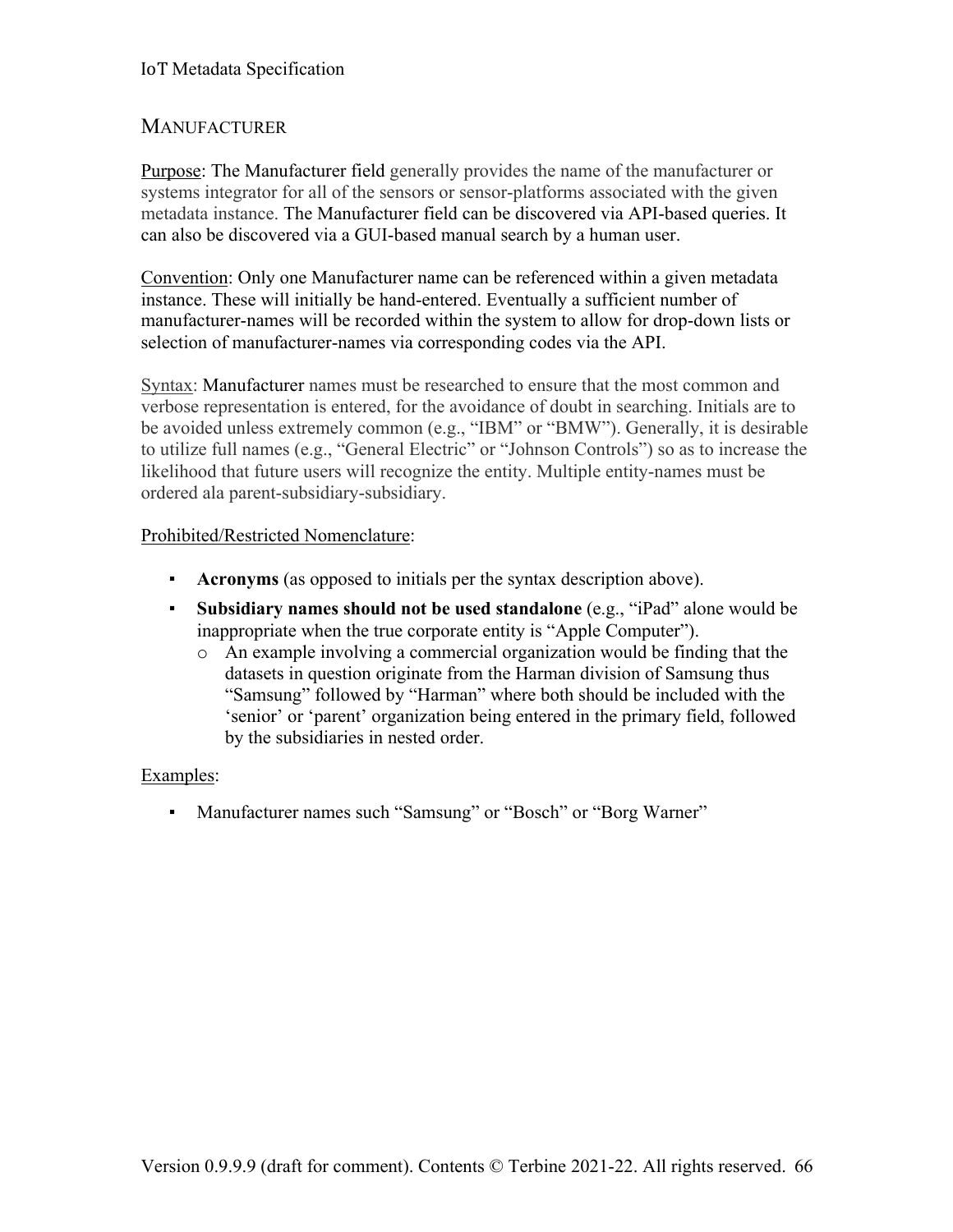## **MAKE**

Purpose: The Make field generally provides the specific brand or subbrand of the manufacturer or systems integrator for all of the sensors or sensor-platforms associated with the given metadata instance. The Make field can be discovered via API-based queries. It can also be discovered via a GUI-based manual search by a human user.

Convention: Typically, one Make name will be referenced within a given metadata instance. These will initially be hand-entered. Eventually a sufficient number of makenames will be recorded within the system to allow for drop-down lists or selection of make-names via corresponding codes via the API.

Syntax: Make names must be researched to ensure that the most accurate representation is entered, for the avoidance of doubt in searching. Generally, it is desirable to utilize full names (vs. initials, acronyms or shorthand) so as to increase the likelihood that future users will recognize the entity. Multiple/nested make-names must be ordered as parentsubbrand.

#### Prohibited/Restricted Nomenclature:

▪ **Acronyms** (as opposed to common initials per the syntax description above).

- "Galaxy" (where the Manufacturer field has "Samsung")
- "SmarTemp" then "Pro Series" (where the Manufacturer field has "Honeywell")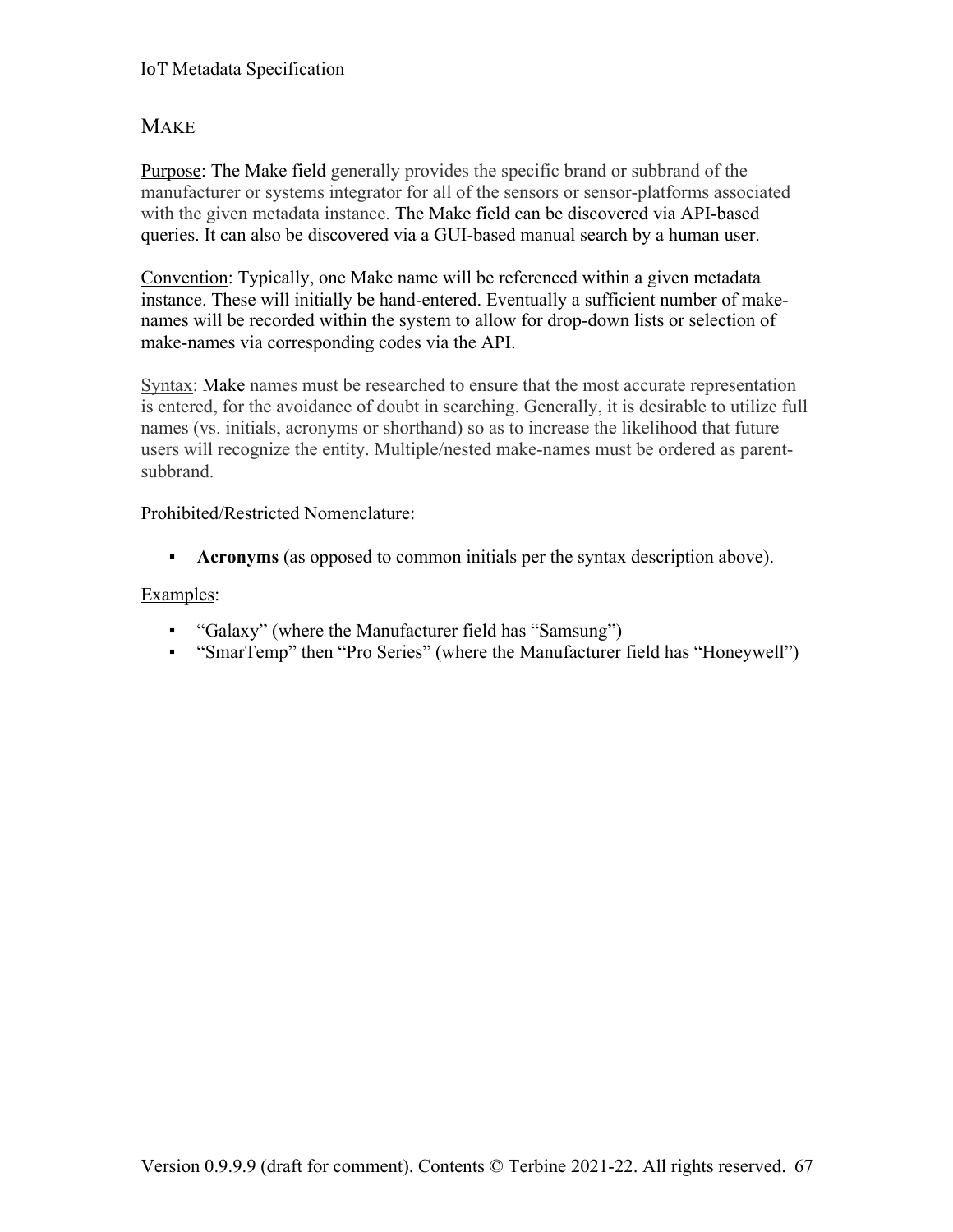## **MODEL**

Purpose: The Model field provides the precise model-designation for all of the sensors or sensor-platforms associated with the given metadata instance. The Model field can be discovered via API-based queries. It can also be discovered via a GUI-based manual search by a human user.

Convention: Only one Model name will be referenced within a given metadata instance. These will initially be hand-entered. Eventually a sufficient number of model-names will be recorded within the system to allow for drop-down lists or selection of make-names via corresponding codes via the API.

Syntax: Model names must be researched to ensure that the most accurate representation is entered, for the avoidance of doubt in searching. The field must contain only the precise name as published by the entity named in the Manufacturer field, and subordinate to the name(s) provided in the Make field. Sub-models can be supplied in the order they are typically presented by the Manufacturer (see examples). Model names often include numbers, these must be associated with any alpha characters with appropriate spaces and/or punctuation as per the Manufacturer's publication of same (see examples).

## Prohibited/Restricted Nomenclature:

▪ **Acronyms** (as opposed to model-name/number initials).

- "S9 Edge" (where the Manufacturer field has "Samsung" and the Make field has "Galaxy")
- "201B" (where the Manufacturer field has "Honeywell" and the Make fields have "SmarTemp" sub "201 Series")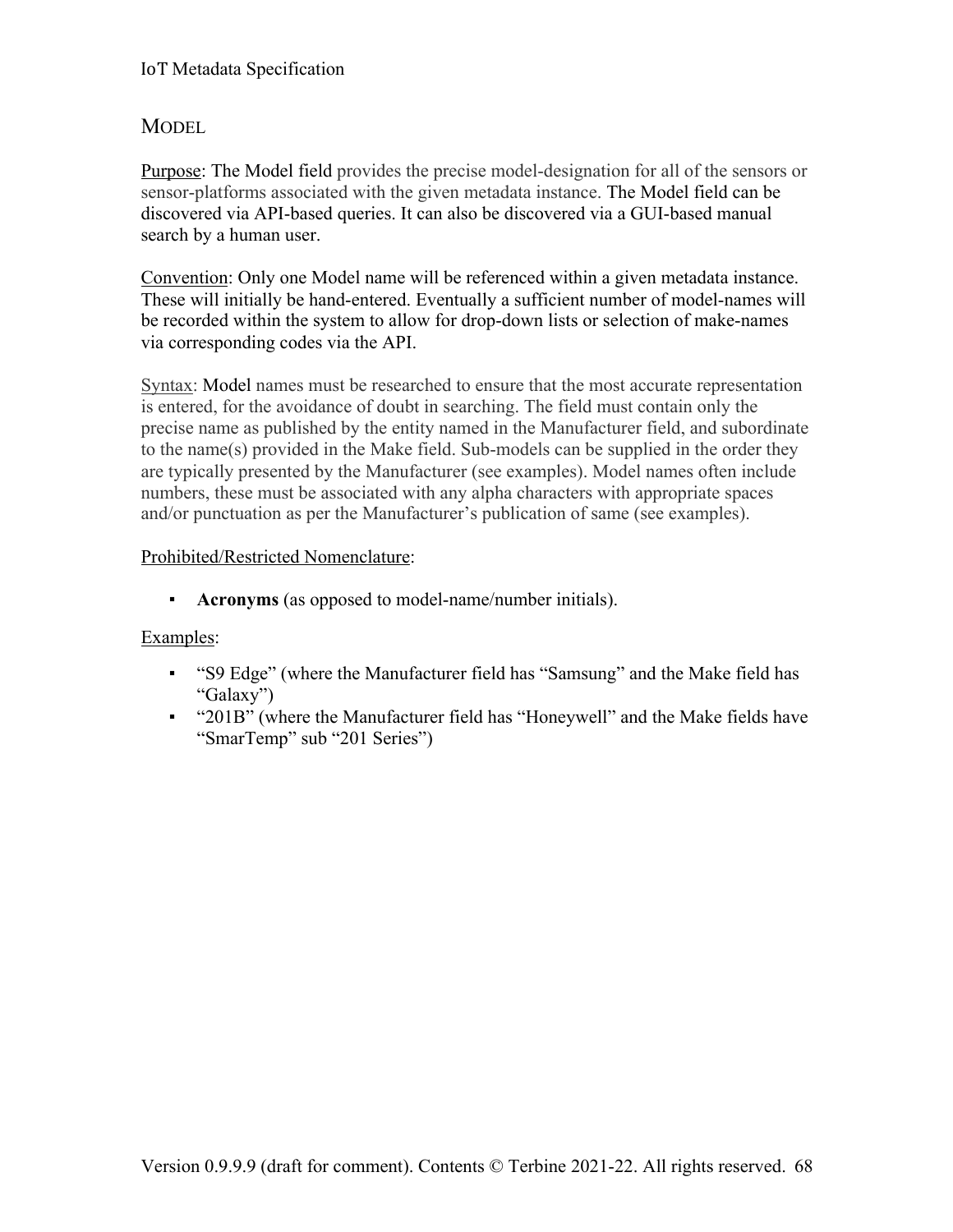## **VERSION**

Purpose: The Version field provides the exact version level for all of the sensors or sensor-platforms associated with the given metadata instance. The Version field can be discovered via API-based queries. It can also be discovered via a GUI-based manual search by a human user.

Convention: Only one Version-name will be referenced within a given metadata instance. These will initially be hand-entered. Eventually a sufficient number of version-names will be recorded within the system to allow for drop-down lists or selection of versionnames via corresponding codes via the API.

Syntax: *While the term "name" is used for consistency within these Guidelines, in practice versions tend to be expressed as numbers, often with multiple digits beyond a decimal point.* Some will contain one or more alpha characters as well or in lieu of numbers. These must be researched to ensure that the most accurate representation is entered, for the avoidance of doubt in searching. The field must contain only the precise version indication as published by the entity named in the Manufacturer field, and subordinate to the name(s) provided in the Make and Model fields. Version names must be entered precisely, with all characters having appropriate spaces and/or punctuation as per the Manufacturer's publication of same (see examples). Do not include "V" or "V." or "Version" or "Version No." or "#" etc. in this field, only the Version name itself.

- "2.0101b" (where the Manufacturer field has "Samsung", the Make field has "Galaxy" and the Model field has "S9 Edge")
- "AF5.772" (where the Manufacturer field has "Honeywell", the Make fields have "SmarTemp" sub "201 Series" and the Model field has "201B")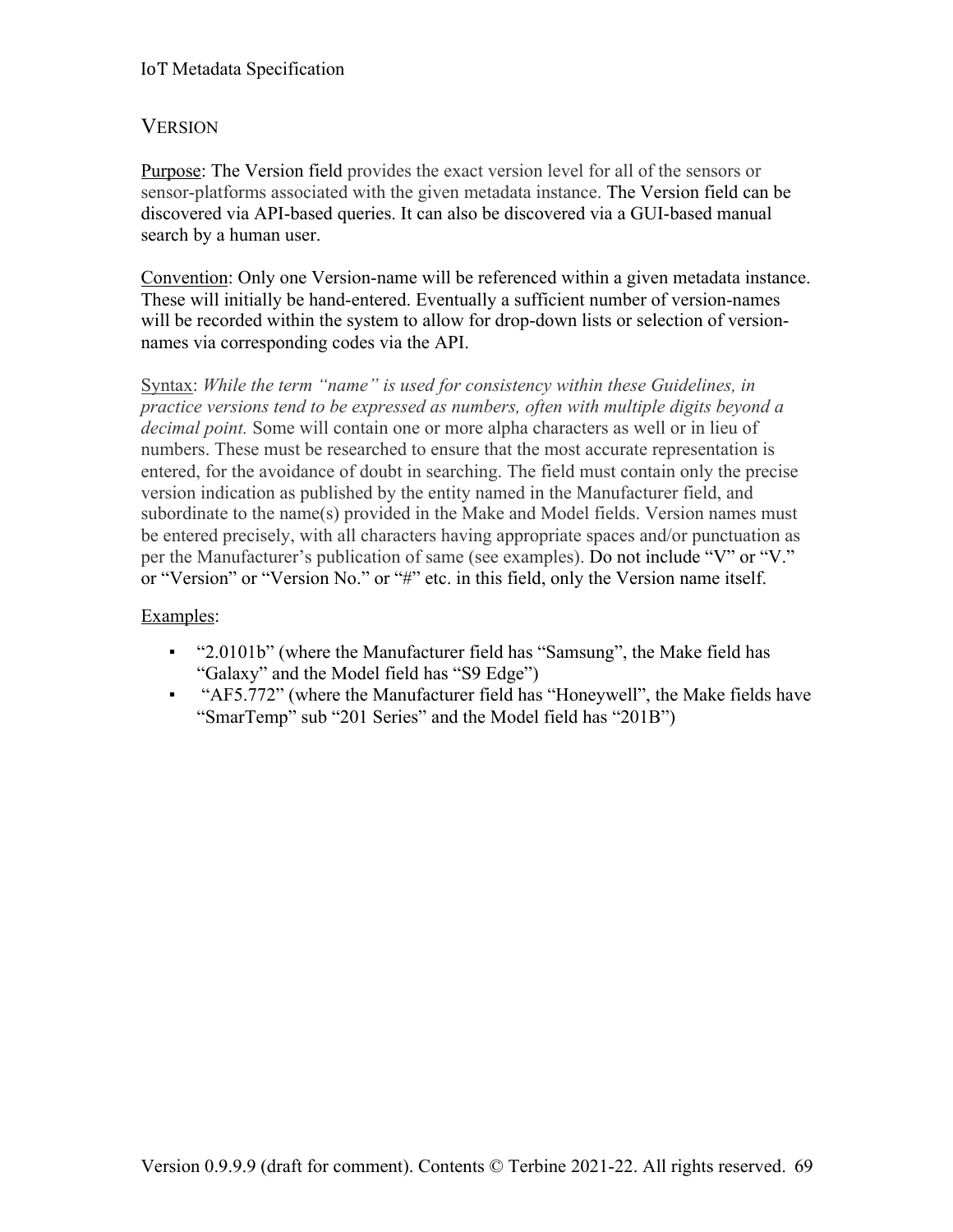## INTERNATIONAL STANDARD INDUSTRY CLASSIFICATION (ISIC) CODES

Purpose: The ISIC field provides generally accepted codes indicating the field(s) of industry or industry sectors within which the Originator associated with the given metadata instance operates. The ISIC field can be discovered via API-based queries. It can also be discovered via a GUI-based manual search by a human user.

Convention: One or more ISIC codes can be selected/specified for a given Originator. It is common with large multinational corporations that they operate in or across multiple industry sectors. An understanding of ISIC codes can be gained here.

Syntax: Only the code(s) are to be entered into the field. Multiple codes are to be separated by comma+space if done manually.

#### Exceptions:

If the rare case that the Originator cannot be fit into one of the ISIC categories, leave the field blank / no selection.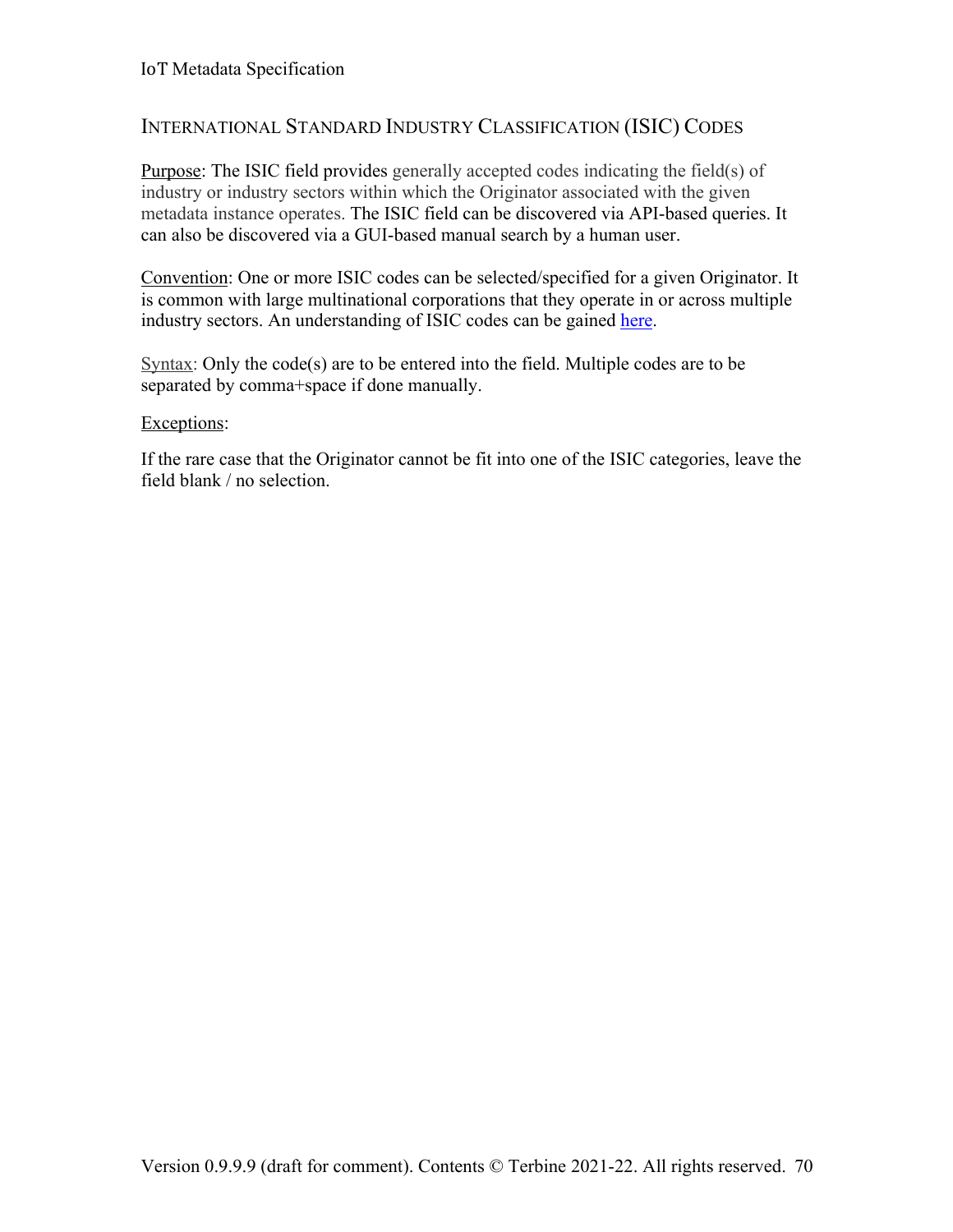# LOCATION

Purpose: The Location fields provide for bounding of the geo-location area for all of the sensors or sensor-platforms associated with the given metadata instance. All of the Location fields (primary- and sub-fields) can be discovered via API-based queries. They can also be discovered via a GUI-based manual search by a human user.

Convention: Only one Location Type, Subtype and Category can be referenced within a given metadata instance. All three fields will be contained within the system to allow for drop-down lists or selection of field-designators via corresponding codes via the API. Entries into each field will typically be hand- or API-entered.

## Syntax & Usage:

- Location Type. A trinary choice of "Fixed" or "Moving" or "Other" to indicate that the machines, sensors, systems producing the datasets or streams associated with the given metadata instance are situated at permanent/stationary locations or mounted onto/inside of machines (e.g. automobiles, aircraft, trains) or platforms (e.g. barges) that can move. The third choice being "Other" is for when the ability of the given platform(s) to be mobile is unknown, or where Fixed or Moving don't make sense (primarily, satellites or other spacecraft whereas aircraft do count as Moving).
- Location Subtype (Fixed). Representing the specific location for the sensors or subsystems generating datasets or streams associated with the given metadata instance, e.g. the location of a wind or solar farm, a radar installation or a factory. When the Location Type "Fixed" is selected, the Subtype for fixed locations is invoked. This field provides two top-level selections along with subordinate choices, being
	- o Address. A conventional street address as are used in postal deliveries and related. These are to be researched and tested prior to copy and pasting or hand-entering using commonly accepted tools such as Google Maps or (if situated within the United States) the usps.gov website, to ensure that the address information is complete and accurate.
		- Elements can include alphanumerical address, street name, city, state/province, postal code, country code (not country name / the country code must be provided in the standard ISO Alpha-2 format).
		- Any of the elements may be used without the others being present if the remaining address elements are unknown.
		- If the sensors or subsystems which generate the datasets or streams represented by the given metadata instance are found within a region that can be logically bounded via the use of a city, state/province, postal code or country code(s), then only those can be provided and the finer-detail fields such as street address deliberately omitted.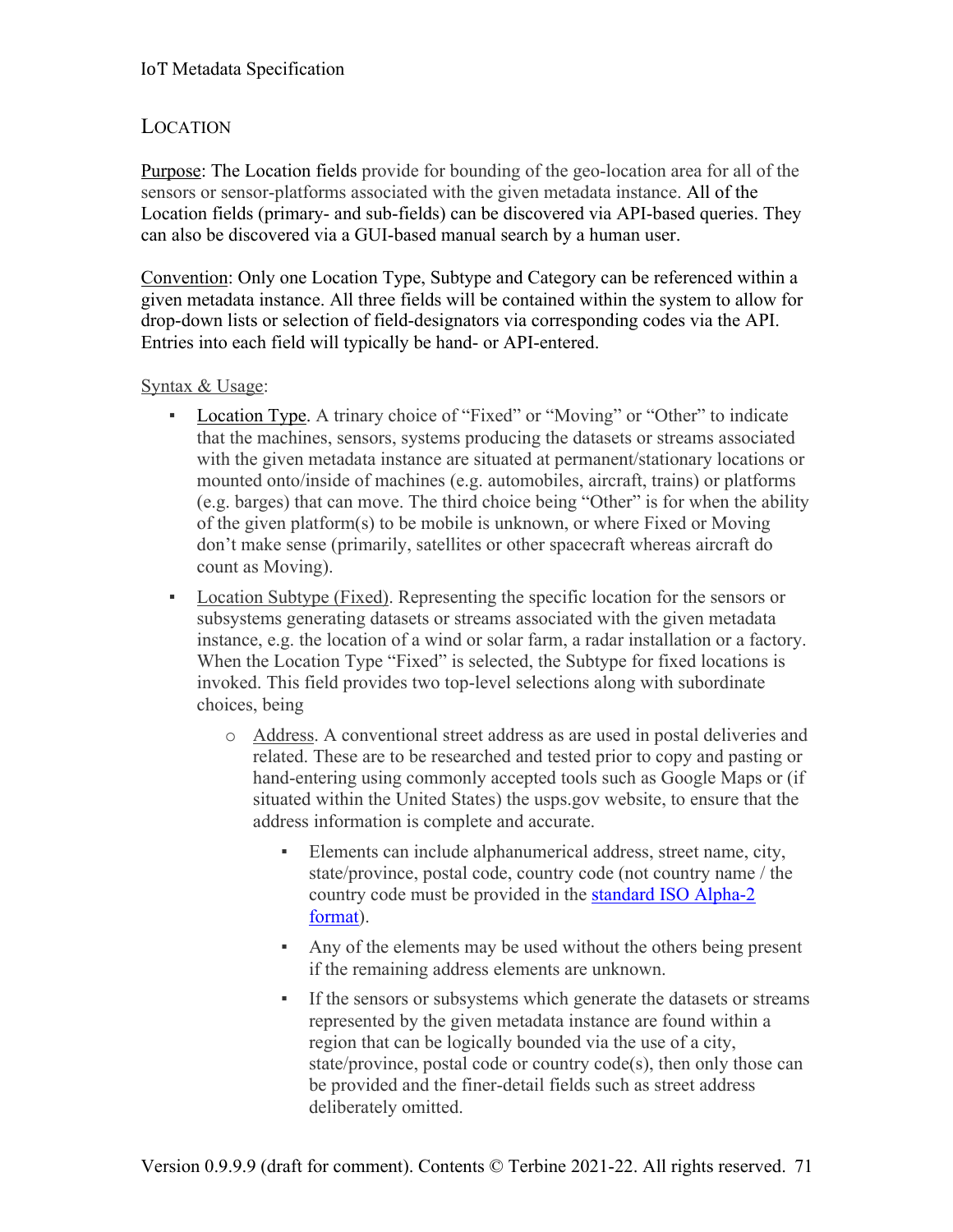- o LAT/LON. Latitude and longitude must be supplied applying the Decimal Degrees system of coordinates. These to be entered precisely, applying the ISO6709 standard. The standard also allows for the encoding of altitude, height, and depth. Subordinate selections are:
	- Radius. Expressed in meters to describe the distance from a central point that sensors associated with the metadata instance are situated.
	- Bounding Box. These entries must provide coordinate-extents. An example can be found here.
	- Polygon Coordinates. Typically a suite of five (5) lat/lon values to define the extents of a region, facility or other area where the shape-definition does not fit a box or circle. A tool providing examples can be found here.
- Location Subtype (Moving). Representing the electromechanical means by which coordinates for the moving sensors or subsystems generating datasets or streams associated with the given metadata instance are produced. When the Location Type "Moving" is selected, the Subtype for moving sensors or subsystems is invoked. Given that all datasets or streams associated with this Subtype will provide individual coordinates with each data entry, coordinates are not included in the metadata instance itself when this Subtype is selected. This field provides three Subtype choices:
	- o Device GPS. Indicating that the emanating coordinate-data is produced by an internal/onboard GPS receiver. Therefore all sensors or subsystems associated with the given metadata instance will provide each their own GPS readings to accompany individual data entries.
	- o System Level. Indicating that the coordinate-data included with the sensor-data emanating from sensors or subsystems associated with the given metadata instance is generated externally to the sensor-platforms themselves, e.g. by signal-triangulation (other than GPS).
	- o Algorithm Generated. Indicating that the coordinate-data included with the sensor-data emanating from sensors or subsystems associated with the given metadata instance is generated via deduction, interpolation or extrapolation within the context of the sensors or subsystems themselves but not using GPS, e.g., onboard ranging ala radar, LIDAR or ultrasound.
- Location Category. A choice of categorical references to indicate that the machines, sensors, systems producing the datasets or streams associated with the given metadata instance are operated at or within one of the four fundamental environments. This field is independent from whether the sensor data is being generated from fixed or moving locations. This field provides four choices:
	- o Terrestrial. Indicating that the sensors or subsystems associated with the given metadata instance operate on land. This Category can also pertain to subterrean sources, e.g. mining equipment, pipelines or subway trains.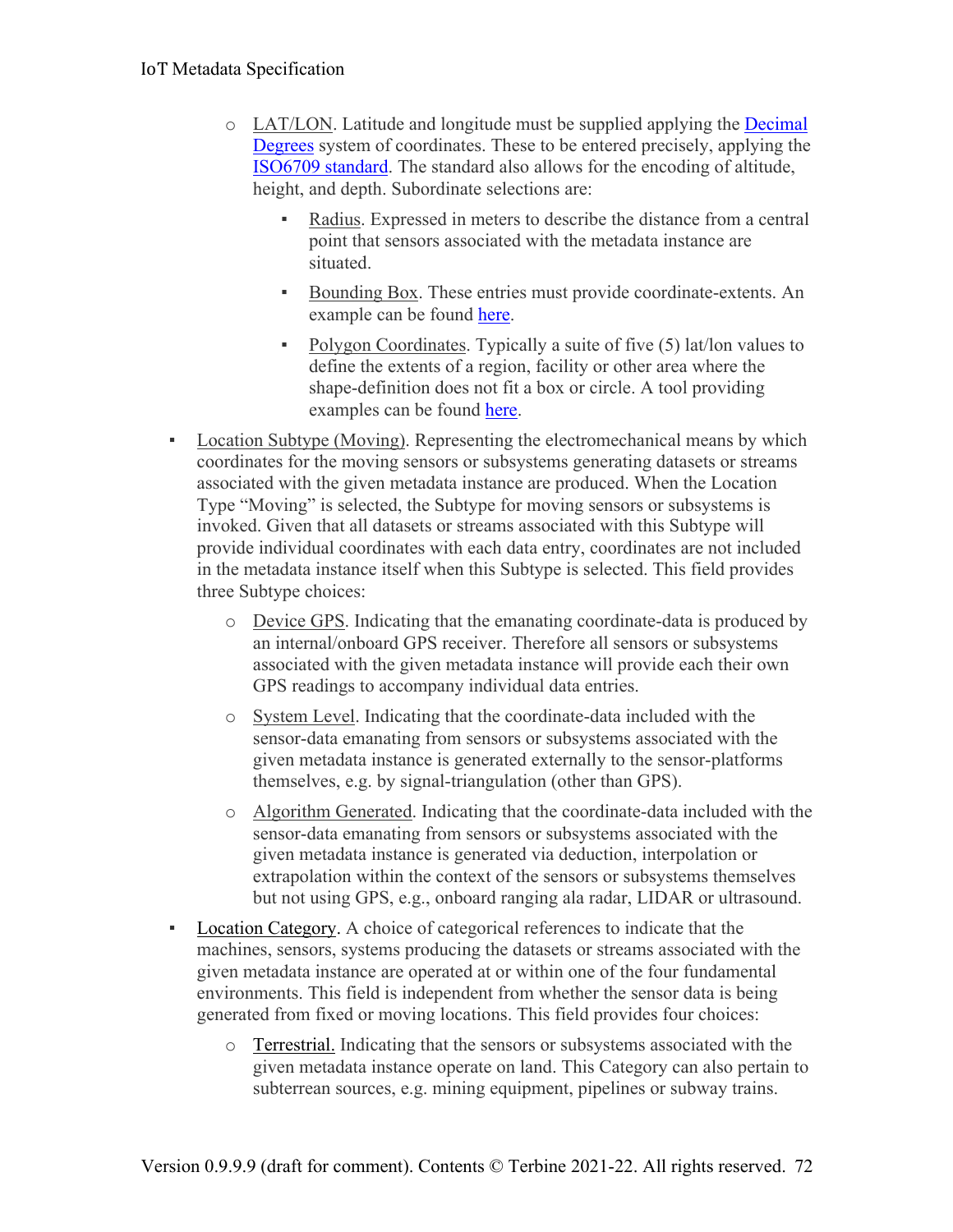- $\circ$  Aerial. Indicating that the sensors or subsystems associated with the given metadata instance operate in the air. This Category pertain to any type of flying machine or machines to include powered and unpowered airplanes, UAVs, lighter-than-air craft such as diribles or sounding balloons, rockets that do not breach the atmosphere.
- o Marine. Indicating that the sensors or subsystems associated with the given metadata instance operate on or below the oceans or other large bodies of water (e.g., the Great Lakes or the Caspian Sea). This Category pertain to any type of waterborne machine or machines to include enginepowered and wind- or solar-powered vessels, unmanned marine systems (UMS), submarines, buoys. The Marine category does not apply to large fixed infrastructural elements such as dams (these would fit under the Terrestrial category), however wind farms based in oceans are acceptable.
- o Spaceborne. Indicating that the sensors or subsystems associated with the given metadata instance operate in orbit around the Earth, another celestial body (e.g., the Moon or Mars) or deep space. The Spaceborne category applies to spacecraft such as probes, satellites, manned capsules or spaceplanes or sounding rockets that breach the atmosphere.

#### Prohibited/Restricted Nomenclature:

- For Location Type (Fixed) the conventions noted in the description herein must be adhered to.
- For other fields associated with Location, entries are multiple choice only.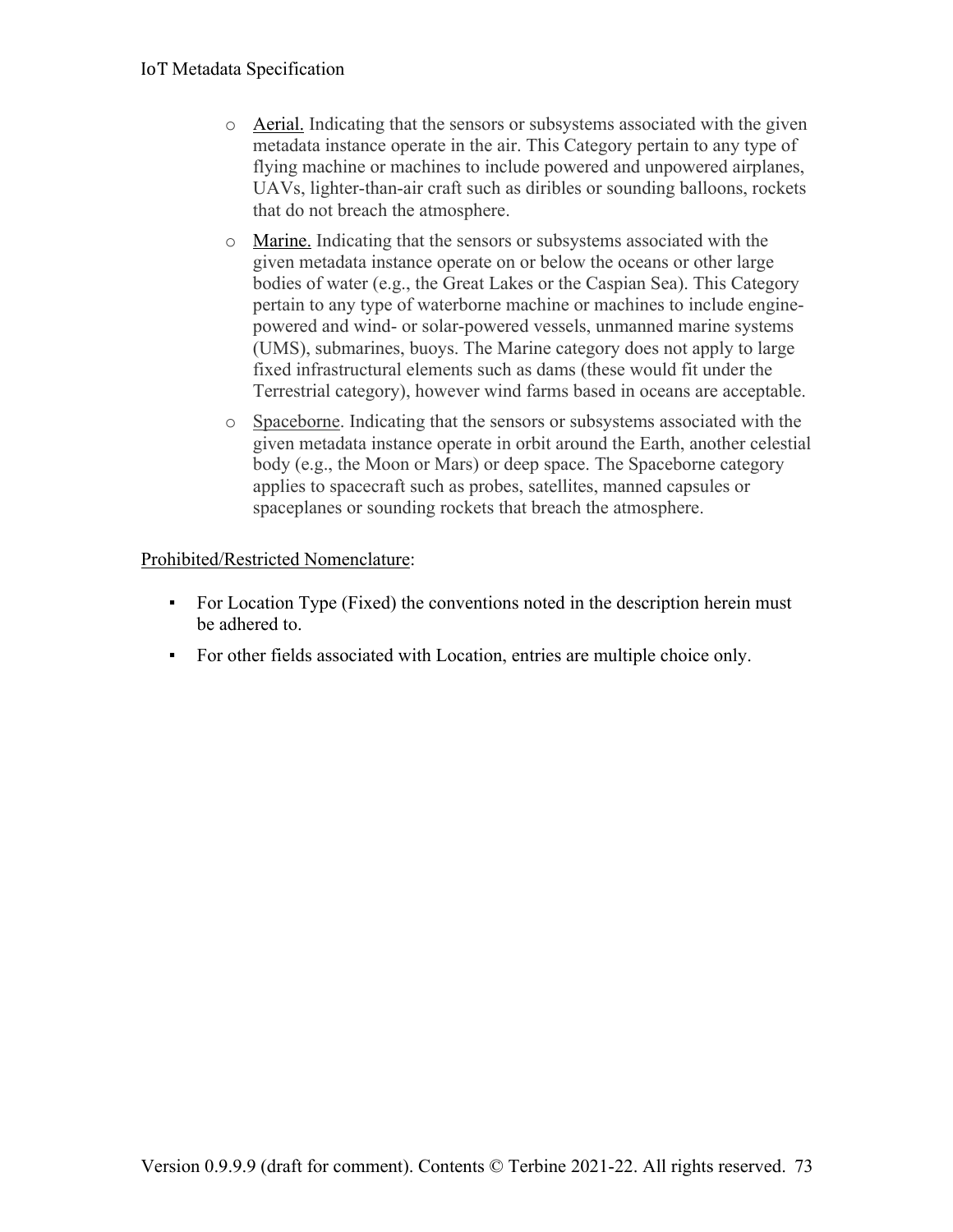## **CONTAINER**

Purpose: The Container field provides information regarding the physical encasement (aka "platform") for all of the sensors or sensor-platforms associated with the given metadata instance. **In this case the word "container" is to be considered as literal,**  not in the programmatic sense. The Container field can be discovered via API-based queries. It can also be discovered via a GUI-based manual search by a human user.

Convention: Container-names will initially be hand-entered. Eventually a sufficient number of container-names will be recorded within the system to allow for drop-down lists or selection of container-names via corresponding codes via the API. It is critical that Containers and Subcontainers are only referenced (i.e., entered) when all of the sensors or sensor-platforms associated with the given metadata instance are 'contained' within the specified container-name(s). For example, if "building" is used, then all datasets or streams associated with that metadata instance must be generated by sensors contained solely within buildings. Furthermore, container-names must be commonly accepted terms (see examples) unless a specific exception is authorized.

Syntax: Container names must be researched to ensure that the most common and verbose representation is entered, for the avoidance of doubt in searching. Initials are to be avoided unless extremely common (e.g., "HVAC"). Generally it is desirable to utilize full names so as to increase the likelihood that future users will recognize the entity (e.g., "Uninterruptible Power System" is preferable since "UPS" could also mean United Parcel Service or other depending upon context).

Where a subcontainer is named, it must be associated with a container in the same metadata instance *ala* Primary / Secondaries / Tertiaries (e.g. nested or chained containers which emanate all data associated with the metadata instance). Thus, nested containernames must be ordered ala outer container-subcontainer-subcontainer (i.e., "nested containers").

#### Prohibited/Restricted Nomenclature:

- **Acronyms** (as opposed to initials per the syntax description above).
- **Vendor or site names**, e.g. "Sony" or "Washington Monument"

#### Examples:

- (Primary) Container. Utilize commonly understood terms such as "Automobile" or "Building" or "Satellite" or "Aircraft" or "Traffic Signal" to describe the toplevel container.
- (Secondary) Subcontainer. Terms which will tend to be of a technical nature and may be industry-specific are acceptable e.g. "Engine Control Unit" or "Elevator Controller" or "HVAC Unit" or "Anti-Lock Braking System".
- (Tertiary) Subcontainer. Aka 'drilling down towards the sensor,' i.e., to where the sensors are physically mounted or situated, e.g., "motherboard" or "probe" or "antenna" or "pod".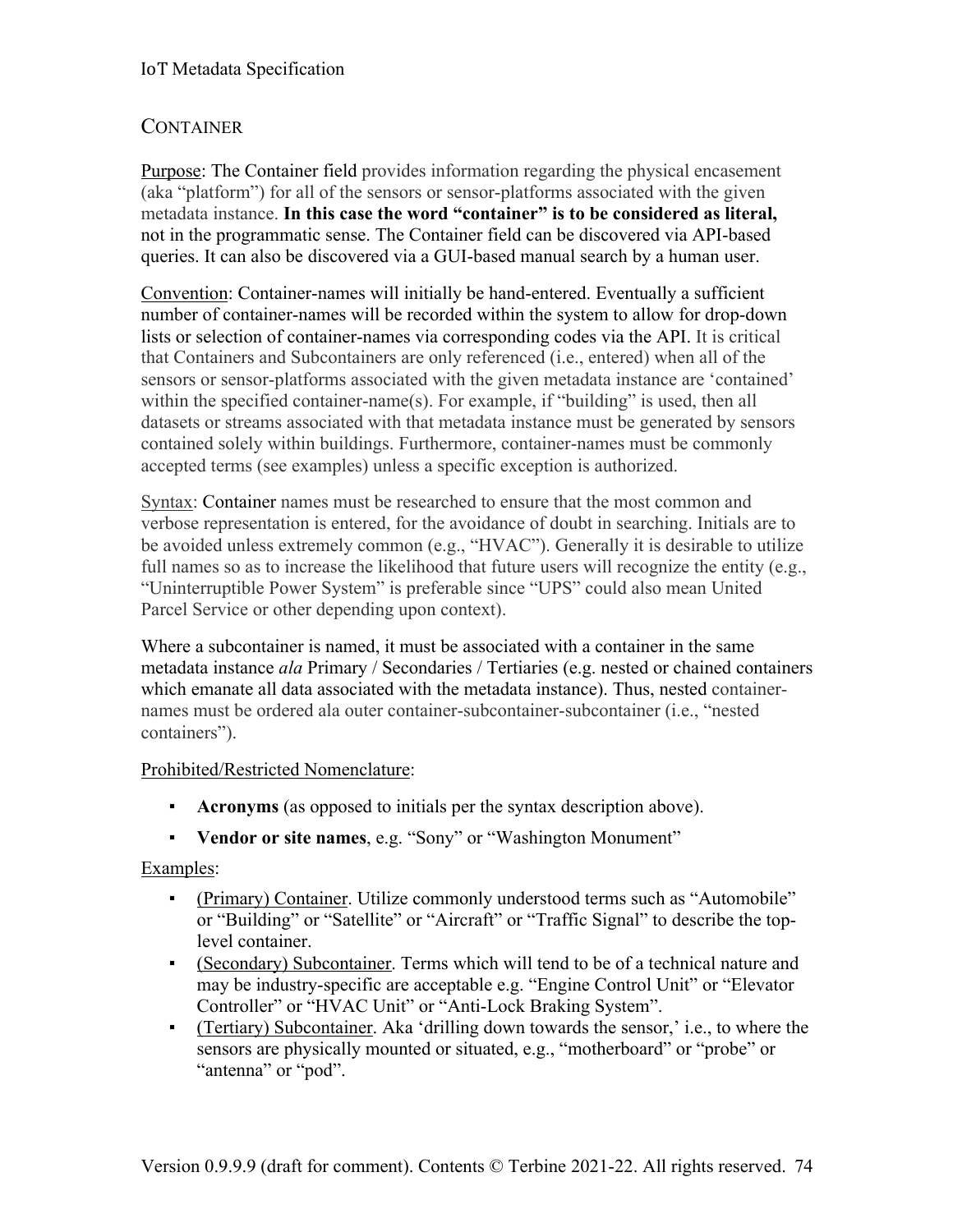#### IoT Metadata Specification

### ENVIRONMENT

Purpose: The Environment field generally provides a succinct term for, or description of, the situation within which/where physical sensors are situated. In this case the word "environment" is to be considered as literal *ala* the environment in and around the location(s) of the sensors or sensor-platforms associated with the given metadata instance. The Environment field can be discovered via API-based queries. It can also be discovered via a GUI-based manual search by a human user.

Convention: These will initially be hand-entered. Eventually a sufficient number of environment-names will be recorded within the system to allow for drop-down lists or selection of environment-names via corresponding codes via the API.

Syntax: Environment names must be researched to ensure that the most common and verbose representation is entered, for the avoidance of doubt in searching. Multiple environment-names can be referenced within a given metadata instance, i.e., where a term for environment is provided, it can be associated with other environment-names within the same metadata instance, e.g. both "urban" and "indoors" can be true when the sensors are situated within a building located in a metropolitan area. Environment-names are not subordinated, i.e., if "mountain" and "tower" are both true, these are not parentchild to each other but are presented equally from a search perspective.

#### Prohibited/Restricted Nomenclature:

▪ **Acronyms** (unless very commonly understood).

#### Examples:

▪ Commonly understood terms are acceptable e.g. "Indoors" "Outdoors" "Aerial" "Marine" "Space" "Alpine" "Urban" or others such that a search will narrow the selections and improve the likelihood of a successful metadata discovery.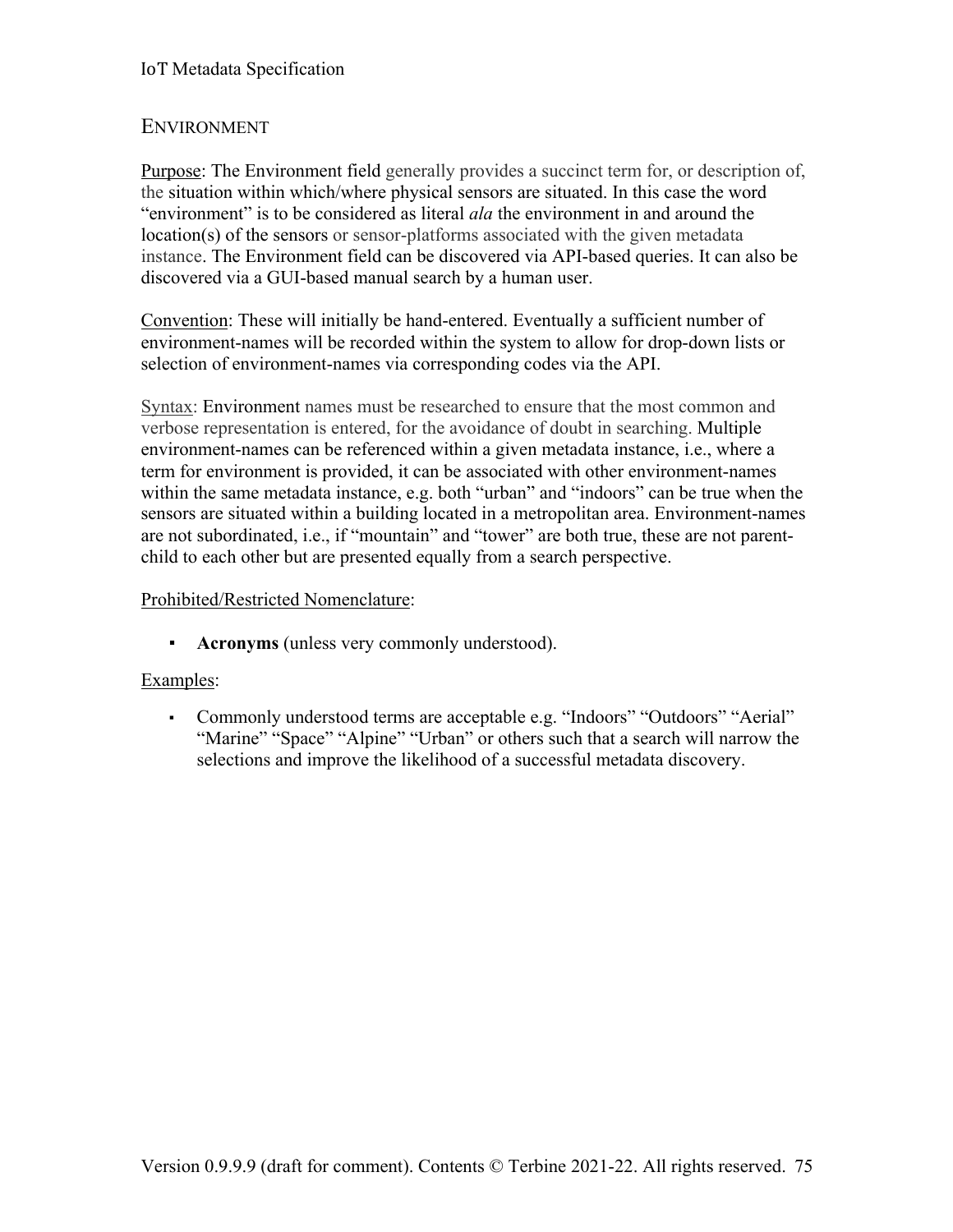### **INTERACTOR**

Purpose: The Interactor field provides a general catchall for environmental factors, machines and/or other "interactors" that can impact or influence sensor outputs including the sensors' data grade. Interactors will commonly be situated at, adjacent to, or encompassing the location(s) of the sensors or sensor-platforms associated with the given metadata instance. The Interactor field can be discovered via API-based queries. It can also be discovered via a GUI-based manual search by a human user.

Convention: These will initially be hand-entered. Eventually a sufficient number of interactor-names will be recorded within the system to allow for drop-down lists or selection of interactor-names via corresponding codes via the API.

Syntax: Interactor names must be researched to ensure that the most common and verbose representation is entered, for the avoidance of doubt in searching. Interactor names can consist of more than one word. Multiple interactor-names can be referenced within a given metadata instance, i.e., where a term for an interactor is provided, it can be associated with other interactor-names within the same metadata instance, e.g. both "sunlight" and "train noise" can be true when the sensors are subject to the effects of both. Interactor-names are not subordinated, i.e., if "airfield" and "winds" are both true, these are not parent-child to each other but are presented equally from a search perspective.

#### Prohibited/Restricted Nomenclature:

▪ **Acronyms** (unless very commonly understood).

#### Examples:

- General climatological conditions (as opposed to short-duration/weather), e.g., "windy" or "rainy" (with reference to the locale) or "high altitude" that can impact sensor outputs for farm equipment or road vehicles.
- Rapid vector-changes that can cause vibration affecting accelerometers in UAVs, therefore the interactor-name could be "directional shifts".
- Sun position causing exposed temperature sensors to skew, therefore the interactor-name could be "sun exposure".
- Large machinery that turns on and off could impact sensor readings on adjacent machines, e.g., the interactor-name could be "heavy machinery".

LEGAL TYPE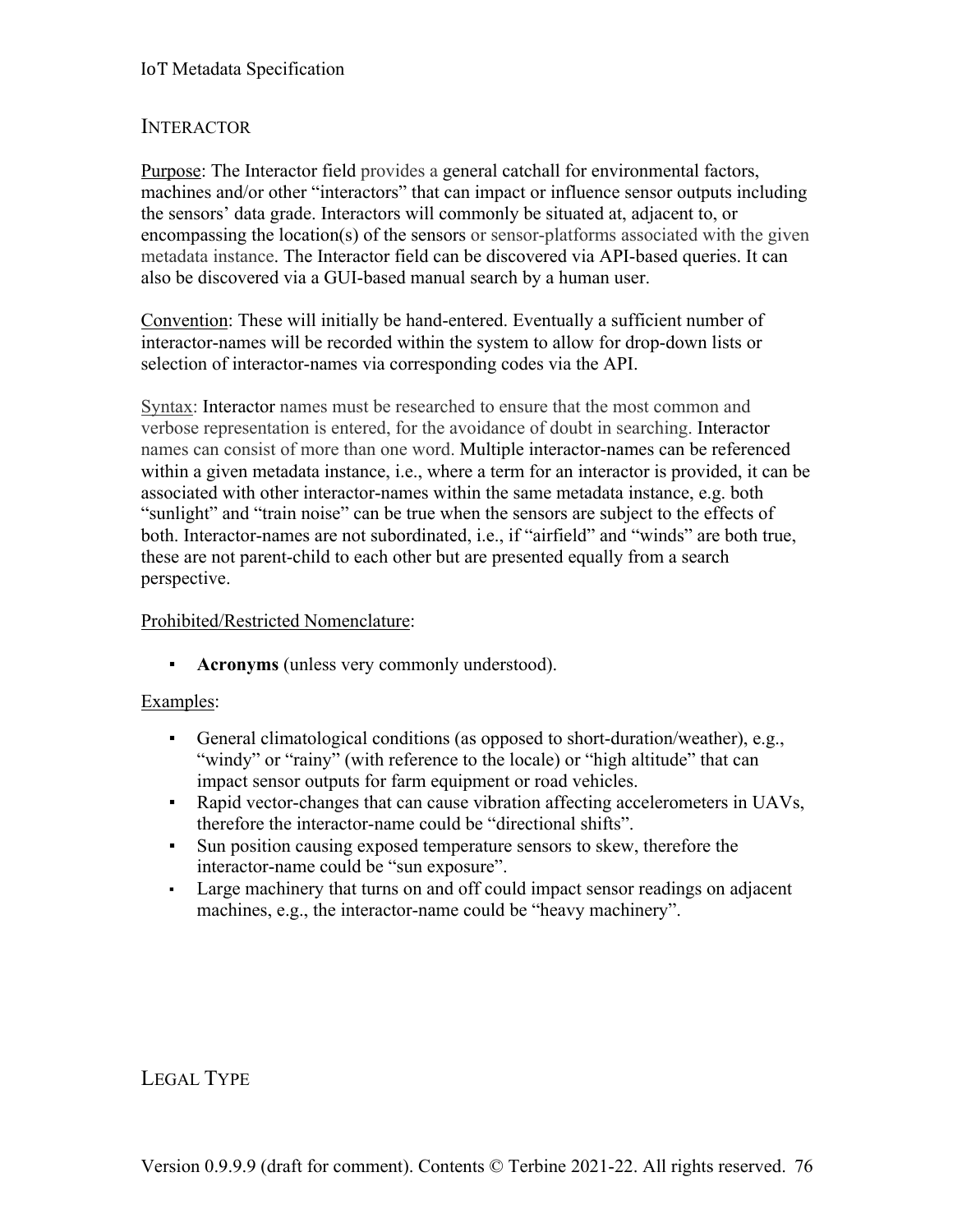Purpose: The Legal Type field specifies categorically whether the datasets or streams associated with a given metadata instance are provided under open source (i.e., "public" or free to use without restriction or cost) or are considered to be proprietary, i.e., sourced from an entity claiming ownership who asserts limitations on use or a right to be paid for it (i.e., not open source). Typically, commercial or private entities will assert proprietary rights over the data, but not always; data provided by a government agency or entity acting on behalf of a government agency will typically be open, but not always. Nonprofits, sometimes referred to as non-governmental organizations (NGOs) may also offer data that could be open source but might not be. The Legal Type field can be discovered via API-based queries. It can also be discovered via a GUI-based manual search by a human user.

Convention: Legal Type is presented as a binary choice between Open Source and Proprietary. Only one may be selected for a given metadata instance.

Syntax: No syntax direction is required for this field.

#### Prohibited/Restricted Nomenclature:

• Not applicable.

#### Examples:

- The selection of **Proprietary** would be made when research into the Owner(s) of the source datasets or streams pertaining to the given metadata instance, are notated or listed as being offered commercially or with other claims to rights.
- The selection of **Open Source** would be made when research into the Owner(s) of the source datasets or streams pertaining to the given metadata instance, are notated as being offered as such. Evidence of this status is to be provided in the Citation field.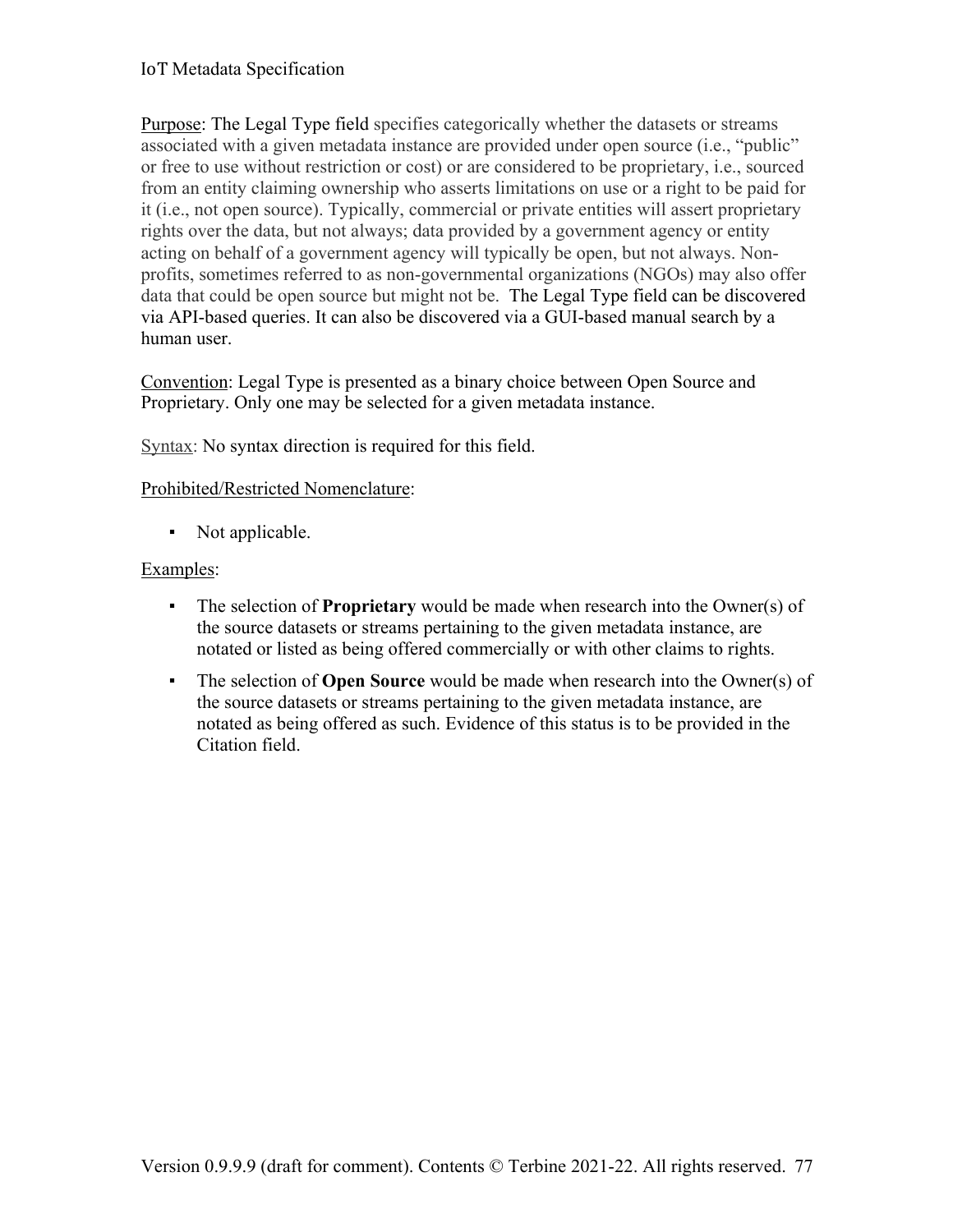#### IoT Metadata Specification

### REGULATORY TYPE

Purpose: The Regulatory Type field specifies categorically whether the datasets or streams associated with a given metadata instance are covered or otherwise affected by a commonly referenced and applied body of governmental regulations. The Regulatory Type field can be discovered via API-based queries. It can also be discovered via a GUIbased manual search by a human user.

Convention: These will initially be hand-entered. Eventually a sufficient number of regulatory-names will be recorded within the system to allow for drop-down lists or selection of regulatory -names via corresponding codes via the API. Regulatory-names must be researched to ensure that the most common and verbose representation is entered, for the avoidance of doubt in searching. Multiple regulatory-names can be referenced within a given metadata instance.

Syntax: Regulatory-names can consist of more than one word.

#### Prohibited/Restricted Nomenclature:

Not generally applicable, however since the Terbine system is not intended to handle Personal Identifying Information (PII), e.g., *people's names, social security numbers, state ID numbers, personal addresses, phone numbers, personal userids or passwords, car VINs,* and other such items that could be found in datasets, then regulatory regimes such as GDPR and HIPAA should not apply. There may be exceptions to these when paid-for Branded Data Exchanges that operate with closed user groups are provided by Terbine to third parties. If and when these are developed, the Guidelines will be appended accordingly.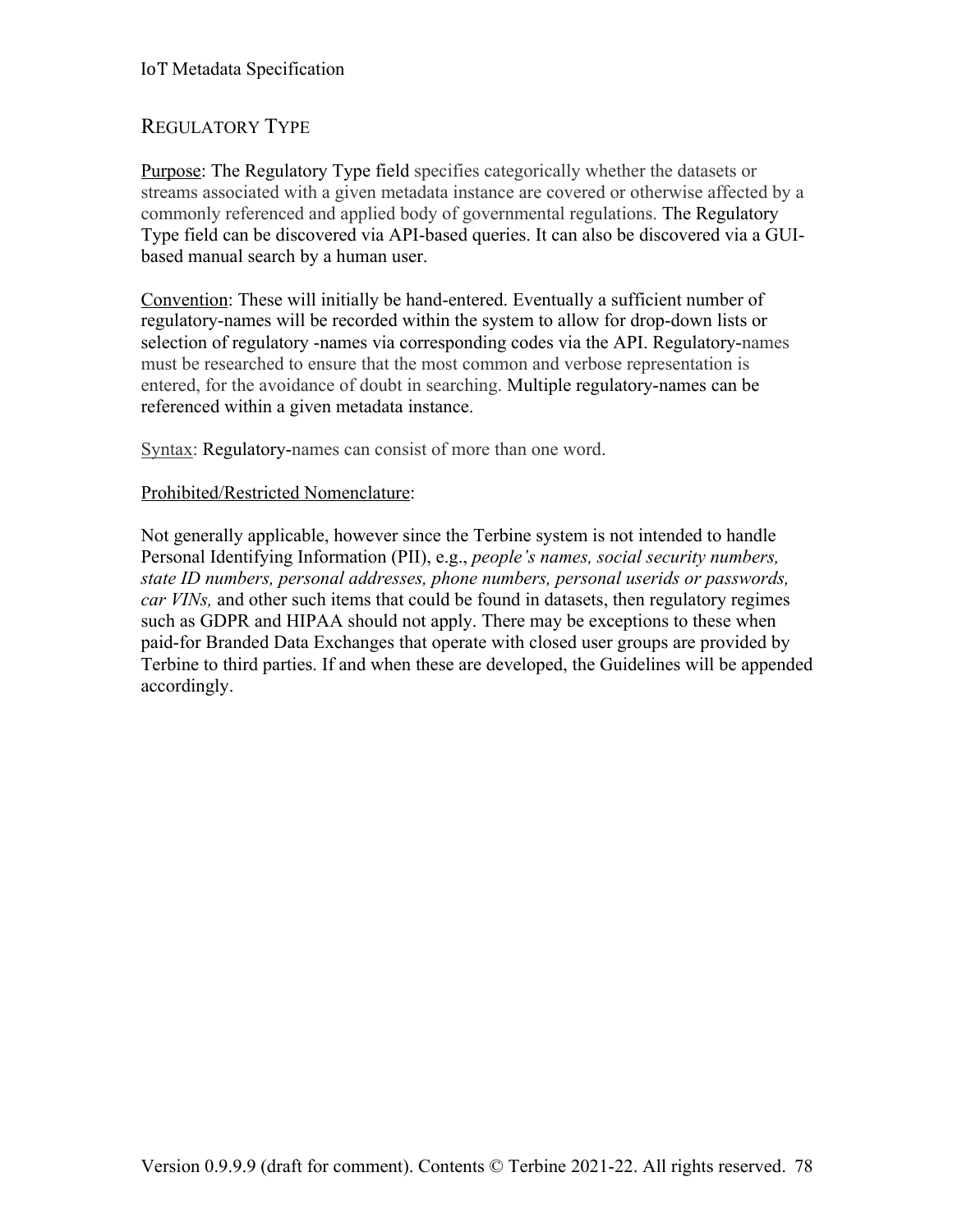## CITATION

Purpose: The Citation field provides for textual descriptions of any legal or other key statements provided by the commercial or private entity claiming ownership of the datasets or streams associated with a given metadata instance. The intention is for these to be retrieved if and as desired or warranted by a human user and is typically intended for discovery via a GUI-based manual search. The Citation field can also be discovered via API-based queries.

Convention: Citation is presented in purely textual form, with an unlimited string length. It is **only to be populated via copy-and-paste from the website of the data originator where the datasets or streams pertaining to the given metadata instance are located**.

Syntax: No syntax direction is required for this field as it is for copy-and-paste only.

#### Prohibited/Restricted Nomenclature:

▪ No restrictions generally.

#### Examples:

▪ When **Open Source** is selected in the Legal Type field, a citation to evidence the open source status should be copied into the Citation field, e.g., "Covered by Creative Commons 2.0".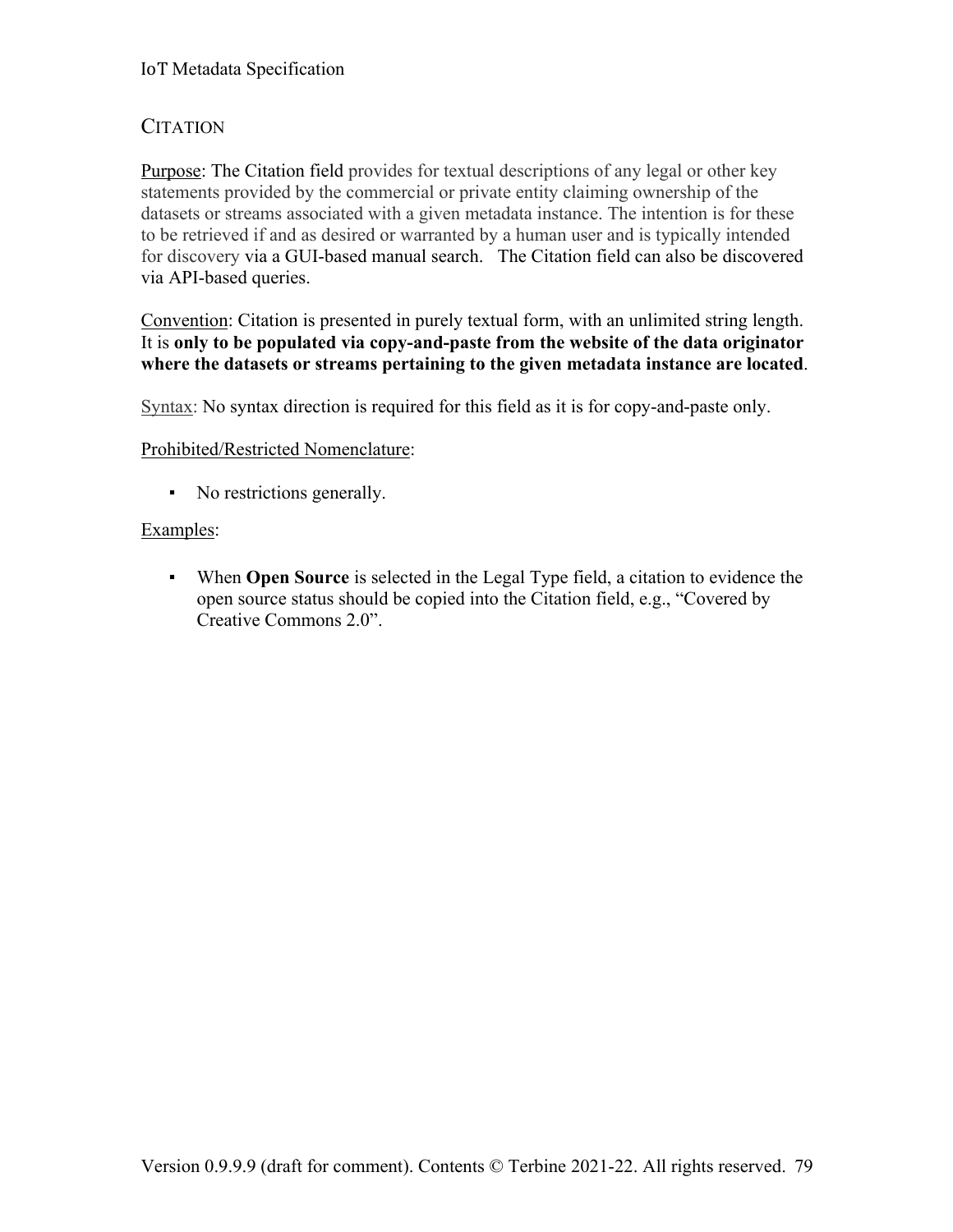## SCHEMA BODY

Purpose: The Schema Body field provides for textual descriptions of the schema for the datasets or streams associated with a given metadata instance. The intention is for these to be retrieved and reviewed by a human user and is typically intended for discovery via a GUI-based manual search. The Schema Body field can also be discovered via APIbased queries.

Convention: Schema Body is presented in alphanumeric form, with an unlimited string length. It is only **to be populated via copy-and-paste from the website of the data originator where the datasets or streams pertaining to the given metadata instance are located**. Alternatively the fields (e.g., column-headings for files that are provided in CSV or XLS formats) can be copied across from an example datafile. These will initially be hand-entered. Eventually a sufficient number of schema body-names will be recorded within the system to allow for drop-down lists or selection of schema body -names via corresponding codes via the API. Therefore it is important to provide consistency with entries to ensure uniformity and eventual codification into selection-lists.

Syntax: Where possible, headings/schema elements should be comma-separated for parsing by software programs.

#### Prohibited/Restricted Nomenclature:

▪ No restrictions generally.

#### Examples:

▪ "Timestamp, lat, lon, alt, reading"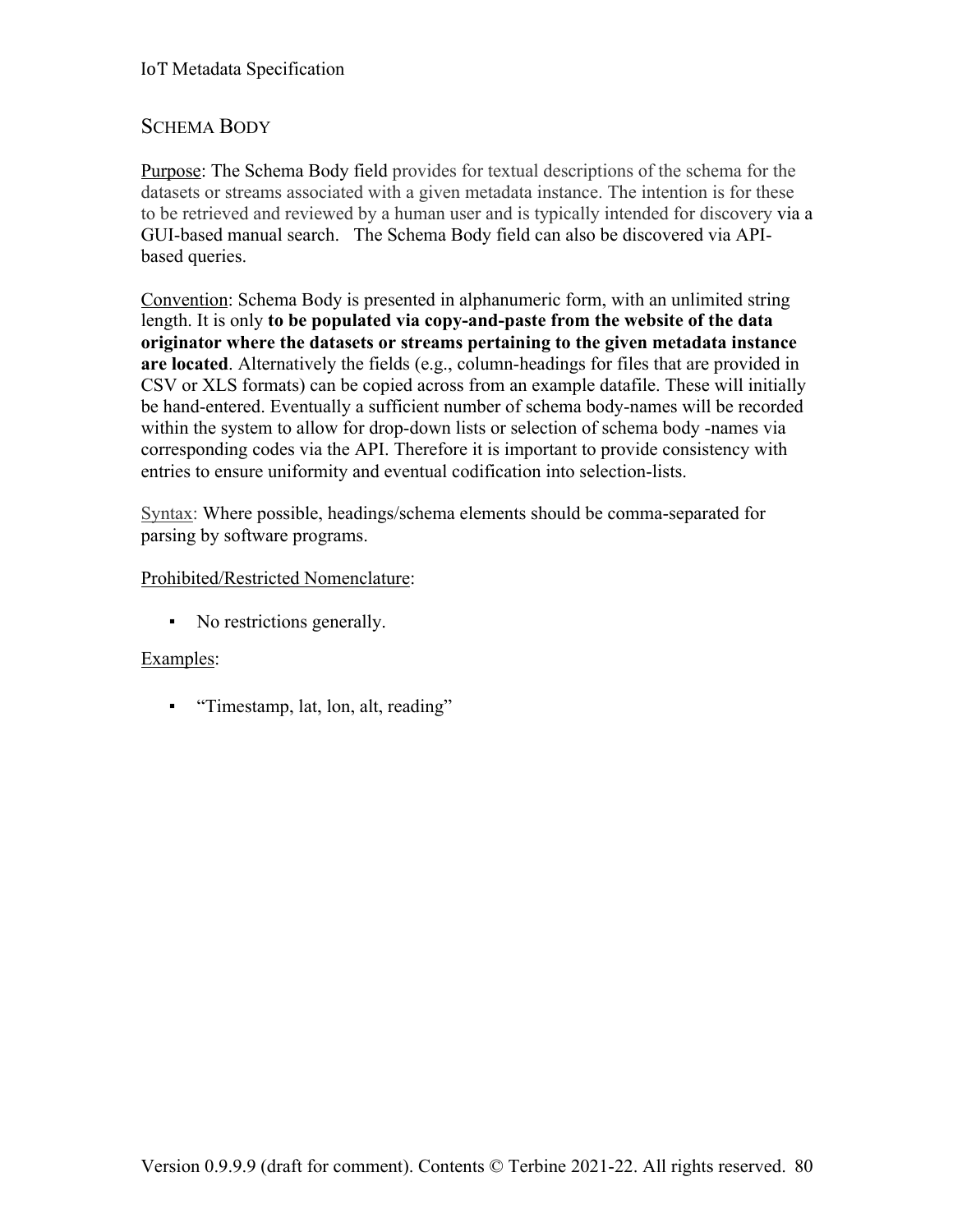## MEASUREMENT UNIT

Purpose: The Measurement Unit field provides specific (typically using engineering or scientific nomenclature) typing for all measurements associated with the given metadata instance. The Measurement Unit field can be discovered via API-based queries. It can also be discovered via a GUI-based manual search by a human user.

Convention: Only one Measurement Unit can be referenced within a given metadata instance. These will initially be hand-entered. Eventually a sufficient number of Measurement Unit types will be recorded within the system to allow for drop-down lists or selection of Measurement Unit types via corresponding codes via the API.

Syntax: Measurement Unit types must be researched to ensure that the most common representation is entered, for the avoidance of doubt in searching. These will typically consist of one or two words, occasionally three. See examples.

#### Prohibited/Restricted Nomenclature:

- **Acronyms or shorthand-terms** (unless in very common usage, e.g., "RPM").
- **Multiple terms for the same measurement**. This is more difficult to police but is doable. An example of the same term for a given sensor data output would be "Hertz" which is identical to "Cycles Per Second". It important to look into the system and determine whether such a term has already been used, and therefore apply that term in the field to avoid future problems with searches.

**Plural names**. Always use the singular (e.g., "Foot" vs. "Feet" for length) unless the common usage requires the plural (e.g., "Miles Per Hour" for velocity). Assume that when written out, a Measurement Unit would typically precede or follow a numerical data value, e.g., "250 Volts" whereas for the purpose of indexing (and therefore parsing/searching) the singular "Volt" is preferred.

#### Examples:

- Meter
- Ampere
- Feet Per Second
- Millibar
- Angstrom
- Decibel
- Lumen
- Gauss
- Liter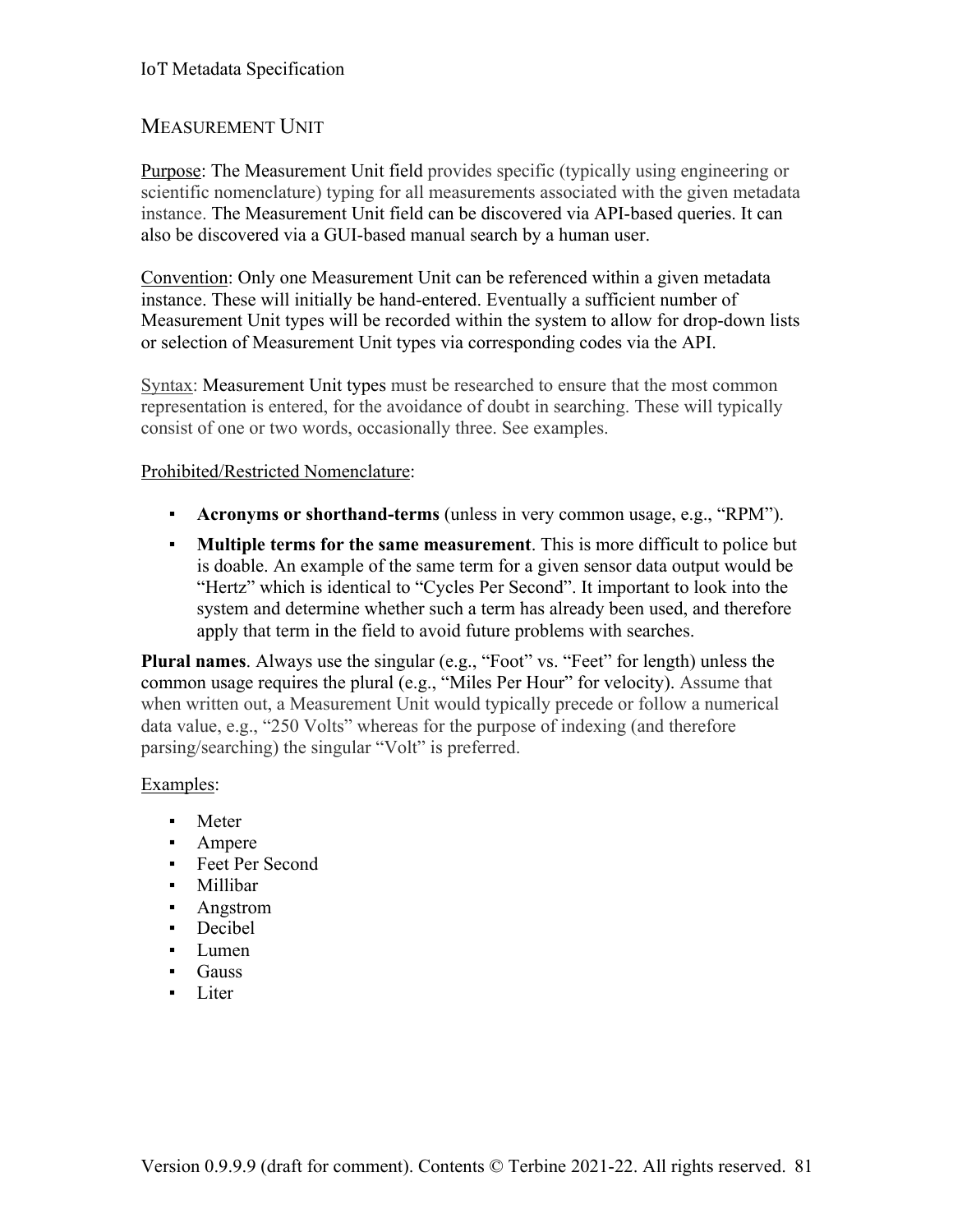## GROUP INSTANCES

## GROUP INSTANCE NAME

Purpose: The Name field for Group Instances provides the primary means for an automated process or human user to find metadata instances that are being sought. Similar to the Single Instance schema, Group Instance Name field can be discovered via API-based queries or via GUI-based manual search by a human user. With the latter, it will be rendered at the top of a Metadata Instance "tile" within the Terbine GUI and/or Branded Data Exchange GUI(s). The Group Instance 'tile' will have the "GROUP" indicator on the top-right corner. Group Instances are distinguishable as it would contain a payload of individual Feeds instead of datasets.

Convention: Similar to Single Instances, the first word(s) of a Group Instance's Name must provide a clear, unambiguous indication of what the datasets or streams associated with the given metadata instance are. Ideally, a Group Instance's Name should be based on its constituent Single Instances. Thus, all rules and conventions applicable to Single Instances (e.g rules on length and independence of information conveyed) must also apply to the naming of Group Instances.

Syntax: Per the preceding, the first word(s) of a Name will be an indication of the sensing type of the feeds contained inside the Group. Following this can be a categorical label for the machines/sensors emanating the datasets or streams that the given metadata instance maps to. After this a separator "/" can be applied and optionally an acceptable location reference can be included (see below for restrictions). The specific syntax on Group Instance Naming are shown below.

#### TIME BASED GROUPING

#### **Grouping by Year:** Source Type / Location / Year Range (20xx-20xx)

#### LOCATION BASED GROUPING

**Geographical Based Group Naming**: Source Type / *Specific County, City, State, Country (Outside the US)* / (20xx)

**Bodies of Water**: Source Type / Certain Body of Water / Year (20xx)

**Interstate Highways:** Source Type / Highway name / Year (20xx)

**Other Generic Location**: Source Type / *Specific Location* / Year (20xx)

### GROUP INSTANCE DESCRIPTION

Purpose: The Description field provides a key means for an automated process or human user to find metadata instances that are being sought, however the main purpose is to provide a human user with additional contextual and bounding information relative to narrowing a search. Similar to the *Name* field for Group Instances, all rules applied to a Single Instance's *Description* apply to Groups. The main departure however would be that Group Instances would have their Description field derived from the Description of their constituent Single Instances.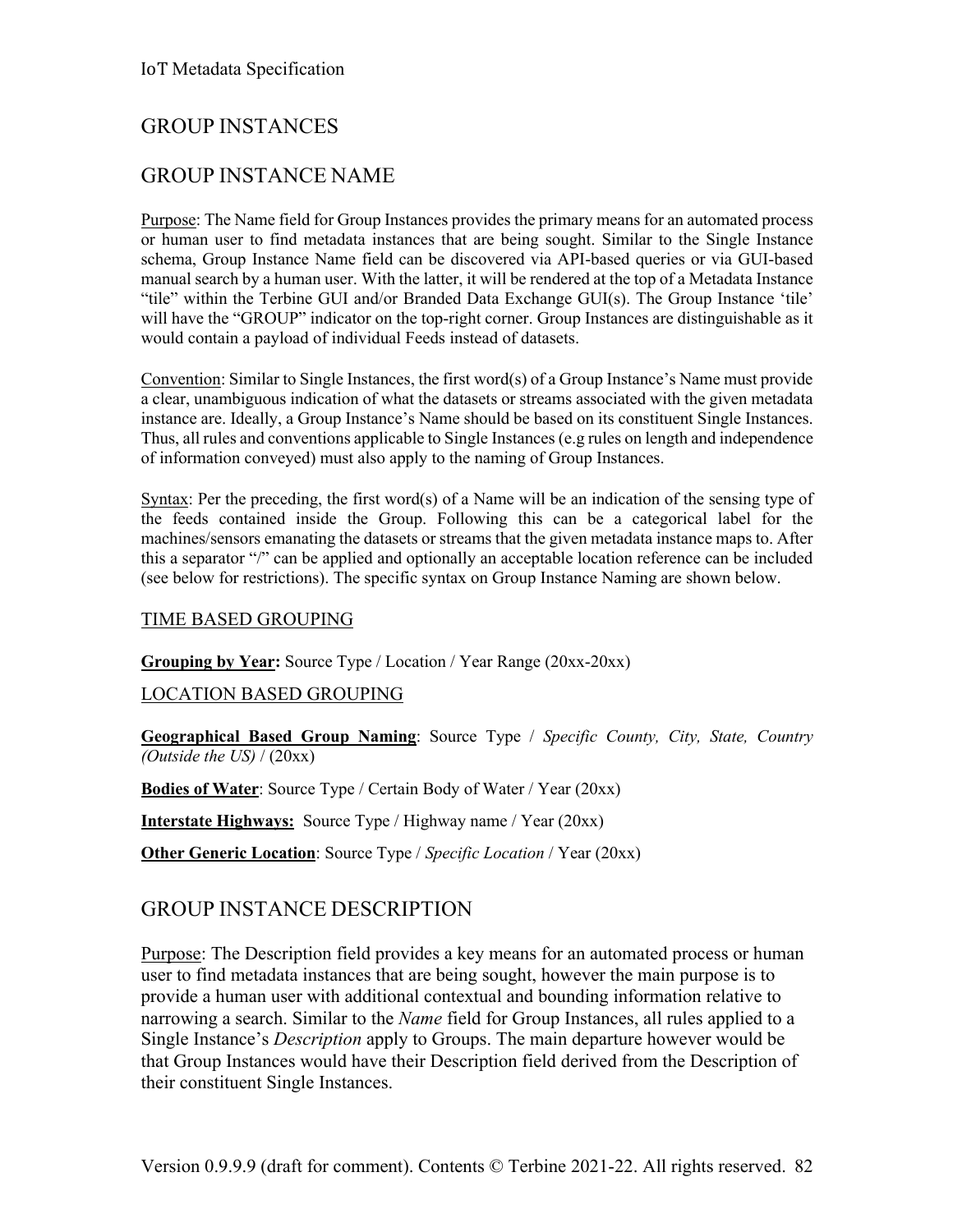Convention: Similar to how Description works for Single Instances, Group Instance Description can be verbose but must be as succinct as possible to convey salient information about the datasets or streams that match with the given metadata instance. All terms and place- or source-names must be commonly understood by native or fluent English speakers. This field contains details that will not be found in other fields that can be included, such as machine type or grouping names (if not found in Originator, Owner or Container fields). Group Instance description must also contain items that may explain the context or significance of the grouping. Lastly, suffixed to all Descriptions must be an indication of whether the datasets or streams have been processed, or are raw/unprocessed (see examples).

Syntax: There are no restrictions on Description syntax other than those specified below. Spelling, grammar and punctuation are to be rendered just as with an article in a scholarly paper. If an acronym is to be included, it must be defined (see examples). At all times common sense must be applied to authoring, assume that a program may be the reader. Group Description may generally follow the description of its Single Instances if applicable. Group Instances must not contain information relevant only to a single constituent instance.

# GROUP INSTANCE LOCATION

Purpose: The Location fields provide for bounding of the geo-location area for all of the sensors or sensor-platforms associated with the given metadata instance. In the case of Group Instances, the location field would be the shared location of all the individual feeds inside the Group Instance. Similar to the mechanics of Location for Single Feeds, all of the Location fields (primary- and sub-fields) can be discovered via API-based queries and via a GUI-based manual search by a human user.

Convention: Only one Location Type, Subtype and Category can be referenced within a given metadata instance. All three fields will be contained within the system to allow for drop-down lists or selection of field-designators via corresponding codes via the API. Entries into each field will typically be hand- or API-entered.

Syntax & Usage:

- Location Subtype (Fixed). Representing the specific location for the sensors or subsystems generating datasets or streams associated with the given metadata instance, e.g. the location of a wind or solar farm, a radar installation or a factory. When the Location Type "Fixed" is selected, the Subtype for fixed locations is invoked. This field provides two top-level selections along with subordinate choices, being
	- o Address. A conventional street address as are used in postal deliveries and related. These are to be researched and tested prior to copy and pasting or hand-entering using commonly accepted tools such as Google Maps or (if situated within the United States) the usps.gov website, to ensure that the address information is complete and accurate.